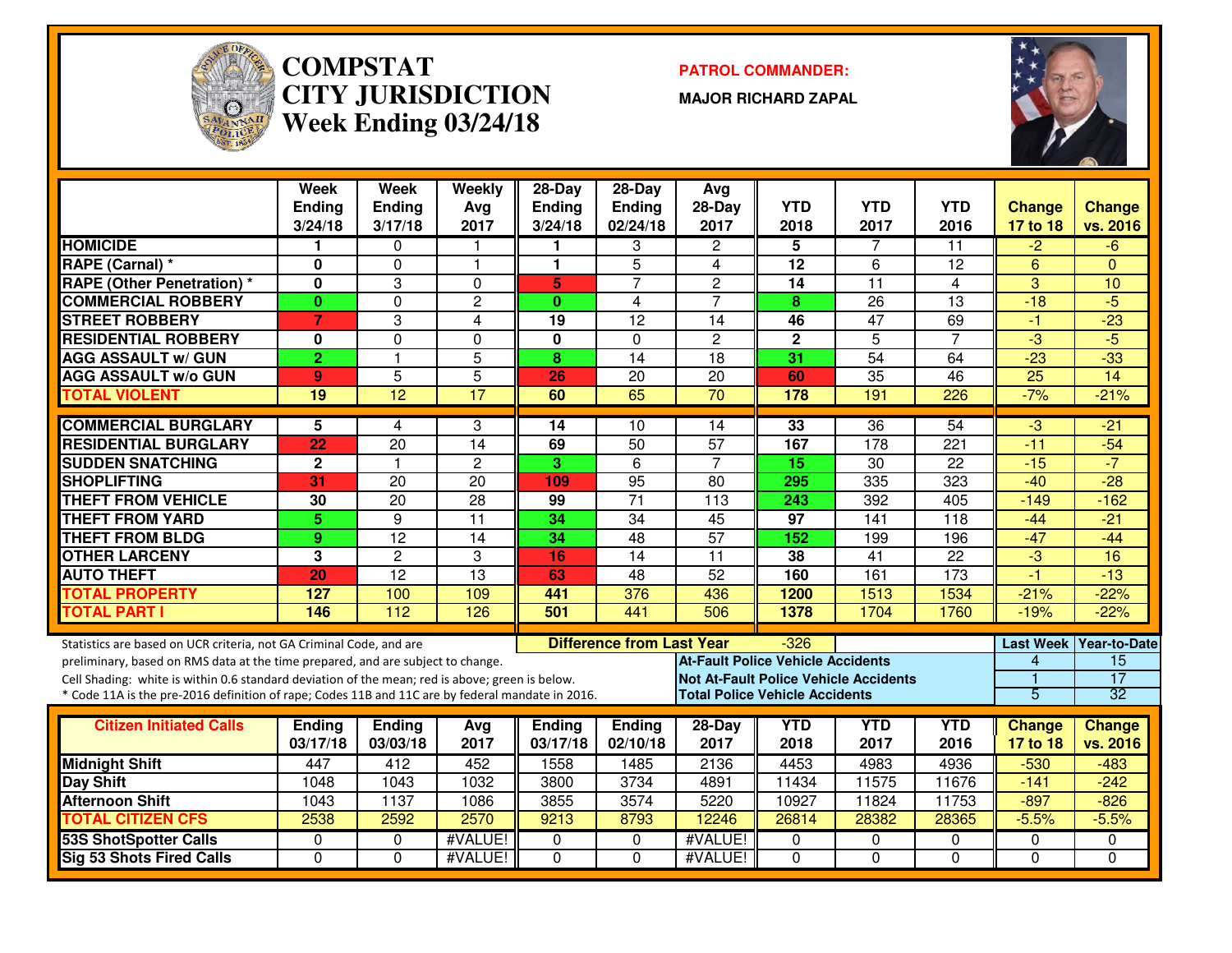

#### **COMPSTAT PRECINCT COMMANDER: NORTH PRECINCTWeek Ending 03/24/18**

**CAPT. CARY HILL**



|                                                                                                  | <b>Week</b><br><b>Ending</b> | <b>Week</b><br><b>Ending</b> | Weekly<br>Avg   | $28-Day$<br><b>Ending</b> | $28-Dav$<br>Ending               | Avg<br>$28-Day$                              | <b>YTD</b>              | <b>YTD</b>              | <b>YTD</b>      | <b>Change</b>    | <b>Change</b>       |
|--------------------------------------------------------------------------------------------------|------------------------------|------------------------------|-----------------|---------------------------|----------------------------------|----------------------------------------------|-------------------------|-------------------------|-----------------|------------------|---------------------|
|                                                                                                  | 3/24/18                      | 3/17/18                      | 2017            | 3/24/18                   | 02/24/18                         | 2017                                         | 2018                    | 2017                    | 2016            | 17 to 18         | vs. 2016            |
| <b>HOMICIDE</b>                                                                                  | 0                            | $\Omega$                     | 0               | 0                         | 0                                | $\Omega$                                     | 1                       | 3                       |                 | $-2$             | $\Omega$            |
| RAPE (Carnal) *                                                                                  | 0                            | $\mathbf{0}$                 | 0               | $\mathbf 0$               | $\overline{c}$                   | $\overline{\mathbf{1}}$                      | $\overline{\mathbf{c}}$ | 3                       | 3               | -1               | -1                  |
| <b>RAPE (Other Penetration) *</b>                                                                | $\bf{0}$                     | 1                            | 0               | 1                         | 1                                | $\mathbf{0}$                                 | $\mathbf{2}$            | $\overline{c}$          | 1.              | $\mathbf{0}$     | ۴                   |
| <b>COMMERCIAL ROBBERY</b>                                                                        | $\bf{0}$                     | $\mathbf{0}$                 | 0               | $\bf{0}$                  | $\overline{c}$                   | $\overline{\mathbf{1}}$                      | $\overline{2}$          | 3                       | $\overline{2}$  | $-1$             | $\Omega$            |
| <b>STREET ROBBERY</b>                                                                            | 5                            | $\mathbf 0$                  | $\mathbf{1}$    | 10                        | $\overline{7}$                   | 4                                            | 24                      | 22                      | 25              | $\overline{2}$   | $-1$                |
| <b>RESIDENTIAL ROBBERY</b>                                                                       | $\mathbf{0}$                 | $\Omega$                     | 0               | 0                         | $\mathbf 0$                      | $\Omega$                                     | $\mathbf 0$             | $\overline{\mathbf{1}}$ | 1.              | $-1$             | -1                  |
| <b>AGG ASSAULT w/ GUN</b>                                                                        | $\overline{2}$               | $\mathbf 0$                  | $\mathbf{1}$    | 3                         | $\overline{2}$                   | $\overline{4}$                               | 6                       | $\overline{16}$         | $\overline{11}$ | $-10$            | $-5$                |
| <b>AGG ASSAULT w/o GUN</b>                                                                       | 3                            | $\mathbf{1}$                 | $\overline{c}$  | 8                         | 12                               | 6                                            | 23                      | 10                      | 18              | 13               | 5                   |
| <b>TOTAL VIOLENT</b>                                                                             | 10                           | $\overline{2}$               | $\overline{4}$  | $\overline{22}$           | $\overline{26}$                  | $\overline{17}$                              | 60                      | 60                      | 62              | 0%               | $-3%$               |
| <b>COMMERCIAL BURGLARY</b>                                                                       | 1                            |                              | $\mathbf 1$     | $\mathbf{2}$              | 1                                | 4                                            | 4                       | 12                      | 10              | -8               | -6                  |
| <b>RESIDENTIAL BURGLARY</b>                                                                      | $\mathbf{1}$                 | $\mathbf 0$                  | $\overline{c}$  | $\overline{7}$            | 6                                | $\overline{7}$                               | 20                      | 16                      | 26              | $\overline{4}$   | $-6$                |
| <b>SUDDEN SNATCHING</b>                                                                          | $\overline{2}$               | $\mathbf{1}$                 | $\mathbf{1}$    | 3                         | 3                                | 3                                            | 8                       | $\overline{17}$         | 16              | $-9$             | $-8$                |
| <b>SHOPLIFTING</b>                                                                               | 5                            | 3                            | 3               | 30                        | $\overline{19}$                  | $\overline{12}$                              | 65                      | 49                      | 36              | 16               | $\overline{29}$     |
| <b>THEFT FROM VEHICLE</b>                                                                        | 5                            | $\overline{4}$               | 6               | 23                        | $\overline{11}$                  | 24                                           | 48                      | 109                     | 142             | $-61$            | $-94$               |
| <b>THEFT FROM YARD</b>                                                                           | $\mathbf{1}$                 | $\overline{2}$               | 3               | $\overline{9}$            | $\overline{13}$                  | $\overline{11}$                              | $\overline{28}$         | 56                      | 43              | $-28$            | $-15$               |
| <b>THEFT FROM BLDG</b>                                                                           | 4                            | $\overline{2}$               | $\overline{4}$  | $\overline{7}$            | $\overline{19}$                  | $\overline{15}$                              | 47                      | $\overline{72}$         | $\overline{55}$ | $-25$            | $\overline{-8}$     |
| <b>OTHER LARCENY</b>                                                                             | $\mathbf{0}$                 | $\Omega$                     | $\mathbf{1}$    | 4                         | 1                                | $\overline{2}$                               | $\overline{7}$          | 9                       | 11              | $\overline{2}$   | $-4$                |
| <b>AUTO THEFT</b>                                                                                | $\overline{2}$               | $\overline{2}$               | 3               | 6                         | 8                                | $\overline{12}$                              | 22                      | 46                      | 49              | $-24$            | $-27$               |
| <b>TOTAL PROPERTY</b>                                                                            | 21                           | $\overline{15}$              | $\overline{22}$ | 91                        | $\overline{81}$                  | 90                                           | 249                     | 386                     | 388             | $-35%$           | $-36%$              |
| <b>TOTAL PART I</b>                                                                              | $\overline{31}$              | 17                           | $\overline{27}$ | $\overline{113}$          | 107                              | 107                                          | 309                     | 446                     | 450             | $-31%$           | $-31%$              |
| Statistics are based on UCR criteria, not GA Criminal Code, and are                              |                              |                              |                 |                           | <b>Difference from Last Year</b> |                                              | $-137$                  |                         |                 | <b>Last Week</b> | <b>Year-to-Date</b> |
| preliminary, based on RMS data at the time prepared, and are subject to change.                  |                              |                              |                 |                           |                                  | <b>At-Fault Police Vehicle Accidents</b>     |                         |                         |                 | $\overline{2}$   | 4                   |
| Cell Shading: white is within 0.6 standard deviation of the mean; red is above; green is below.  |                              |                              |                 |                           |                                  | <b>Not At-Fault Police Vehicle Accidents</b> |                         |                         |                 | 0                | 3                   |
| * Code 11A is the pre-2016 definition of rape; Codes 11B and 11C are by federal mandate in 2016. |                              |                              |                 |                           |                                  | <b>Total Police Vehicle Accidents</b>        |                         |                         |                 | $\overline{2}$   |                     |
|                                                                                                  |                              |                              |                 |                           |                                  |                                              |                         |                         |                 |                  |                     |
|                                                                                                  | Week                         | Week                         | Weekly          | $28-Day$                  | $28-Day$                         | Avg                                          |                         |                         |                 |                  |                     |
| <b>Citizen Initiated Calls</b>                                                                   | <b>Ending</b>                | Ending                       | Avg             | <b>Ending</b>             | Ending                           | 28-Day                                       | <b>YTD</b>              | <b>YTD</b>              | <b>YTD</b>      | Change           | <b>Change</b>       |
|                                                                                                  | 03/17/18                     | 03/03/18                     | 2017            | 03/17/18                  | 02/10/18                         | 2017                                         | 2018                    | 2017                    | 2016            | 17 to 18         | vs. 2016            |
| <b>Midnight Shift</b>                                                                            | 146                          | 145                          | 121             | 485                       | 436                              | 484                                          | 1287                    | 1419                    | 1392            | $-132$           | $-105$              |
| <b>Day Shift</b>                                                                                 | 264                          | 317                          | 233             | 1043                      | 918                              | 931                                          | 2858                    | 2656                    | 2746            | 202              | 112                 |
| <b>Afternoon Shift</b>                                                                           | 214                          | 339                          | 252             | 1004                      | 865                              | 1010                                         | 2614                    | 2869                    | 2790            | $-255$           | $-176$              |
| <b>TOTAL CITIZEN CFS</b>                                                                         | 624                          | 801                          | 606             | 2532                      | 2219                             | 2425                                         | 6759                    | 6944                    | 6928            | $-2.7%$          | $-2.4%$             |
| <b>53S ShotSpotter Calls</b>                                                                     | 0                            | $\mathbf{0}$                 | #VALUE!         | 0                         | $\mathbf{0}$                     | #VALUE!                                      | 0                       | 0                       | 0               | 0                | 0                   |
| <b>Sig 53 Shots Fired Calls</b>                                                                  | $\Omega$                     | $\Omega$                     | #VALUE!         | $\Omega$                  | $\Omega$                         | #VALUE!                                      | $\Omega$                | $\Omega$                | $\Omega$        | $\Omega$         | $\Omega$            |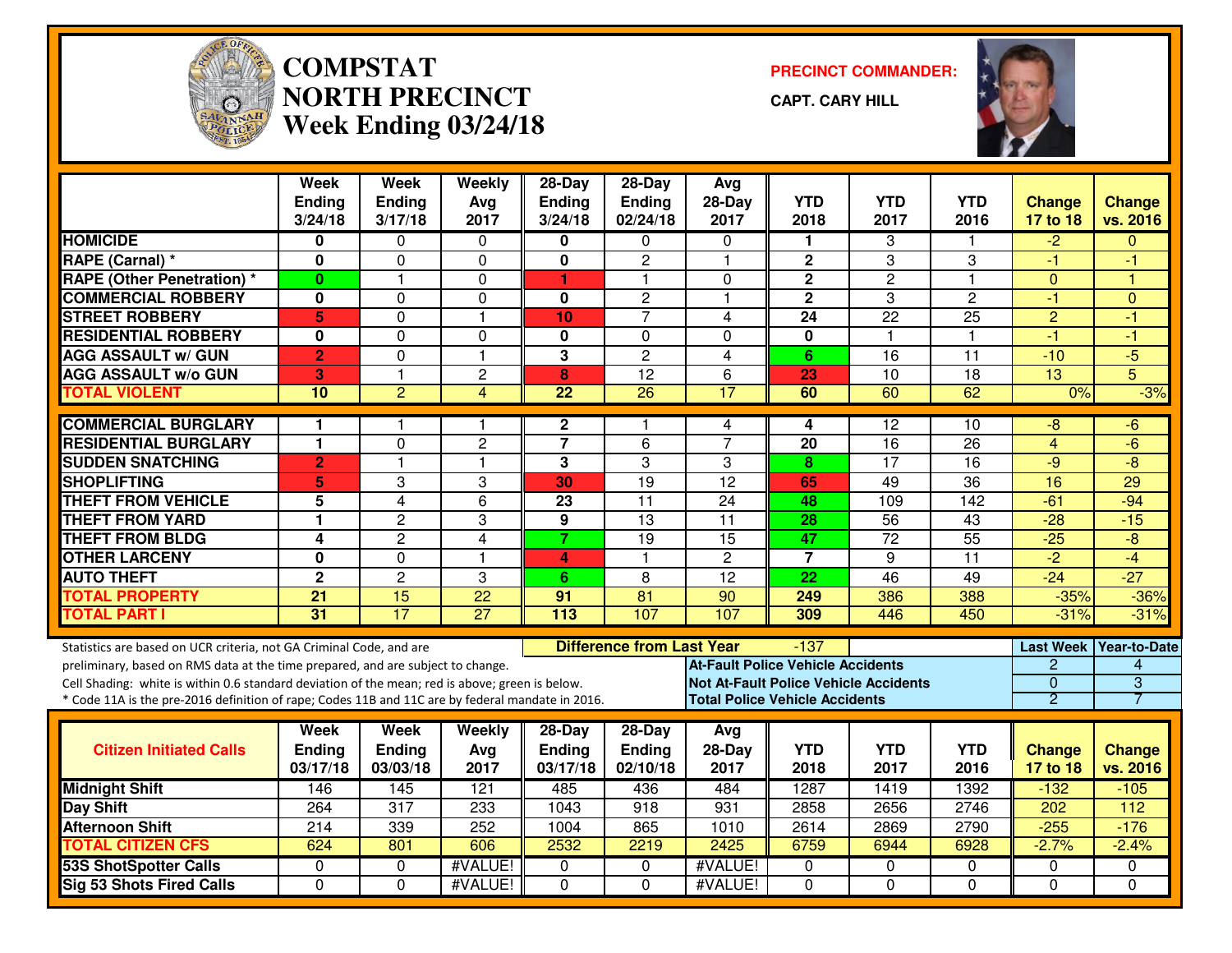# **BEAT 21 North PrecinctWeek Ending 03/24/18**

|                                   |              |                | <b>Last 4 Weeks</b> |                | 28 Days       | 28 Day  |                |                |                |                |                |
|-----------------------------------|--------------|----------------|---------------------|----------------|---------------|---------|----------------|----------------|----------------|----------------|----------------|
|                                   | Ending       | <b>Ending</b>  | <b>Ending</b>       | <b>Ending</b>  | <b>Ending</b> | Average | <b>YTD</b>     | <b>YTD</b>     | <b>YTD</b>     | <b>Change</b>  | <b>Change</b>  |
|                                   | 3/3/18       | 3/10/18        | 3/7/18              | 3/24/18        | 03/17/18      | 2017    | 2018           | 2017           | 2016           | 17 to 18       | vs. 2016       |
| <b>HOMICIDE</b>                   | 0            | 0              | $\mathbf{0}$        | 0              | $\mathbf{0}$  | 0.0     | $\Omega$       | $\mathbf{0}$   | 0              | $\Omega$       | $\mathbf{0}$   |
| RAPE (Carnal) *                   | 0            | $\Omega$       | $\mathbf{0}$        | $\Omega$       | $\Omega$      | 0.1     | $\Omega$       | $\Omega$       | $\Omega$       | $\Omega$       | $\Omega$       |
| <b>RAPE (Other Penetration)</b> * | $\Omega$     | $\Omega$       | $\mathbf{1}$        | $\Omega$       | $\mathbf{1}$  | 0.0     | $\mathbf{1}$   | $\Omega$       | $\Omega$       | 1              | $\mathbf{1}$   |
| <b>COMMERCIAL ROBBERY</b>         | $\Omega$     | $\Omega$       | $\mathbf{0}$        | $\Omega$       | 0             | 0.1     | $\mathbf{0}$   | $\mathbf{1}$   | $\Omega$       | $-1$           | $\Omega$       |
| <b>STREET ROBBERY</b>             | $\Omega$     | $\Omega$       | $\mathbf{0}$        | $\Omega$       | $\mathbf 0$   | 0.2     | $\Omega$       | 0              | $\Omega$       | $\Omega$       | $\Omega$       |
| <b>RESIDENTIAL ROBBERY</b>        | 0            | $\Omega$       | $\mathbf{0}$        | $\Omega$       | 0             | 0.0     | $\mathbf{0}$   | $\Omega$       | 0              | $\Omega$       | $\Omega$       |
| <b>AGG ASSAULT w/ GUN</b>         | 0            | $\Omega$       | $\mathbf{0}$        | 0              | 0             | 0.2     | $\mathbf{0}$   | $\mathbf{1}$   | 0              | $-1$           | $\Omega$       |
| <b>AGG ASSAULT w/o GUN</b>        | 0            | 0              | $\mathbf{0}$        | 0              | 0             | 0.2     | $\mathbf{1}$   | $\mathbf{1}$   | 2              | $\Omega$       | $-1$           |
| <b>TOTAL VIOLENT</b>              | $\mathbf{0}$ | $\mathbf{0}$   | $\mathbf{1}$        | $\mathbf{0}$   | $\mathbf{1}$  | 0.7     | $\overline{2}$ | 3              | $\overline{2}$ | $-33%$         | 0%             |
| <b>COMMERCIAL BURGLARY</b>        | 0            | 0              | $\mathbf{0}$        | 0              | $\Omega$      | 0.2     | $\mathbf{0}$   | 0              | $\Omega$       | $\Omega$       | $\mathbf{0}$   |
| <b>RESIDENTIAL BURGLARY</b>       |              |                |                     |                |               |         |                |                |                |                |                |
|                                   | 0            | 0              | $\mathbf{0}$        | 0              | 0             | 1.1     | 4              | $\overline{2}$ | 2<br>$\Omega$  | $\overline{2}$ | $\overline{2}$ |
| <b>SUDDEN SNATCHING</b>           | 0            | $\Omega$       | $\mathbf{0}$        | $\Omega$       | $\Omega$      | 0.1     | $\Omega$       | 0              |                | $\Omega$       | $\Omega$       |
| <b>SHOPLIFTING</b>                | 0            | $\Omega$       | $\Omega$            | $\Omega$       | $\Omega$      | 0.2     | $\mathbf{1}$   | $\mathbf{1}$   | 0              | $\Omega$       | 1              |
| <b>THEFT FROM VEHICLE</b>         | $\mathbf{1}$ | $\overline{2}$ | $\overline{2}$      | 1              | 6             | 2.8     | 10             | 6              | 4              | 4              | 6              |
| <b>THEFT FROM YARD</b>            | 0            | $\Omega$       | $\mathbf{0}$        | $\mathbf{1}$   | $\mathbf{1}$  | 1.2     | $\overline{2}$ | $\overline{2}$ | 4              | $\Omega$       | $-2$           |
| <b>THEFT FROM BLDG</b>            | 0            | $\Omega$       | $\Omega$            | 0              | $\Omega$      | 3.0     | 5              | 13             | 5              | $-8$           | $\Omega$       |
| <b>OTHER LARCENY</b>              | 0            | $\Omega$       | $\mathbf{0}$        | $\Omega$       | $\Omega$      | 0.2     | 0              | $\overline{2}$ | $\mathbf{1}$   | $-2$           | -1             |
| <b>AUTO THEFT</b>                 | 0            | $\Omega$       | $\mathbf{1}$        | $\Omega$       | $\mathbf{1}$  | 1.1     | 5              | $\overline{2}$ | $\overline{2}$ | 3              | 3              |
| <b>TOTAL PROPERTY</b>             | 1            | $\overline{2}$ | 3                   | $\overline{2}$ | 8             | 9.7     | 27             | 28             | 18             | $-4%$          | 50%            |
| <b>TOTAL PART I</b>               | $\mathbf{1}$ | $\overline{2}$ | $\overline{4}$      | $\overline{2}$ | 9             | 10.4    | 29             | 31             | 20             | $-6%$          | 45%            |

 **Difference from Last Year**-2

Statistics are based on UCR criteria, not GA Criminal Code.

|                                 | Week          | Week          | Week          | Week    | 28 Davs       | 28 Day     |            |            |            |               |                     |
|---------------------------------|---------------|---------------|---------------|---------|---------------|------------|------------|------------|------------|---------------|---------------------|
| <b>Shots Fired Calls</b>        | <b>Ending</b> | <b>Ending</b> | <b>Ending</b> | Ending  | <b>Endina</b> | Average II | <b>YTD</b> | <b>YTD</b> | <b>YTD</b> | <b>Change</b> | <b>Change</b>       |
|                                 | 3/17/18       | 3/10/18       | 3/3/2018      | 2/17/18 | 03/17/18      | 2017       | 2018       | 2017       | 2016       |               | 17 to 18   vs. 2016 |
| <b>53S ShotSpotter Calls</b>    |               |               |               |         |               | #VALUE!    |            |            |            | #DIV/0!       | #DIV/0!             |
| <b>Sig 53 Shots Fired Calls</b> |               |               |               |         |               | #VALUE!    |            |            |            | #DIV/O!!      | #DIV/0!             |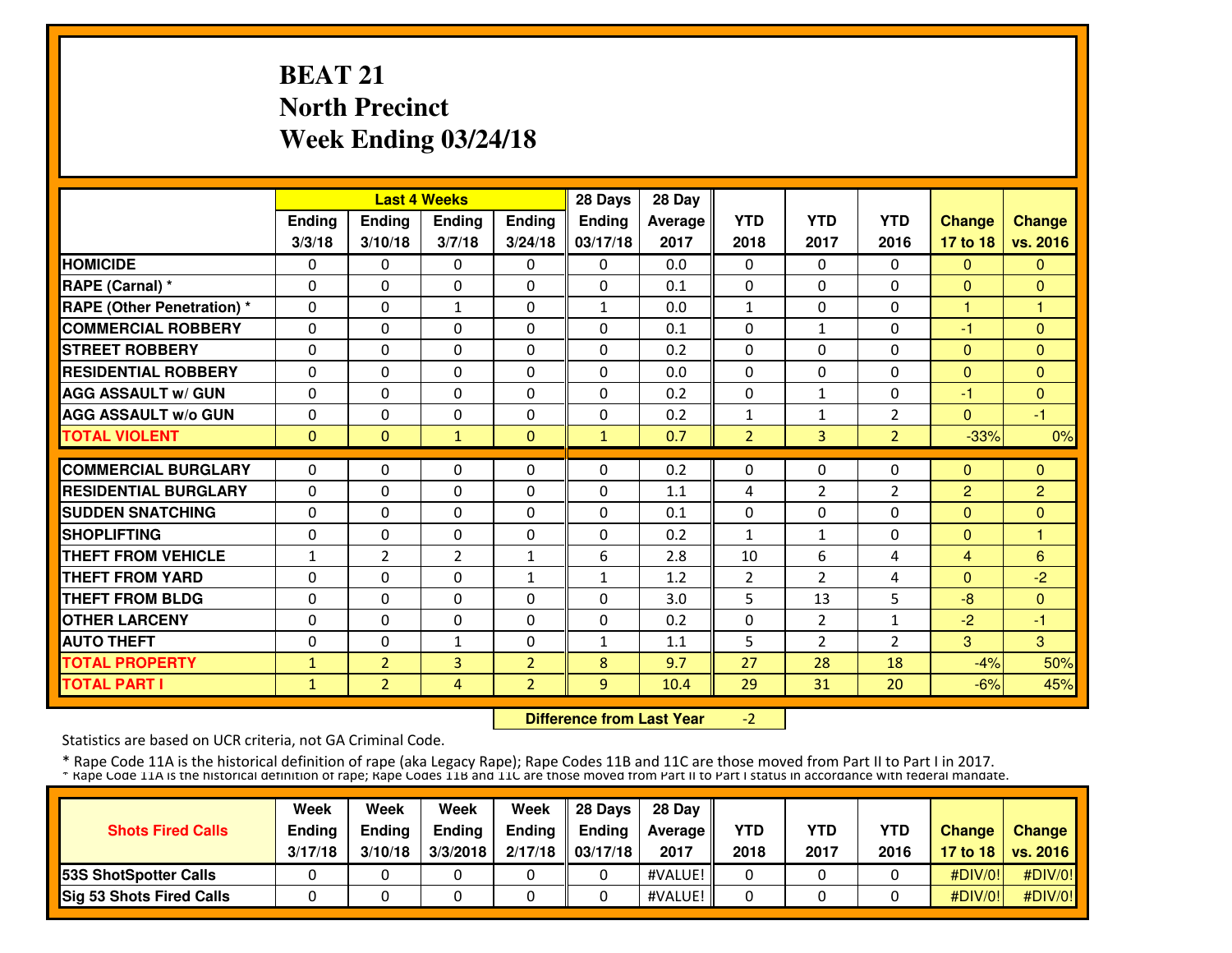# **BEAT 22 North PrecinctWeek Ending 03/24/18**

|                                   |                |                | <b>Last 4 Weeks</b> |               | 28 Days        | 28 Day  |                |            |                |               |                |
|-----------------------------------|----------------|----------------|---------------------|---------------|----------------|---------|----------------|------------|----------------|---------------|----------------|
|                                   | Ending         | <b>Ending</b>  | <b>Ending</b>       | <b>Ending</b> | <b>Ending</b>  | Average | <b>YTD</b>     | <b>YTD</b> | <b>YTD</b>     | <b>Change</b> | <b>Change</b>  |
|                                   | 3/3/18         | 3/10/18        | 3/7/18              | 3/24/18       | 3/17/18        | 2017    | 2018           | 2017       | 2016           | 17 to 18      | vs. 2016       |
| <b>HOMICIDE</b>                   | 0              | 0              | $\Omega$            | 0             | $\Omega$       | 0.0     | $\mathbf{1}$   | $\Omega$   | 1              | 1.            | $\mathbf{0}$   |
| RAPE (Carnal) *                   | $\Omega$       | $\Omega$       | $\Omega$            | $\Omega$      | $\Omega$       | 0.2     | $\Omega$       | 0          | 0              | $\Omega$      | $\Omega$       |
| <b>RAPE (Other Penetration) *</b> | $\Omega$       | $\Omega$       | $\Omega$            | $\Omega$      | $\Omega$       | 0.1     | $\mathbf{0}$   | 0          | 0              | $\Omega$      | $\mathbf{0}$   |
| <b>COMMERCIAL ROBBERY</b>         | $\Omega$       | $\Omega$       | $\Omega$            | $\mathbf{0}$  | $\Omega$       | 0.2     | $\mathbf{0}$   | 0          | $\overline{2}$ | $\Omega$      | $-2$           |
| <b>STREET ROBBERY</b>             | $\Omega$       | $\Omega$       | $\Omega$            | $\Omega$      | $\Omega$       | 0.8     | 3              | 3          | 3              | $\Omega$      | $\mathbf{0}$   |
| <b>RESIDENTIAL ROBBERY</b>        | 0              | $\Omega$       | 0                   | $\Omega$      | 0              | 0.0     | 0              | $\Omega$   | 0              | $\mathbf{0}$  | $\Omega$       |
| <b>AGG ASSAULT w/ GUN</b>         | $\mathbf{0}$   | 0              | 0                   | $\mathbf{1}$  | 1              | 2.2     | 1              | 10         | $\overline{2}$ | $-9$          | $-1$           |
| <b>AGG ASSAULT W/o GUN</b>        | $\mathbf{0}$   | $\mathbf{1}$   | $\mathbf{1}$        | $\mathbf{0}$  | $\overline{2}$ | 1.8     | 6              | 0          | $\overline{7}$ | 6             | $-1$           |
| <b>TOTAL VIOLENT</b>              | $\mathbf{0}$   | $\mathbf{1}$   | $\mathbf{1}$        | $\mathbf{1}$  | $\overline{3}$ | 5.2     | 11             | 13         | 15             | $-15%$        | $-27%$         |
| <b>COMMERCIAL BURGLARY</b>        | $\mathbf{0}$   | $\Omega$       | 1                   | 1             | 2              | 1.0     | $\overline{2}$ | 2          | 0              | $\Omega$      | $\overline{2}$ |
| <b>RESIDENTIAL BURGLARY</b>       | $\mathbf{0}$   | $\Omega$       | $\Omega$            | $\mathbf{0}$  | $\Omega$       | 2.2     | 5              | 4          | $\overline{7}$ | 1             | $-2$           |
| <b>SUDDEN SNATCHING</b>           | $\mathbf{0}$   | $\Omega$       | $\Omega$            | $\mathbf{1}$  | $\mathbf{1}$   | 0.1     | 1              | 0          | 0              | 1             |                |
| <b>SHOPLIFTING</b>                | $\mathbf{1}$   | $\overline{2}$ | $\mathbf{1}$        | $\mathbf{1}$  | 5              | 2.7     | 9              | 9          | $\overline{2}$ | $\Omega$      | $\overline{7}$ |
| <b>THEFT FROM VEHICLE</b>         | 2              | 3              | 0                   | $\mathbf{1}$  | 6              | 2.8     | 9              | 5          | 5              | 4             | $\overline{4}$ |
| <b>THEFT FROM YARD</b>            | $\mathbf{0}$   | 0              | 0                   | $\mathbf{0}$  | 0              | 1.2     | 1              | 3          | 4              | $-2$          | $-3$           |
| <b>THEFT FROM BLDG</b>            | $\mathbf{0}$   | 0              | $\Omega$            | $\Omega$      | 0              | 2.1     | 4              | 6          | 8              | $-2$          | $-4$           |
| <b>OTHER LARCENY</b>              | $\mathbf{0}$   | $\Omega$       | $\Omega$            | $\mathbf{0}$  | 0              | 0.4     | 0              | 0          | $\overline{2}$ | $\Omega$      | $-2$           |
| <b>AUTO THEFT</b>                 | 1              | $\Omega$       | $\Omega$            | 1             | $\overline{2}$ | 2.6     | 6              | 10         | 12             | $-4$          | $-6$           |
| <b>TOTAL PROPERTY</b>             | 4              | 5              | $\overline{2}$      | 5             | 16             | 15.1    | 37             | 39         | 40             | $-5%$         | $-8%$          |
| <b>TOTAL PART I</b>               | $\overline{4}$ | 6              | 3                   | 6             | 19             | 20.3    | 48             | 52         | 55             | $-8%$         | $-13%$         |

 **Difference from Last Year**-4

Statistics are based on UCR criteria, not GA Criminal Code.

|                                 | Week          | Week          | Week          | Week    | 28 Davs       | 28 Day            |            |            |            |               |                     |
|---------------------------------|---------------|---------------|---------------|---------|---------------|-------------------|------------|------------|------------|---------------|---------------------|
| <b>Shots Fired Calls</b>        | <b>Ending</b> | <b>Ending</b> | <b>Ending</b> | Ending  | <b>Endina</b> | <b>Average II</b> | <b>YTD</b> | <b>YTD</b> | <b>YTD</b> | <b>Change</b> | <b>Change</b>       |
|                                 | 3/17/18       | 3/10/18       | 3/3/18        | 2/24/18 | 3/17/18       | 2017              | 2018       | 2017       | 2016       |               | 17 to 18   vs. 2016 |
| <b>153S ShotSpotter Calls</b>   |               |               |               |         |               | #VALUE!           |            |            |            | #DIV/0!       | #DIV/0!             |
| <b>Sig 53 Shots Fired Calls</b> |               |               |               |         |               | #VALUE!           |            |            |            | #DIV/O!!      | #DIV/0!             |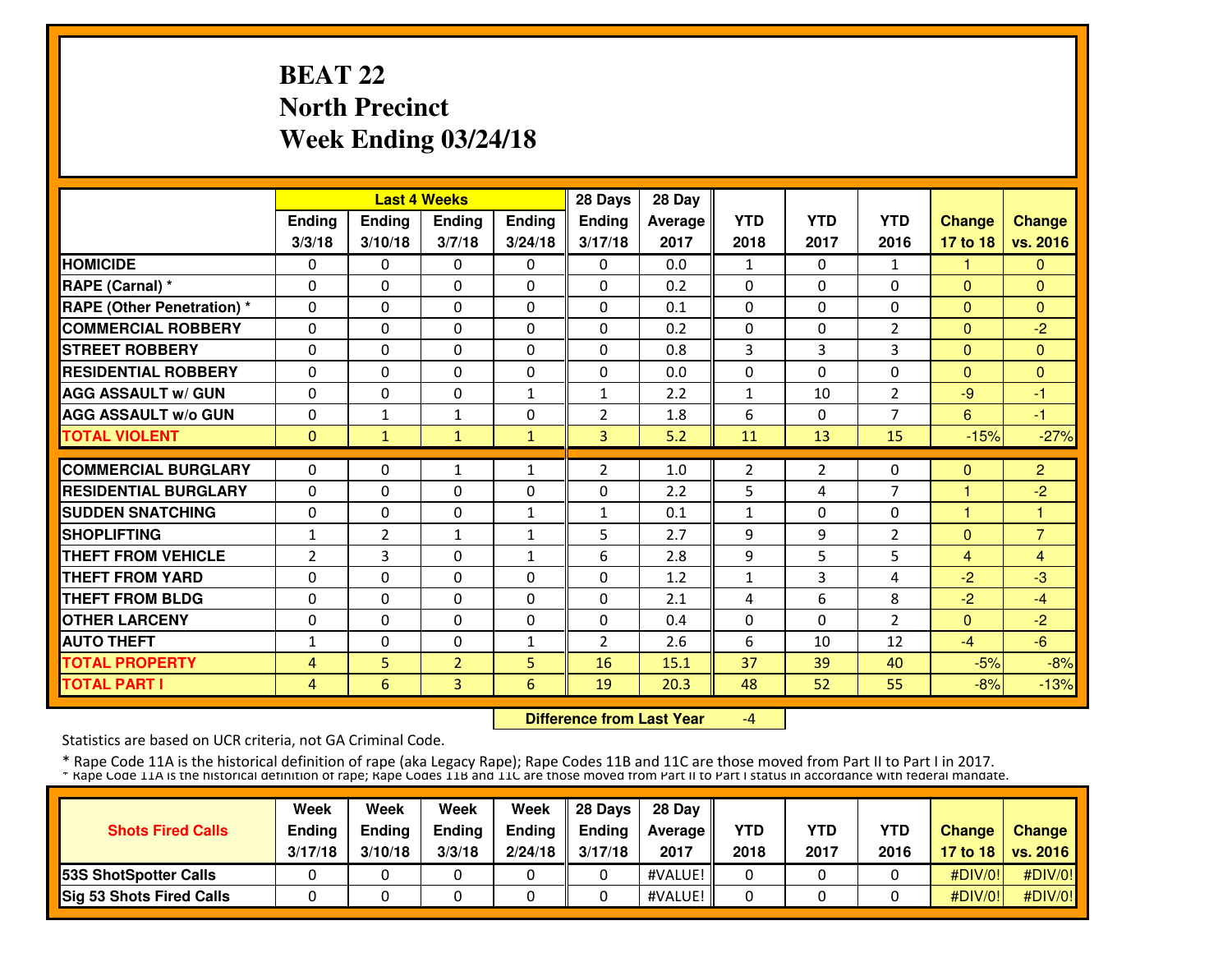# **BEAT 23 North PrecinctWeek Ending 03/24/18**

|                |                                                                                                         |                                                                                                                      |                                                                                                                                      | 28 Days                                                                                                      | 28 Day                                                                                                         |                                                                     |                                                              |                                                                            |                                                                      |                                                                                             |
|----------------|---------------------------------------------------------------------------------------------------------|----------------------------------------------------------------------------------------------------------------------|--------------------------------------------------------------------------------------------------------------------------------------|--------------------------------------------------------------------------------------------------------------|----------------------------------------------------------------------------------------------------------------|---------------------------------------------------------------------|--------------------------------------------------------------|----------------------------------------------------------------------------|----------------------------------------------------------------------|---------------------------------------------------------------------------------------------|
| <b>Ending</b>  | <b>Ending</b>                                                                                           | <b>Ending</b>                                                                                                        | <b>Ending</b>                                                                                                                        | <b>Ending</b>                                                                                                | Average                                                                                                        | <b>YTD</b>                                                          | <b>YTD</b>                                                   | <b>YTD</b>                                                                 | <b>Change</b>                                                        | <b>Change</b>                                                                               |
| 3/3/18         | 3/10/18                                                                                                 | 3/7/18                                                                                                               | 3/24/18                                                                                                                              | 3/17/18                                                                                                      | 2017                                                                                                           | 2018                                                                | 2017                                                         | 2016                                                                       | 17 to 18                                                             | vs. 2016                                                                                    |
| 0              | 0                                                                                                       | 0                                                                                                                    | 0                                                                                                                                    | $\Omega$                                                                                                     | 0.1                                                                                                            | 0                                                                   | 1                                                            | 0                                                                          | -1.                                                                  | $\mathbf{0}$                                                                                |
| $\mathbf{0}$   | $\Omega$                                                                                                | 0                                                                                                                    | $\Omega$                                                                                                                             | $\Omega$                                                                                                     | 0.2                                                                                                            | $\mathbf{1}$                                                        | $\mathbf{1}$                                                 | 3                                                                          | $\Omega$                                                             | $-2$                                                                                        |
| $\mathbf{0}$   | $\Omega$                                                                                                | 0                                                                                                                    | $\mathbf{0}$                                                                                                                         | $\Omega$                                                                                                     | 0.0                                                                                                            | 0                                                                   | 0                                                            | 1                                                                          | $\Omega$                                                             | $-1$                                                                                        |
| $\mathbf{0}$   | 0                                                                                                       | 0                                                                                                                    | $\mathbf{0}$                                                                                                                         | 0                                                                                                            | 0.2                                                                                                            | $\mathbf{0}$                                                        | $\mathbf{1}$                                                 | 0                                                                          | -1                                                                   | $\Omega$                                                                                    |
| $\mathbf{1}$   | 0                                                                                                       | 0                                                                                                                    | $\mathbf{0}$                                                                                                                         | $\mathbf{1}$                                                                                                 | 0.5                                                                                                            | 3                                                                   | $\mathbf{1}$                                                 | 4                                                                          | 2                                                                    | -1                                                                                          |
| $\mathbf{0}$   | $\Omega$                                                                                                | $\Omega$                                                                                                             | $\mathbf{0}$                                                                                                                         | 0                                                                                                            | 0.1                                                                                                            | 0                                                                   | 1                                                            | 1                                                                          | $-1$                                                                 | $-1$                                                                                        |
| $\mathbf{0}$   | 0                                                                                                       | 0                                                                                                                    | $\mathbf{0}$                                                                                                                         | 0                                                                                                            | 0.7                                                                                                            | 2                                                                   | 3                                                            | 6                                                                          | $-1$                                                                 | $-4$                                                                                        |
| 1              | 0                                                                                                       | $\Omega$                                                                                                             | 0                                                                                                                                    | 1                                                                                                            | 1.2                                                                                                            | 5                                                                   | 6                                                            | 3                                                                          | -1                                                                   | $\overline{2}$                                                                              |
| $\overline{2}$ | $\Omega$                                                                                                | $\Omega$                                                                                                             | $\mathbf{0}$                                                                                                                         | $\overline{2}$                                                                                               | 2.8                                                                                                            | 11                                                                  | 14                                                           | 18                                                                         | $-21%$                                                               | $-39%$                                                                                      |
|                |                                                                                                         |                                                                                                                      |                                                                                                                                      |                                                                                                              |                                                                                                                |                                                                     |                                                              |                                                                            |                                                                      | $-1$                                                                                        |
|                |                                                                                                         |                                                                                                                      |                                                                                                                                      |                                                                                                              |                                                                                                                |                                                                     |                                                              |                                                                            |                                                                      |                                                                                             |
|                |                                                                                                         |                                                                                                                      |                                                                                                                                      |                                                                                                              |                                                                                                                |                                                                     |                                                              |                                                                            |                                                                      |                                                                                             |
|                |                                                                                                         |                                                                                                                      |                                                                                                                                      |                                                                                                              |                                                                                                                |                                                                     |                                                              |                                                                            |                                                                      | н                                                                                           |
|                |                                                                                                         |                                                                                                                      |                                                                                                                                      |                                                                                                              |                                                                                                                |                                                                     |                                                              |                                                                            |                                                                      | $-15$                                                                                       |
|                |                                                                                                         |                                                                                                                      |                                                                                                                                      |                                                                                                              |                                                                                                                |                                                                     |                                                              |                                                                            |                                                                      | $-3$                                                                                        |
|                |                                                                                                         |                                                                                                                      |                                                                                                                                      |                                                                                                              |                                                                                                                |                                                                     |                                                              |                                                                            |                                                                      | $\overline{2}$                                                                              |
|                |                                                                                                         |                                                                                                                      |                                                                                                                                      |                                                                                                              |                                                                                                                |                                                                     |                                                              |                                                                            |                                                                      | $\overline{2}$                                                                              |
|                |                                                                                                         |                                                                                                                      |                                                                                                                                      |                                                                                                              |                                                                                                                |                                                                     |                                                              |                                                                            |                                                                      | $-1$                                                                                        |
|                |                                                                                                         |                                                                                                                      |                                                                                                                                      |                                                                                                              |                                                                                                                |                                                                     |                                                              |                                                                            |                                                                      | $-30%$                                                                                      |
| 10             | $\overline{2}$                                                                                          | $\overline{2}$                                                                                                       | $\overline{4}$                                                                                                                       | 18                                                                                                           | 18.1                                                                                                           | 41                                                                  | 57                                                           | 61                                                                         | $-28%$                                                               | $-33%$                                                                                      |
|                | $\mathbf{0}$<br>3<br>$\mathbf{0}$<br>$\overline{2}$<br>1<br>0<br>$\mathbf{0}$<br>2<br>$\mathbf{0}$<br>8 | 0<br>$\mathbf{1}$<br>0<br>$\Omega$<br>$\Omega$<br>$\mathbf{1}$<br>$\Omega$<br>$\Omega$<br>$\Omega$<br>$\overline{2}$ | <b>Last 4 Weeks</b><br>0<br>0<br>0<br>$\Omega$<br>$\Omega$<br>$\mathbf{1}$<br>$\Omega$<br>$\Omega$<br>$\mathbf{1}$<br>$\overline{2}$ | $\mathbf{0}$<br>$\mathbf{1}$<br>0<br>$\mathbf{0}$<br>$\mathbf{1}$<br>$\mathbf{0}$<br>2<br>$\Omega$<br>0<br>4 | 0<br>5<br>0<br>$\overline{2}$<br>2<br>$\overline{2}$<br>$\overline{2}$<br>$\overline{2}$<br>$\mathbf{1}$<br>16 | 1.9<br>1.8<br>0.3<br>1.0<br>3.1<br>1.9<br>1.9<br>0.3<br>3.1<br>15.3 | 0<br>6<br>1<br>3<br>6<br>3<br>6<br>$\overline{2}$<br>3<br>30 | 5<br>4<br>0<br>3<br>6<br>$\overline{7}$<br>$\overline{7}$<br>1<br>10<br>43 | 1<br>5<br>0<br>$\overline{2}$<br>21<br>6<br>4<br>$\Omega$<br>4<br>43 | $-5$<br>$\overline{2}$<br>1<br>$\Omega$<br>$\Omega$<br>$-4$<br>$-1$<br>1.<br>$-7$<br>$-30%$ |

 **Difference from Last Year**-16

Statistics are based on UCR criteria, not GA Criminal Code.

|                                 | Week          | Week          | Week          | Week    | 28 Davs       | 28 Day            |            |            |            |               |                     |
|---------------------------------|---------------|---------------|---------------|---------|---------------|-------------------|------------|------------|------------|---------------|---------------------|
| <b>Shots Fired Calls</b>        | <b>Ending</b> | <b>Ending</b> | <b>Ending</b> | Ending  | <b>Endina</b> | <b>Average II</b> | <b>YTD</b> | <b>YTD</b> | <b>YTD</b> | <b>Change</b> | <b>Change</b>       |
|                                 | 3/17/18       | 3/10/18       | 3/3/18        | 2/24/18 | 3/17/18       | 2017              | 2018       | 2017       | 2016       |               | 17 to 18   vs. 2016 |
| <b>153S ShotSpotter Calls</b>   |               |               |               |         |               | #VALUE!           |            |            |            | #DIV/0!       | #DIV/0!             |
| <b>Sig 53 Shots Fired Calls</b> |               |               |               |         |               | #VALUE!           |            |            |            | #DIV/O!!      | #DIV/0!             |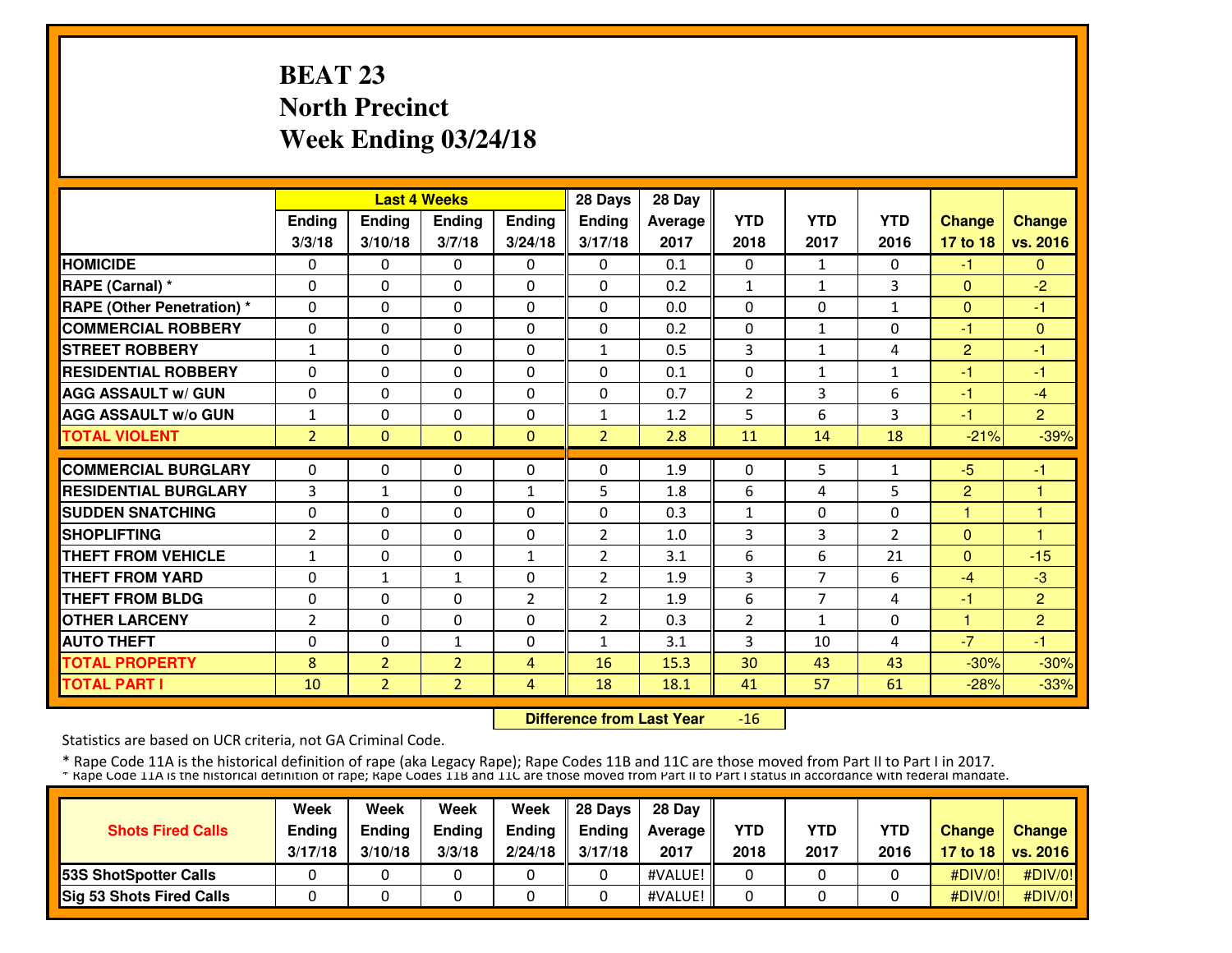# **BEAT 24 North PrecinctWeek Ending 03/24/18**

|                                   |              |               | <b>Last 4 Weeks</b> |                | 28 Days        | 28 Day  |              |              |                     |                |                |
|-----------------------------------|--------------|---------------|---------------------|----------------|----------------|---------|--------------|--------------|---------------------|----------------|----------------|
|                                   | Ending       | <b>Ending</b> | <b>Ending</b>       | <b>Ending</b>  | <b>Ending</b>  | Average | <b>YTD</b>   | <b>YTD</b>   | <b>YTD</b>          | <b>Change</b>  | <b>Change</b>  |
|                                   | 3/3/18       | 3/10/18       | 3/7/18              | 3/24/18        | 3/17/18        | 2017    | 2018         | 2017         | 2016                | 17 to 18       | vs. 2016       |
| <b>HOMICIDE</b>                   | 0            | 0             | $\Omega$            | 0              | $\Omega$       | 0.1     | 0            | $\Omega$     | $\Omega$            | $\Omega$       | $\Omega$       |
| RAPE (Carnal) *                   | $\Omega$     | $\Omega$      | $\Omega$            | $\Omega$       | $\Omega$       | 0.1     | $\Omega$     | 0            | $\Omega$            | $\Omega$       | $\Omega$       |
| <b>RAPE (Other Penetration) *</b> | $\Omega$     | $\Omega$      | $\Omega$            | $\mathbf{0}$   | $\Omega$       | 0.0     | $\mathbf{0}$ | 0            | 0                   | $\Omega$       | $\mathbf{0}$   |
| <b>COMMERCIAL ROBBERY</b>         | $\Omega$     | $\Omega$      | $\Omega$            | $\mathbf{0}$   | $\Omega$       | 0.4     | $\mathbf{0}$ | $\mathbf{1}$ | 0                   | -1             | $\Omega$       |
| <b>STREET ROBBERY</b>             | $\mathbf{1}$ | $\Omega$      | $\Omega$            | $\mathbf{0}$   | $\mathbf{1}$   | 1.0     | 3            | 3            | 5                   | $\Omega$       | $-2$           |
| <b>RESIDENTIAL ROBBERY</b>        | 0            | $\Omega$      | 0                   | $\Omega$       | 0              | 0.0     | 0            | 0            | 0                   | $\mathbf{0}$   | $\Omega$       |
| <b>AGG ASSAULT w/ GUN</b>         | $\mathbf{0}$ | 0             | 0                   | $\mathbf{1}$   | $\mathbf{1}$   | 0.4     | 1            | 0            | 1                   | 1              | $\mathbf{0}$   |
| <b>AGG ASSAULT W/o GUN</b>        | 0            | 0             | $\Omega$            | $\mathbf{0}$   | 0              | 0.4     | 2            | 0            | 1                   | $\overline{2}$ |                |
| <b>TOTAL VIOLENT</b>              | $\mathbf{1}$ | $\Omega$      | $\mathbf{0}$        | $\mathbf{1}$   | $\overline{2}$ | 2.3     | 6            | 4            | $\overline{7}$      | 50%            | $-14%$         |
| <b>COMMERCIAL BURGLARY</b>        | $\Omega$     | $\Omega$      | 0                   | 0              | 0              | 0.3     | 0            | 0            | 6                   | $\Omega$       | $-6$           |
| <b>RESIDENTIAL BURGLARY</b>       |              | $\Omega$      | $\Omega$            | $\mathbf{0}$   | $\Omega$       | 1.2     |              | 5            |                     |                | $-3$           |
| <b>SUDDEN SNATCHING</b>           | $\mathbf{0}$ | $\Omega$      | $\Omega$            | $\Omega$       |                | 0.2     | $\mathbf{1}$ | 0            | 4<br>$\overline{2}$ | -4<br>1        | $-1$           |
|                                   | $\mathbf{0}$ |               |                     |                | 0              |         | $\mathbf{1}$ |              |                     |                |                |
| <b>SHOPLIFTING</b>                | 11           | 4             | $\mathbf{1}$        | 2              | 18             | 4.2     | 40           | 11           | 12                  | 29             | 28             |
| <b>THEFT FROM VEHICLE</b>         | 0            | $\mathbf{1}$  | 0                   | $\mathbf{0}$   | $\mathbf{1}$   | 7.9     | 6            | 40           | 19                  | $-34$          | $-13$          |
| <b>THEFT FROM YARD</b>            | 1            | $\mathbf{1}$  | 0                   | $\mathbf{0}$   | $\overline{2}$ | 2.8     | 4            | 12           | 11                  | $-8$           | $-7$           |
| <b>THEFT FROM BLDG</b>            | $\mathbf{0}$ | 0             | $\Omega$            | $\Omega$       | 0              | 1.2     | 8            | 5            | 6                   | 3              | $\overline{2}$ |
| <b>OTHER LARCENY</b>              | $\mathbf{0}$ | $\Omega$      | $\Omega$            | $\Omega$       | 0              | 0.9     | $\mathbf{1}$ | 0            | $\overline{2}$      | 1              | -1             |
| <b>AUTO THEFT</b>                 | $\Omega$     | $\Omega$      | $\Omega$            | $\Omega$       | $\Omega$       | 2.4     | $\Omega$     | 10           | 13                  | $-10$          | $-13$          |
| <b>TOTAL PROPERTY</b>             | 12           | 6             | $\mathbf{1}$        | $\overline{2}$ | 21             | 21.2    | 61           | 83           | 75                  | $-27%$         | $-19%$         |
| <b>TOTAL PART I</b>               | 13           | 6             | $\mathbf{1}$        | 3              | 23             | 23.5    | 67           | 87           | 82                  | $-23%$         | $-18%$         |

 **Difference from Last Year** $-20$ 

Statistics are based on UCR criteria, not GA Criminal Code.

|                                 | Week          | Week          | Week          | Week    | 28 Davs       | 28 Day         |            |            |            |               |                     |
|---------------------------------|---------------|---------------|---------------|---------|---------------|----------------|------------|------------|------------|---------------|---------------------|
| <b>Shots Fired Calls</b>        | <b>Ending</b> | <b>Ending</b> | <b>Ending</b> | Ending  | <b>Endina</b> | <b>Average</b> | <b>YTD</b> | <b>YTD</b> | <b>YTD</b> | <b>Change</b> | <b>Change</b>       |
|                                 | 3/17/18       | 3/10/18       | 3/3/18        | 2/24/18 | 3/17/18       | 2017           | 2018       | 2017       | 2016       |               | 17 to 18   vs. 2016 |
| <b>153S ShotSpotter Calls</b>   |               |               |               |         |               | #VALUE!        |            |            |            | #DIV/0!       | #DIV/0!             |
| <b>Sig 53 Shots Fired Calls</b> |               |               |               |         |               | #VALUE!        |            |            |            | #DIV/O!!      | #DIV/0!             |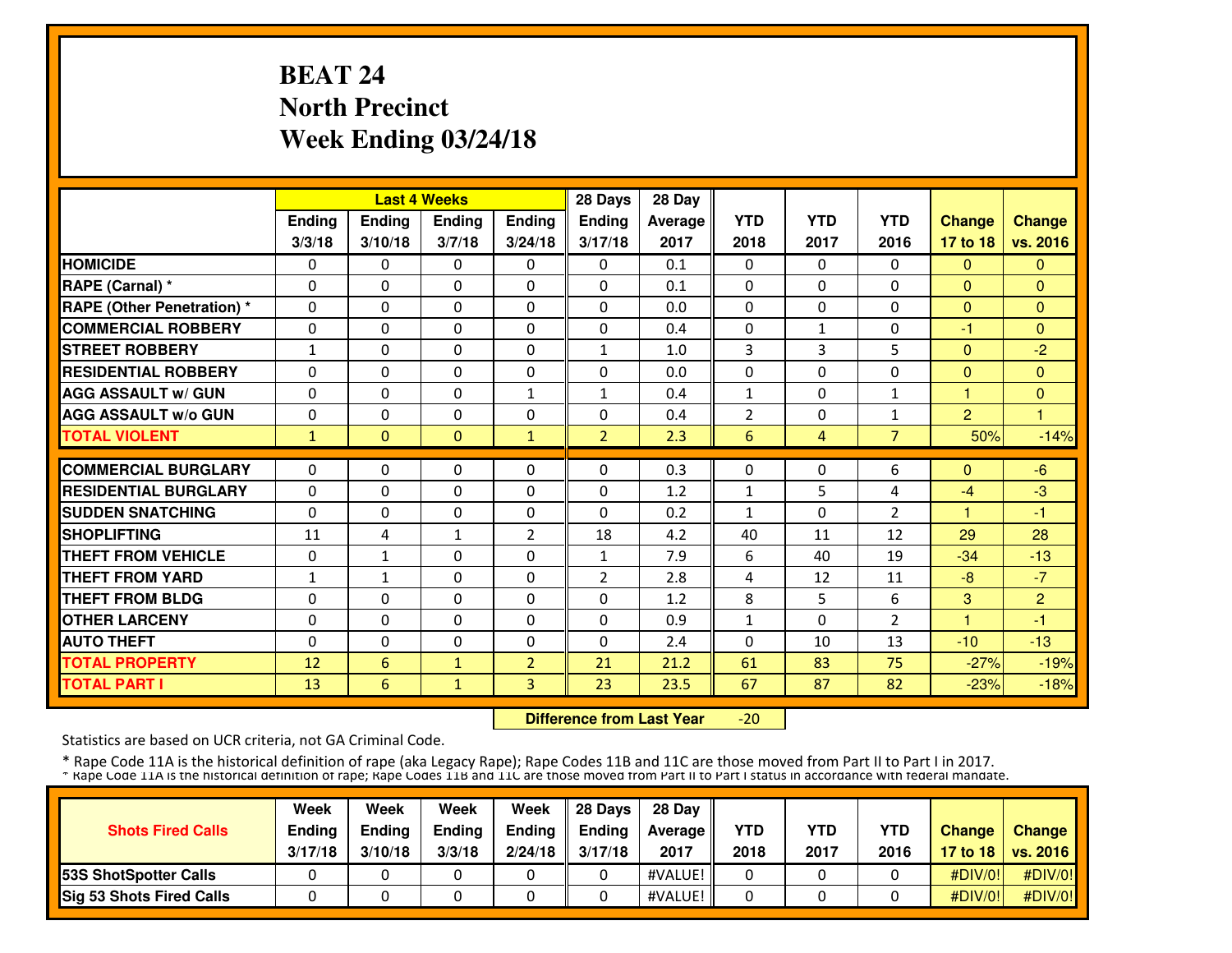# **BEAT 25 North PrecinctWeek Ending 03/24/18**

|                                   |               |                | <b>Last 4 Weeks</b> |                | 28 Days        | 28 Day  |                |            |                |               |                |
|-----------------------------------|---------------|----------------|---------------------|----------------|----------------|---------|----------------|------------|----------------|---------------|----------------|
|                                   | <b>Ending</b> | <b>Ending</b>  | <b>Endina</b>       | <b>Ending</b>  | <b>Endina</b>  | Average | <b>YTD</b>     | <b>YTD</b> | <b>YTD</b>     | <b>Change</b> | <b>Change</b>  |
|                                   | 3/3/18        | 3/10/18        | 3/7/18              | 3/24/18        | 3/17/18        | 2017    | 2018           | 2017       | 2016           | 17 to 18      | vs. 2016       |
| <b>HOMICIDE</b>                   | 0             | 0              | 0                   | 0              | $\Omega$       | 0.0     | 0              | 0          | 0              | $\mathbf{0}$  | $\mathbf{0}$   |
| <b>RAPE (Carnal)</b> *            | $\mathbf{0}$  | $\Omega$       | 0                   | $\Omega$       | $\Omega$       | 0.0     | $\mathbf{0}$   | 0          | $\Omega$       | $\Omega$      | $\Omega$       |
| <b>RAPE (Other Penetration) *</b> | $\mathbf{0}$  | 0              | 0                   | $\mathbf{0}$   | $\Omega$       | 0.0     | $\mathbf{0}$   | 0          | 0              | $\mathbf{0}$  | $\Omega$       |
| <b>COMMERCIAL ROBBERY</b>         | $\mathbf{0}$  | 0              | 0                   | $\mathbf{0}$   | $\Omega$       | 0.0     | $\mathbf{0}$   | $\Omega$   | 0              | $\Omega$      | $\Omega$       |
| <b>STREET ROBBERY</b>             | $\mathbf{1}$  | $\mathbf{1}$   | 0                   | $\mathbf{0}$   | $\overline{2}$ | 0.0     | 6              | 10         | 4              | $-4$          | $\overline{2}$ |
| <b>RESIDENTIAL ROBBERY</b>        | $\mathbf{0}$  | 0              | 0                   | $\mathbf{0}$   | $\Omega$       | 0.0     | $\mathbf{0}$   | 0          | 0              | $\mathbf{0}$  | $\mathbf{0}$   |
| <b>AGG ASSAULT w/ GUN</b>         | $\mathbf{0}$  | 0              | 0                   | $\mathbf{0}$   | $\Omega$       | 0.0     | 1              | 0          | 0              |               | и              |
| <b>AGG ASSAULT w/o GUN</b>        | 0             | 0              | 0                   | $\mathbf{1}$   | 1              | 0.0     | 1              | 0          | 1              |               | $\Omega$       |
| <b>TOTAL VIOLENT</b>              | $\mathbf{1}$  | $\mathbf{1}$   | $\Omega$            | $\mathbf{1}$   | $\overline{3}$ | 0.0     | 8              | 10         | 5              | $-20%$        | 60%            |
| <b>COMMERCIAL BURGLARY</b>        | $\mathbf{0}$  | 0              | 0                   | $\mathbf{0}$   | 0              | 0.0     | 0              |            |                |               | $-1$           |
| <b>RESIDENTIAL BURGLARY</b>       |               |                |                     |                |                |         |                | 1          | 1              | -1            |                |
|                                   | $\mathbf{0}$  | 0              | 0                   | $\mathbf{0}$   | $\Omega$       | 0.0     | 0              | 1          | 3              | $-1$          | $-3$           |
| <b>SUDDEN SNATCHING</b>           | $\mathbf{0}$  | 0              | 0                   | 0              | 0              | 0.0     | 0              | 0          | 1              | $\Omega$      | $-1$           |
| <b>SHOPLIFTING</b>                | 1             | $\Omega$       | 0                   | $\mathbf{1}$   | $\overline{2}$ | 0.0     | $\overline{2}$ | 9          | $\overline{2}$ | $-7$          | $\mathbf{0}$   |
| <b>THEFT FROM VEHICLE</b>         | 2             | 1              | $\mathbf{1}$        | 2              | 6              | 0.0     | 12             | 23         | 39             | $-11$         | $-27$          |
| <b>THEFT FROM YARD</b>            | 0             | $\Omega$       | 0                   | $\Omega$       | $\Omega$       | 0.0     | 6              | 18         | 6              | $-12$         | $\mathbf{0}$   |
| <b>THEFT FROM BLDG</b>            | $\mathbf{0}$  | $\mathbf{1}$   | $\overline{2}$      | $\Omega$       | 3              | 0.0     | 8              | 13         | 6              | $-5$          | $\overline{2}$ |
| <b>OTHER LARCENY</b>              | 1             | $\Omega$       | $\Omega$            | $\Omega$       | $\mathbf{1}$   | 0.0     | 3              | 4          | 4              | -1            | -1             |
| <b>AUTO THEFT</b>                 | $\mathbf{0}$  | $\Omega$       | $\Omega$            | $\mathbf{1}$   | $\mathbf{1}$   | 0.0     | 3              | 5          | 4              | $-2$          | $-1$           |
| <b>TOTAL PROPERTY</b>             | 4             | $\overline{2}$ | 3                   | $\overline{4}$ | 13             | 0.0     | 34             | 74         | 66             | $-54%$        | $-48%$         |
| <b>TOTAL PART I</b>               | 5             | 3              | 3                   | 5              | 16             | 0.0     | 42             | 84         | 71             | $-50%$        | $-41%$         |

 **Difference from Last Year**-42

Statistics are based on UCR criteria, not GA Criminal Code.

|                                 | Week          | Week          | Week          | Week    | 28 Davs       | 28 Day         |            |            |            |               |                     |
|---------------------------------|---------------|---------------|---------------|---------|---------------|----------------|------------|------------|------------|---------------|---------------------|
| <b>Shots Fired Calls</b>        | <b>Ending</b> | <b>Ending</b> | <b>Ending</b> | Ending  | <b>Ending</b> | <b>Average</b> | <b>YTD</b> | <b>YTD</b> | <b>YTD</b> | <b>Change</b> | <b>Change</b>       |
|                                 | 3/17/18       | 3/10/18       | 3/3/18        | 2/24/18 | 3/17/18       | 2017           | 2018       | 2017       | 2016       |               | 17 to 18   vs. 2016 |
| <b>53S ShotSpotter Calls</b>    |               |               |               |         |               | 0.0            |            |            |            | #DIV/0!       | #DIV/0!             |
| <b>Sig 53 Shots Fired Calls</b> |               |               |               |         |               | 0.0            |            |            |            | #DIV/O!!      | #DIV/0!             |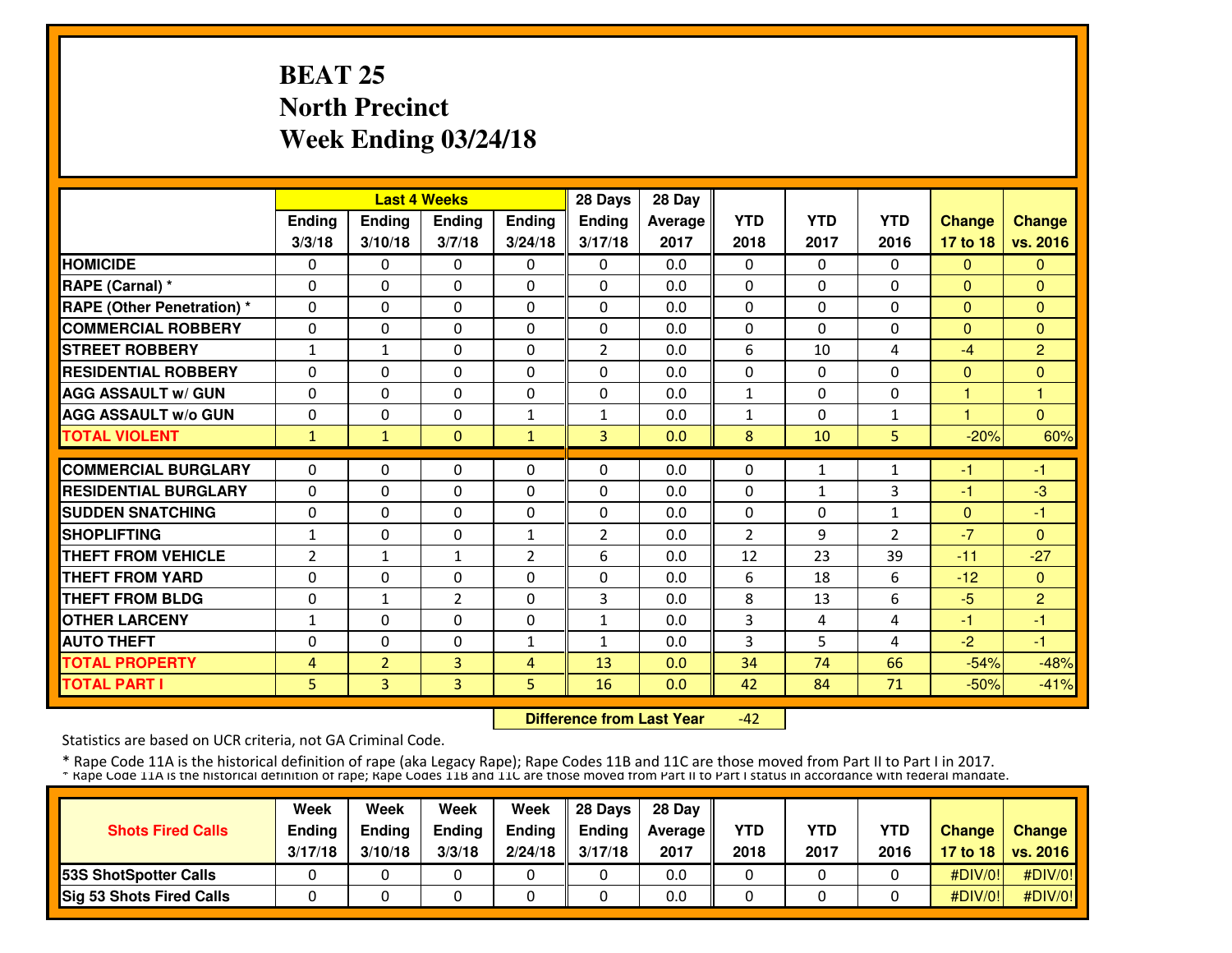# **BEAT 26 North PrecinctWeek Ending 03/24/18**

|                                  |                |                | <b>Last 4 Weeks</b> |              | 28 Days        | 28 Day  |                |              |                |                |                |
|----------------------------------|----------------|----------------|---------------------|--------------|----------------|---------|----------------|--------------|----------------|----------------|----------------|
|                                  | Ending         | <b>Ending</b>  | <b>Ending</b>       | Ending       | Ending         | Average | <b>YTD</b>     | <b>YTD</b>   | <b>YTD</b>     | <b>Change</b>  | <b>Change</b>  |
|                                  | 3/3/18         | 3/10/18        | 3/7/18              | 3/24/18      | 3/17/18        | 2017    | 2018           | 2017         | 2016           | 17 to 18       | vs. 2016       |
| <b>HOMICIDE</b>                  | 0              | 0              | $\Omega$            | 0            | $\Omega$       | 0.0     | 0              | $\Omega$     | 0              | $\mathbf{0}$   | $\Omega$       |
| RAPE (Carnal) *                  | $\Omega$       | $\Omega$       | $\Omega$            | $\Omega$     | $\Omega$       | 0.1     | $\mathbf{1}$   | $\mathbf{1}$ | $\Omega$       | $\Omega$       | 1              |
| <b>RAPE (Other Penetration)*</b> | 0              | $\Omega$       | $\Omega$            | $\Omega$     | $\Omega$       | 0.1     | $\mathbf{0}$   | $\Omega$     | $\Omega$       | $\Omega$       | $\Omega$       |
| <b>COMMERCIAL ROBBERY</b>        | 0              | $\Omega$       | $\Omega$            | 0            | $\Omega$       | 0.2     | $\mathbf{0}$   | $\Omega$     | $\Omega$       | $\Omega$       | $\Omega$       |
| <b>STREET ROBBERY</b>            | 0              | $\mathbf{1}$   | $\mathbf{0}$        | 4            | 5              | 0.6     | $\overline{7}$ | 3            | 5              | $\overline{4}$ | $\overline{2}$ |
| <b>RESIDENTIAL ROBBERY</b>       | $\Omega$       | $\Omega$       | $\mathbf{0}$        | $\Omega$     | $\Omega$       | 0.0     | $\Omega$       | $\Omega$     | $\Omega$       | $\Omega$       | $\Omega$       |
| <b>AGG ASSAULT w/ GUN</b>        | $\Omega$       | $\Omega$       | $\mathbf{0}$        | $\Omega$     | $\Omega$       | 0.2     | $\Omega$       | $\Omega$     | $\mathbf{1}$   | $\Omega$       | $-1$           |
| <b>AGG ASSAULT W/o GUN</b>       | $\mathbf 1$    | $\mathbf{1}$   | $\mathbf{0}$        | 2            | 4              | 0.5     | 8              | 0            | 2              | 8              | 6              |
| <b>TOTAL VIOLENT</b>             | $\mathbf{1}$   | $\overline{2}$ | $\mathbf{0}$        | 6            | 9              | 1.6     | 16             | 4            | 8              | 300%           | 100%           |
| <b>COMMERCIAL BURGLARY</b>       | 0              | 0              | $\mathbf{0}$        | 0            | 0              | 0.7     | 1              | 3            | $\overline{2}$ | $-2$           | $-1$           |
| <b>RESIDENTIAL BURGLARY</b>      | $\Omega$       | $\Omega$       | $\mathbf{0}$        | $\Omega$     | $\Omega$       | 0.0     | $\Omega$       | 0            | 3              | $\Omega$       | $-3$           |
| <b>SUDDEN SNATCHING</b>          | 0              | $\Omega$       | $\mathbf{0}$        | 0            | 0              | 0.5     | $\overline{2}$ | 9            | 4              | $-7$           | $-2$           |
| <b>SHOPLIFTING</b>               | 0              | $\Omega$       | $\mathbf{0}$        | $\mathbf{1}$ | 1              | 2.0     | 3              | 9            | 8              | $-6$           | $-5$           |
| <b>THEFT FROM VEHICLE</b>        | 0              | 0              | $\mathbf{1}$        | 0            | $\mathbf{1}$   | 3.3     | $\overline{2}$ | 15           | 30             | $-13$          | $-28$          |
| <b>THEFT FROM YARD</b>           | 0              | $\Omega$       | $\mathbf{1}$        | 0            | $\mathbf{1}$   | 2.2     | 6              | 10           | 9              | $-4$           | $-3$           |
| <b>THEFT FROM BLDG</b>           | 0              | $\Omega$       | $\Omega$            | 2            | $\overline{2}$ | 2.5     | 10             | 19           | 14             | $-9$           | $-4$           |
| <b>OTHER LARCENY</b>             | 1              | $\Omega$       | $\Omega$            | $\Omega$     | $\mathbf{1}$   | 0.3     | $\mathbf{1}$   | $\mathbf{1}$ | $\overline{2}$ | $\Omega$       | $-1$           |
| <b>AUTO THEFT</b>                | 0              | $\Omega$       | $\Omega$            | $\Omega$     | $\Omega$       | 1.3     | 3              | 5            | $\overline{7}$ | $-2$           | $-4$           |
| <b>TOTAL PROPERTY</b>            | $\mathbf{1}$   | $\Omega$       | $\overline{2}$      | 3            | 6              | 12.7    | 28             | 71           | 79             | $-61%$         | $-65%$         |
| <b>TOTAL PART I</b>              | $\overline{2}$ | $\overline{2}$ | 2 <sup>1</sup>      | 9            | 15             | 14.3    | 44             | 75           | 87             | $-41%$         | $-49%$         |

 **Difference from Last Year**-31

Statistics are based on UCR criteria, not GA Criminal Code.

| <b>Shots Fired Calls</b>        | Week<br><b>Ending</b><br>3/17/18 | Week<br><b>Endina</b><br>3/10/18 | Week<br><b>Ending</b><br>3/3/18 | Week<br>Ending<br>2/24/18 | 28 Davs<br><b>Endina</b><br>3/17/18 | 28 Day<br>Average II<br>2017 | <b>YTD</b><br>2018 | <b>YTD</b><br>2017 | <b>YTD</b><br>2016 | <b>Change</b> | Change<br>17 to 18   vs. 2016 |
|---------------------------------|----------------------------------|----------------------------------|---------------------------------|---------------------------|-------------------------------------|------------------------------|--------------------|--------------------|--------------------|---------------|-------------------------------|
| <b>153S ShotSpotter Calls</b>   |                                  |                                  |                                 |                           |                                     | #VALUE!                      |                    |                    |                    | #DIV/0!       | #DIV/0!                       |
| <b>Sig 53 Shots Fired Calls</b> |                                  |                                  |                                 |                           |                                     | #VALUE!                      |                    |                    |                    | #DIV/O!!      | #DIV/0!                       |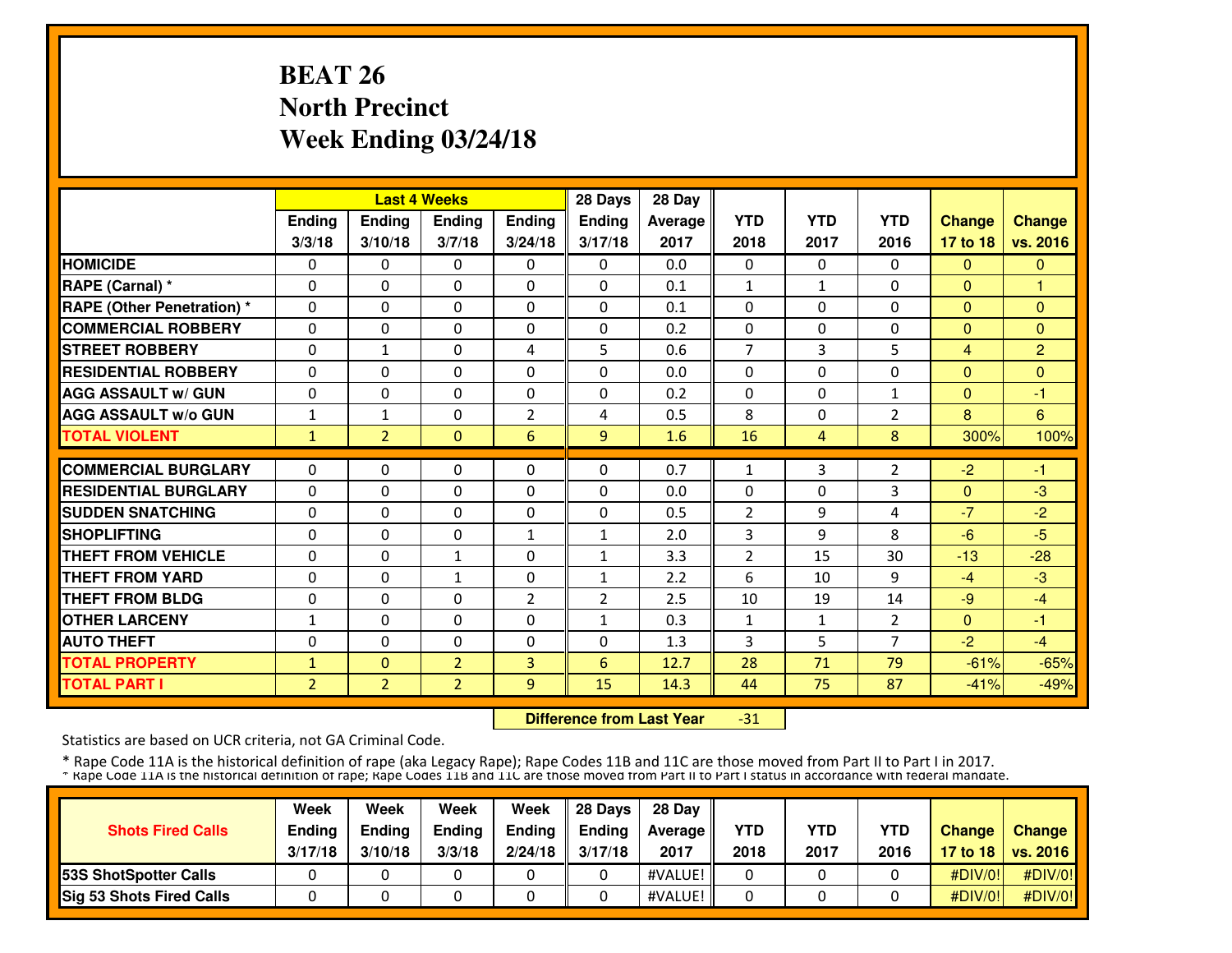# **BEAT 27 North PrecinctWeek Ending 03/24/18**

|                                   |              |                | <b>Last 4 Weeks</b> |                | 28 Days        | 28 Day  |                |                |                |                |                |
|-----------------------------------|--------------|----------------|---------------------|----------------|----------------|---------|----------------|----------------|----------------|----------------|----------------|
|                                   | Ending       | <b>Ending</b>  | <b>Ending</b>       | <b>Ending</b>  | <b>Ending</b>  | Average | <b>YTD</b>     | <b>YTD</b>     | <b>YTD</b>     | <b>Change</b>  | <b>Change</b>  |
|                                   | 3/3/18       | 3/10/18        | 3/7/18              | 3/24/18        | 3/17/18        | 2017    | 2018           | 2017           | 2016           | 17 to 18       | vs. 2016       |
| <b>HOMICIDE</b>                   | 0            | 0              | $\Omega$            | 0              | $\Omega$       | 0.2     | $\Omega$       | $\overline{2}$ | $\Omega$       | $-2$           | $\mathbf{0}$   |
| RAPE (Carnal) *                   | 0            | $\Omega$       | $\Omega$            | $\Omega$       | $\Omega$       | 0.6     | $\Omega$       | $\mathbf{1}$   | $\Omega$       | $-1$           | $\Omega$       |
| <b>RAPE (Other Penetration)</b> * | $\Omega$     | $\Omega$       | $\Omega$            | $\Omega$       | $\Omega$       | 0.2     | $\mathbf{1}$   | $\overline{2}$ | $\Omega$       | $-1$           | $\mathbf{1}$   |
| <b>COMMERCIAL ROBBERY</b>         | 0            | $\Omega$       | $\Omega$            | $\Omega$       | $\Omega$       | 0.0     | $\overline{2}$ | $\Omega$       | $\Omega$       | $\overline{2}$ | $\overline{2}$ |
| <b>STREET ROBBERY</b>             | 0            | $\Omega$       | $\mathbf{0}$        | 1              | 1              | 1.0     | $\overline{2}$ | $\overline{2}$ | 4              | $\Omega$       | $-2$           |
| <b>RESIDENTIAL ROBBERY</b>        | 0            | $\Omega$       | $\Omega$            | $\Omega$       | $\Omega$       | 0.0     | $\Omega$       | 0              | $\Omega$       | $\Omega$       | $\Omega$       |
| <b>AGG ASSAULT w/ GUN</b>         | $\mathbf{1}$ | $\Omega$       | $\Omega$            | $\Omega$       | $\mathbf{1}$   | 0.5     | $\mathbf{1}$   | $\overline{2}$ | $\mathbf{1}$   | $-1$           | $\Omega$       |
| <b>AGG ASSAULT W/o GUN</b>        | 0            | $\Omega$       | $\Omega$            | $\Omega$       | 0              | 2.1     | $\mathbf{0}$   | 3              | $\overline{2}$ | $-3$           | $-2$           |
| <b>TOTAL VIOLENT</b>              | 1            | $\Omega$       | $\mathbf{0}$        | $\mathbf{1}$   | $\overline{2}$ | 4.5     | 6              | 12             | $\overline{7}$ | $-50%$         | $-14%$         |
| <b>COMMERCIAL BURGLARY</b>        | 0            | 0              | $\mathbf{0}$        | 0              | $\Omega$       | 0.3     | 1              | 1              | 0              | $\mathbf{0}$   | 1              |
| <b>RESIDENTIAL BURGLARY</b>       | $\mathbf{1}$ | $\mathbf{1}$   | $\mathbf{0}$        | $\Omega$       | $\overline{2}$ | 0.5     | 4              | 0              | $\overline{2}$ | 4              | $\overline{2}$ |
| <b>SUDDEN SNATCHING</b>           | $\Omega$     | $\Omega$       | $\mathbf{1}$        | $\mathbf{1}$   | $\overline{2}$ | 2.2     | 3              | 8              | 9              | $-5$           | $-6$           |
| <b>SHOPLIFTING</b>                | 0            | $\mathbf{1}$   | $\mathbf{1}$        | 0              | $\overline{2}$ | 1.6     | 7              | $\overline{7}$ | 10             | $\Omega$       | $-3$           |
| <b>THEFT FROM VEHICLE</b>         | 0            | 1              | $\mathbf{0}$        | 0              | 1              | 3.9     | 3              | 14             | 24             | $-11$          | $-21$          |
| <b>THEFT FROM YARD</b>            | 1            | $\overline{2}$ | $\Omega$            | 0              | 3              | 1.5     | 6              | 4              | 3              | $\overline{2}$ | 3              |
| <b>THEFT FROM BLDG</b>            | 0            | $\Omega$       | $\Omega$            | $\Omega$       | $\Omega$       | 4.3     | 6              | 9              | 12             | $-3$           | $-6$           |
| <b>OTHER LARCENY</b>              | 0            | $\Omega$       | $\Omega$            | $\Omega$       | $\Omega$       | 0.2     | $\Omega$       | 1              | $\Omega$       | -1             | $\Omega$       |
| <b>AUTO THEFT</b>                 | $\mathbf{1}$ | $\Omega$       | $\Omega$            | 0              | $\mathbf{1}$   | 1.1     | $\overline{2}$ | 4              | $\overline{7}$ | $-2$           | $-5$           |
| <b>TOTAL PROPERTY</b>             | 3            | 5              | $\overline{2}$      | $\mathbf{1}$   | 11             | 15.7    | 32             | 48             | 67             | $-33%$         | $-52%$         |
| <b>TOTAL PART I</b>               | 4            | 5              | 2 <sup>1</sup>      | $\overline{2}$ | 13             | 20.3    | 38             | 60             | 74             | $-37%$         | $-49%$         |

 **Difference from Last Year** $-22$ 

Statistics are based on UCR criteria, not GA Criminal Code.

| <b>Shots Fired Calls</b>        | Week<br><b>Ending</b><br>3/17/18 | Week<br><b>Endina</b><br>3/10/18 | Week<br><b>Ending</b><br>3/3/18 | Week<br>Ending<br>2/24/18 | 28 Davs<br><b>Endina</b><br>3/17/18 | 28 Day<br>Average II<br>2017 | <b>YTD</b><br>2018 | <b>YTD</b><br>2017 | <b>YTD</b><br>2016 | <b>Change</b> | Change<br>17 to 18   vs. 2016 |
|---------------------------------|----------------------------------|----------------------------------|---------------------------------|---------------------------|-------------------------------------|------------------------------|--------------------|--------------------|--------------------|---------------|-------------------------------|
| <b>153S ShotSpotter Calls</b>   |                                  |                                  |                                 |                           |                                     | #VALUE!                      |                    |                    |                    | 0%            | $0\%$                         |
| <b>Sig 53 Shots Fired Calls</b> |                                  |                                  |                                 |                           |                                     | #VALUE!                      |                    |                    |                    | #DIV/0!       | #DIV/0!                       |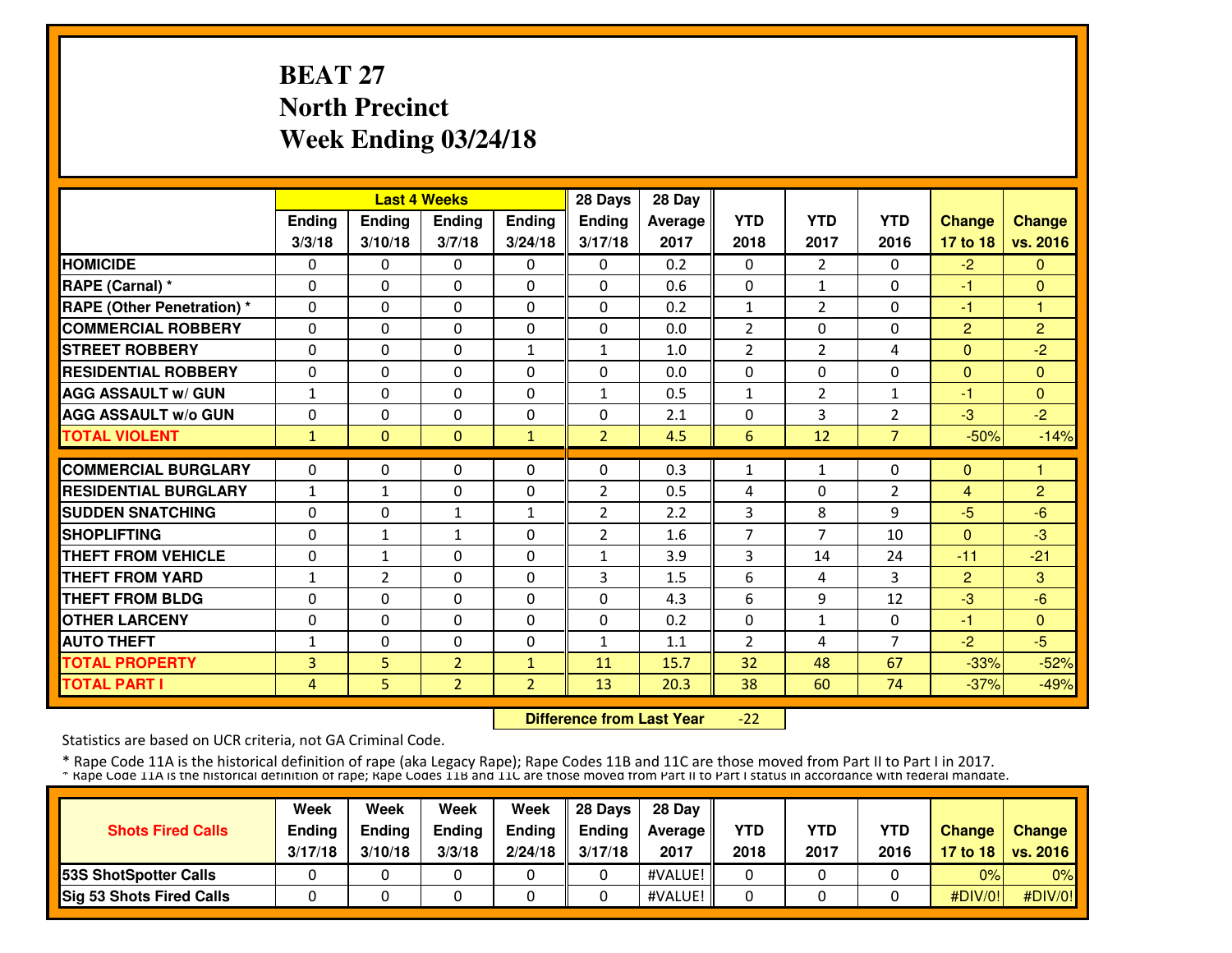

#### **COMPSTAT PRECINCT COMMANDER: CENTRAL PRECINCTWeek Ending 03/24/18**

**CAPT. BEN HERRON**



|                                                                                                                                                                                                     | <b>Week</b><br><b>Ending</b><br>3/24/18 | Week<br>Ending<br>3/17/18 | Weekly<br>Avg<br>2017   | 28-Day<br><b>Ending</b><br>3/24/18 | 28-Day<br><b>Ending</b><br>02/24/18 | Avg<br>$28-Day$<br>2017                                                                  | <b>YTD</b><br>2018      | <b>YTD</b><br>2017 | <b>YTD</b><br>2016 | <b>Change</b><br>17 to 18 | <b>Change</b><br>vs. 2016 |
|-----------------------------------------------------------------------------------------------------------------------------------------------------------------------------------------------------|-----------------------------------------|---------------------------|-------------------------|------------------------------------|-------------------------------------|------------------------------------------------------------------------------------------|-------------------------|--------------------|--------------------|---------------------------|---------------------------|
| <b>HOMICIDE</b>                                                                                                                                                                                     | 0                                       | 0                         | 0                       | 0                                  | $\mathbf{0}$                        |                                                                                          | 0                       | 0                  | 7                  | $\Omega$                  | $-7$                      |
| RAPE (Carnal) *                                                                                                                                                                                     | $\mathbf{0}$                            | $\Omega$                  | $\mathbf 0$             | $\mathbf 0$                        | $\mathbf{1}$                        | $\overline{1}$                                                                           | $\overline{\mathbf{4}}$ | $\overline{2}$     | 3                  | $\overline{2}$            | $\overline{1}$            |
| <b>RAPE (Other Penetration) *</b>                                                                                                                                                                   | 0                                       | $\Omega$                  | $\Omega$                | $\mathbf{1}$                       | 2                                   | $\mathbf{1}$                                                                             | 4                       | 4                  | 1                  | $\Omega$                  | 3                         |
| <b>COMMERCIAL ROBBERY</b>                                                                                                                                                                           | 0                                       | 0                         | $\mathbf 0$             | $\mathbf{0}$                       | $\Omega$                            | $\overline{c}$                                                                           | 0                       | 5                  | 1                  | $-5$                      | -1                        |
| <b>STREET ROBBERY</b>                                                                                                                                                                               | 1                                       | 1                         | $\mathbf 1$             | 3                                  | 3                                   | 5                                                                                        | 11                      | 11                 | 10                 | $\mathbf{0}$              | 1                         |
| <b>RESIDENTIAL ROBBERY</b>                                                                                                                                                                          | 0                                       | 0                         | $\Omega$                | $\mathbf 0$                        | $\mathbf 0$                         | $\blacktriangleleft$                                                                     | $\mathbf{1}$            | $\mathbf{1}$       | 4                  | $\mathbf{0}$              | $\overline{\omega}$       |
| <b>AGG ASSAULT w/ GUN</b>                                                                                                                                                                           | $\bf{0}$                                | $\mathbf{1}$              | $\overline{c}$          | $\overline{2}$                     | $\overline{4}$                      | $\overline{7}$                                                                           | $\mathbf{9}$            | $\overline{12}$    | 18                 | $-3$                      | -9                        |
| <b>AGG ASSAULT w/o GUN</b>                                                                                                                                                                          | 3                                       | 1                         | $\overline{2}$          | $\overline{7}$                     | 3                                   | 6                                                                                        | 15                      | $\overline{12}$    | $\overline{7}$     | $\overline{3}$            | $\overline{8}$            |
| <b>TOTAL VIOLENT</b>                                                                                                                                                                                | 4                                       | 3                         | $\overline{6}$          | $\overline{13}$                    | 13                                  | 23                                                                                       | 44                      | 47                 | $\overline{51}$    | $-6%$                     | $-14%$                    |
| <b>COMMERCIAL BURGLARY</b>                                                                                                                                                                          | 0                                       | 1.                        | -1                      | 6                                  | 5                                   | 4                                                                                        | 13                      | 10                 | $\overline{23}$    | 3                         | -10                       |
| <b>RESIDENTIAL BURGLARY</b>                                                                                                                                                                         | 3                                       | 5                         | 4                       | 12                                 | 14                                  | 17                                                                                       | 33                      | $\overline{57}$    | 60                 | $-24$                     | $-27$                     |
| <b>SUDDEN SNATCHING</b>                                                                                                                                                                             | $\bf{0}$                                | $\overline{0}$            | $\mathbf 0$             | $\mathbf{0}$                       | $\mathbf{0}$                        | $\overline{2}$                                                                           | 1                       | 6                  | $\overline{4}$     | $-5$                      | $\overline{3}$            |
| <b>SHOPLIFTING</b>                                                                                                                                                                                  | $\overline{2}$                          | $\overline{4}$            | 5                       | 11                                 | 11                                  | 18                                                                                       | 31                      | $\overline{55}$    | 33                 | $-24$                     | $-2$                      |
| <b>THEFT FROM VEHICLE</b>                                                                                                                                                                           | 8                                       | 6                         | 8                       | 28                                 | 19                                  | $\overline{32}$                                                                          | 66                      | 101                | 120                | $-35$                     | $-54$                     |
| <b>THEFT FROM YARD</b>                                                                                                                                                                              | $\mathbf 2$                             | 1                         | 4                       | $\overline{7}$                     | 13                                  | 16                                                                                       | 30                      | 46                 | 34                 | $-16$                     | $-4$                      |
| <b>THEFT FROM BLDG</b>                                                                                                                                                                              | $\overline{2}$                          | $\overline{2}$            | 4                       | 9                                  | 8                                   | $\overline{16}$                                                                          | 39                      | 34                 | $\overline{59}$    | $\overline{5}$            | $-20$                     |
| <b>OTHER LARCENY</b>                                                                                                                                                                                | $\overline{2}$                          | $\mathbf{1}$              | $\overline{\mathbf{1}}$ | 5                                  | $\mathbf{1}$                        | 3                                                                                        | 8                       | $\overline{12}$    | 4                  | $-4$                      | $\overline{4}$            |
| <b>AUTO THEFT</b>                                                                                                                                                                                   | $6\phantom{1}$                          | 3                         | $\overline{4}$          | 19                                 | 18                                  | $\overline{16}$                                                                          | $\overline{51}$         | 44                 | $\overline{53}$    | $\overline{7}$            | $\overline{-2}$           |
| <b>TOTAL PROPERTY</b>                                                                                                                                                                               | 25                                      | 23                        | 31                      | $\overline{97}$                    | 89                                  | 124                                                                                      | 272                     | 365                | 390                | $-25%$                    | $-30%$                    |
| <b>TOTAL PART I</b>                                                                                                                                                                                 | 29                                      | $\overline{26}$           | $\overline{37}$         | 110                                | 102                                 | 147                                                                                      | 316                     | 412                | 441                | $-23%$                    | $-28%$                    |
| Statistics are based on UCR criteria, not GA Criminal Code, and are                                                                                                                                 |                                         |                           |                         |                                    | <b>Difference from Last Year</b>    |                                                                                          | -96                     |                    |                    | <b>Last Week</b>          | Year-to-Date              |
| preliminary, based on RMS data at the time prepared, and are subject to change.                                                                                                                     |                                         |                           |                         |                                    |                                     | <b>At-Fault Police Vehicle Accidents</b><br><b>Not At-Fault Police Vehicle Accidents</b> |                         |                    |                    | $\Omega$<br>$\mathbf{0}$  | 3<br>$\overline{5}$       |
| Cell Shading: white is within 0.6 standard deviation of the mean; red is above; green is below.<br>* Code 11A is the pre-2016 definition of rape; Codes 11B and 11C are by federal mandate in 2016. |                                         |                           |                         |                                    |                                     | <b>Total Police Vehicle Accidents</b>                                                    |                         |                    |                    | $\overline{0}$            | 8                         |
|                                                                                                                                                                                                     |                                         |                           |                         |                                    |                                     |                                                                                          |                         |                    |                    |                           |                           |
|                                                                                                                                                                                                     | Week                                    | Week                      | Weekly                  | $28-Day$                           | $28-Day$                            | Avg                                                                                      |                         | YTD                |                    |                           |                           |
| <b>Citizen Initiated Calls</b>                                                                                                                                                                      | <b>Ending</b><br>3/17/18                | <b>Ending</b><br>3/10/18  | Avg<br>2017             | Ending<br>3/17/18                  | <b>Ending</b><br>02/17/18           | 28-Day<br>2017                                                                           | <b>YTD</b><br>2018      | 2017               | <b>YTD</b><br>2016 | <b>Change</b><br>17 to 18 | <b>Change</b><br>vs. 2016 |
| <b>Midnight Shift</b>                                                                                                                                                                               | $\overline{88}$                         | 98                        | 126                     | 334                                | 394                                 | 503                                                                                      | 1140                    | 1247               | 1288               | $-107$                    | $-148$                    |
| Day Shift                                                                                                                                                                                           | 251                                     | 241                       | 271                     | 747                                | 938                                 | 1085                                                                                     | 2812                    | 2918               | 3002               | $-106$                    | $-190$                    |
| <b>Afternoon Shift</b>                                                                                                                                                                              | 280                                     | 255                       | 294                     | 767                                | 849                                 | 1176                                                                                     | 2659                    | 2943               | 2967               | $-284$                    | $-308$                    |
| <b>TOTAL CITIZEN CFS</b>                                                                                                                                                                            | 619                                     | 594                       | 691                     | 1848                               | 2181                                | 2764                                                                                     | 6611                    | 7108               | 7257               | $-7.0%$                   | $-8.9%$                   |
| <b>53S ShotSpotter Calls</b>                                                                                                                                                                        | 0                                       | 0                         | #VALUE!                 | 0                                  | 0                                   | #VALUE!                                                                                  | $\mathbf 0$             | 0                  | 0                  | 0                         | $\Omega$                  |
| <b>Sig 53 Shots Fired Calls</b>                                                                                                                                                                     | $\Omega$                                | $\Omega$                  | #VALUE!                 | $\Omega$                           | $\Omega$                            | #VALUE!                                                                                  | $\Omega$                | $\Omega$           | $\Omega$           | $\Omega$                  | $\Omega$                  |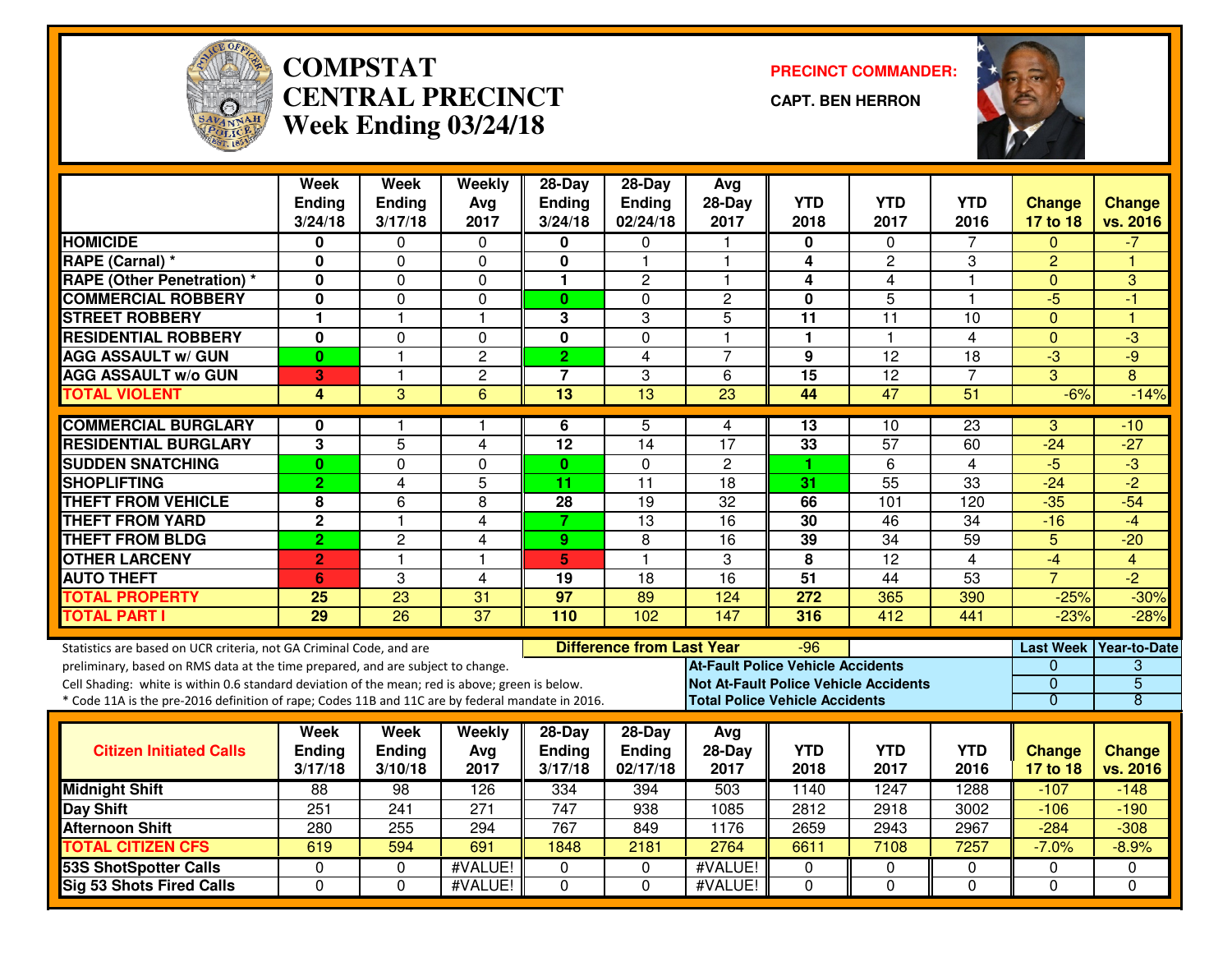# **BEAT 31 Central PrecinctWeek Ending 03/24/18**

|                                   |                |                | <b>Last 4 Weeks</b> |                | 28 Days        | 28 Day  |                |                |                |                |                |
|-----------------------------------|----------------|----------------|---------------------|----------------|----------------|---------|----------------|----------------|----------------|----------------|----------------|
|                                   | <b>Ending</b>  | <b>Ending</b>  | <b>Ending</b>       | <b>Ending</b>  | <b>Ending</b>  | Average | <b>YTD</b>     | <b>YTD</b>     | <b>YTD</b>     | <b>Change</b>  | <b>Change</b>  |
|                                   | 3/3/18         | 3/10/18        | 3/7/18              | 3/24/18        | 3/17/18        | 2017    | 2018           | 2017           | 2016           | 17 to 18       | vs. 2016       |
| <b>HOMICIDE</b>                   | 0              | 0              | $\Omega$            | 0              | $\Omega$       | 0.1     | $\Omega$       | $\Omega$       | $\overline{2}$ | $\Omega$       | $-2$           |
| RAPE (Carnal) *                   | 0              | $\Omega$       | $\Omega$            | $\Omega$       | $\Omega$       | 0.2     | $\Omega$       | $\mathbf{1}$   | $\mathbf{1}$   | -1             | -1             |
| <b>RAPE (Other Penetration)</b> * | $\Omega$       | $\Omega$       | $\Omega$            | $\Omega$       | $\Omega$       | 0.3     | $\mathbf{1}$   | 3              | $\Omega$       | $-2$           | $\mathbf{1}$   |
| <b>COMMERCIAL ROBBERY</b>         | 0              | $\Omega$       | $\Omega$            | $\Omega$       | $\Omega$       | 0.0     | $\mathbf{0}$   | $\Omega$       | $\Omega$       | $\Omega$       | $\Omega$       |
| <b>STREET ROBBERY</b>             | 0              | $\Omega$       | $\mathbf{1}$        | 0              | 1              | 1.1     | 5              | $\overline{2}$ | $\mathbf{1}$   | 3              | $\overline{4}$ |
| <b>RESIDENTIAL ROBBERY</b>        | 0              | $\Omega$       | $\Omega$            | $\Omega$       | $\Omega$       | 0.2     | $\Omega$       | $\mathbf{1}$   | $\Omega$       | -1             | $\Omega$       |
| <b>AGG ASSAULT w/ GUN</b>         | 0              | $\Omega$       | $\Omega$            | $\Omega$       | $\Omega$       | 1.0     | $\overline{2}$ | $\mathbf{1}$   | $\overline{2}$ | 1              | $\Omega$       |
| <b>AGG ASSAULT W/o GUN</b>        | 0              | $\Omega$       | $\Omega$            | 1              | 1              | 1.1     | 4              | $\overline{2}$ | 0              | $\overline{2}$ | 4              |
| <b>TOTAL VIOLENT</b>              | $\mathbf{0}$   | $\Omega$       | $\mathbf{1}$        | $\mathbf{1}$   | $\overline{2}$ | 3.8     | 12             | 10             | 6              | 20%            | 100%           |
| <b>COMMERCIAL BURGLARY</b>        | $\overline{2}$ | $\Omega$       | 0                   | 0              | $\overline{2}$ | 0.5     | 6              | 1              | 2              | 5              | $\overline{4}$ |
| <b>RESIDENTIAL BURGLARY</b>       | 0              | $\Omega$       | $\mathbf{0}$        | 0              | $\Omega$       | 2.3     | $\overline{2}$ | 9              | 10             | $-7$           | $-8$           |
| <b>SUDDEN SNATCHING</b>           | $\Omega$       | $\Omega$       | $\Omega$            | $\Omega$       | $\Omega$       | 0.4     | $\Omega$       | $\mathbf{1}$   | $\Omega$       | -1             | $\Omega$       |
| <b>SHOPLIFTING</b>                | 0              | $\Omega$       | $\Omega$            | 0              | $\Omega$       | 1.5     | $\mathbf{0}$   | 8              | 5              | $-8$           | $-5$           |
| <b>THEFT FROM VEHICLE</b>         | $\overline{2}$ | $\overline{2}$ | $\Omega$            | $\mathbf{1}$   | 5              | 7.0     | 10             | 30             | 23             | $-20$          | $-13$          |
| <b>THEFT FROM YARD</b>            | 0              | $\Omega$       | $\mathbf{1}$        | $\Omega$       | $\mathbf{1}$   | 4.9     | $\overline{7}$ | 16             | 5              | $-9$           | $\overline{2}$ |
| <b>THEFT FROM BLDG</b>            | 0              | $\mathbf{1}$   | $\Omega$            | 1              | $\overline{2}$ | 2.8     | 8              | 1              | 9              | $\overline{7}$ | -1             |
| <b>OTHER LARCENY</b>              | 0              | $\Omega$       | $\Omega$            | $\Omega$       | $\Omega$       | 0.7     | $\mathbf{0}$   | 4              | $\Omega$       | $-4$           | $\Omega$       |
| <b>AUTO THEFT</b>                 | 0              | $\mathbf{1}$   | $\Omega$            | $\Omega$       | $\mathbf{1}$   | 3.0     | 3              | 11             | 11             | $-8$           | $-8$           |
| <b>TOTAL PROPERTY</b>             | 4              | 4              | $\mathbf{1}$        | $\overline{2}$ | 11             | 22.9    | 36             | 81             | 65             | $-56%$         | $-45%$         |
| <b>TOTAL PART I</b>               | 4              | $\overline{4}$ | 2 <sup>1</sup>      | 3              | 13             | 26.8    | 48             | 91             | 71             | $-47%$         | $-32%$         |

 **Difference from Last Year**-43

Statistics are based on UCR criteria, not GA Criminal Code.

| <b>Shots Fired Calls</b>        | Week<br><b>Ending</b><br>3/17/18 | Week<br><b>Endina</b><br>3/10/18 | Week<br><b>Ending</b><br>3/3/18 | Week<br><b>Ending</b><br>2/24/18 | 28 Davs<br><b>Endina</b><br>3/17/18 | 28 Day<br>Average II<br>2017 | <b>YTD</b><br>2018 | <b>YTD</b><br>2017 | <b>YTD</b><br>2016 | <b>Change</b> | Change<br>17 to 18   vs. 2016 |
|---------------------------------|----------------------------------|----------------------------------|---------------------------------|----------------------------------|-------------------------------------|------------------------------|--------------------|--------------------|--------------------|---------------|-------------------------------|
| <b>153S ShotSpotter Calls</b>   |                                  |                                  |                                 |                                  |                                     | #VALUE!                      |                    |                    |                    | #DIV/0!       | #DIV/0!                       |
| <b>Sig 53 Shots Fired Calls</b> |                                  |                                  |                                 |                                  |                                     | #VALUE!                      |                    |                    |                    | #DIV/0!       | #DIV/0!                       |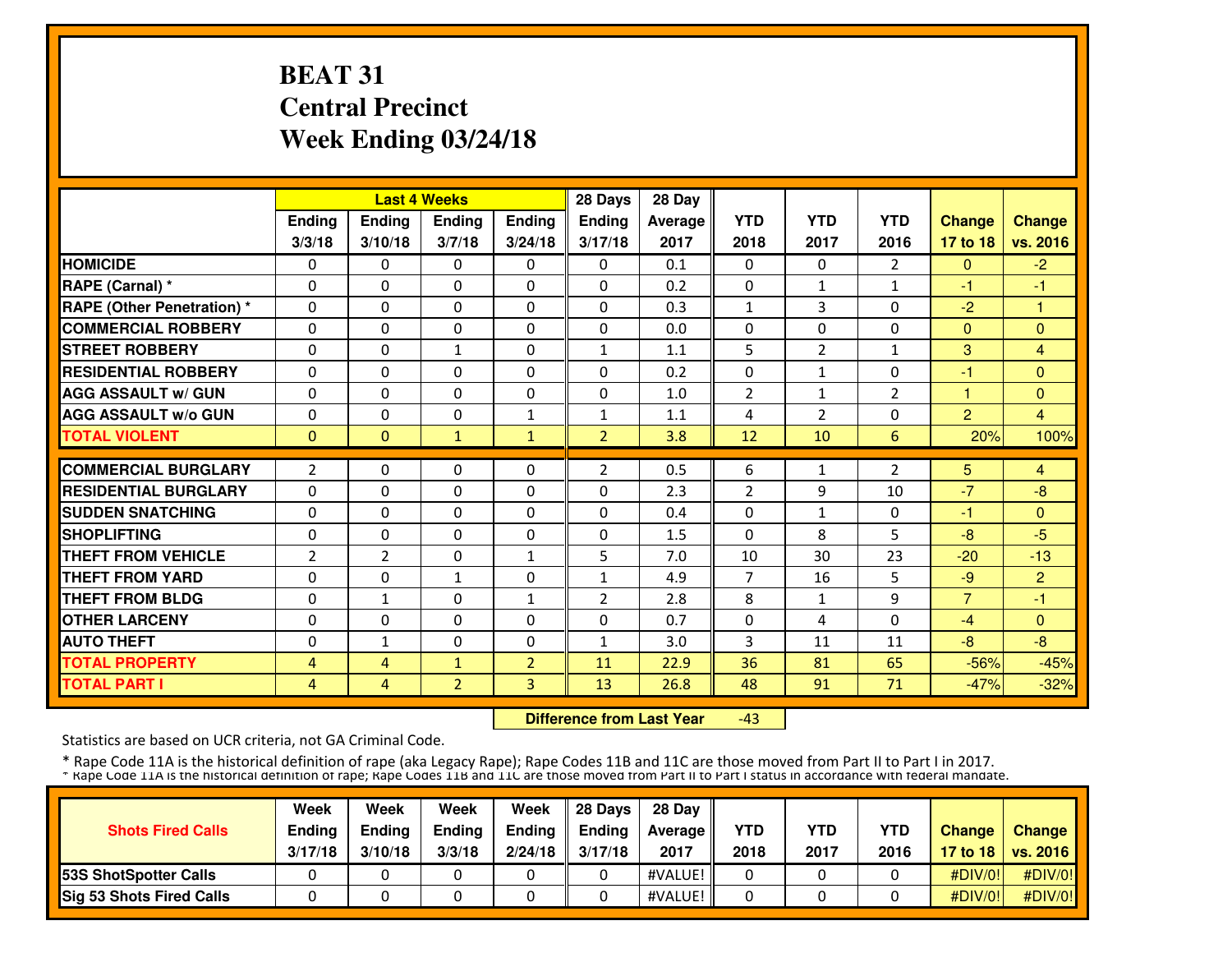# **BEAT 32 Central PrecinctWeek Ending 03/24/18**

|                                   |                |                | <b>Last 4 Weeks</b> |                | 28 Days      | 28 Day  |                |                |              |                |                |
|-----------------------------------|----------------|----------------|---------------------|----------------|--------------|---------|----------------|----------------|--------------|----------------|----------------|
|                                   | Ending         | <b>Ending</b>  | <b>Ending</b>       | <b>Ending</b>  | Ending       | Average | <b>YTD</b>     | <b>YTD</b>     | <b>YTD</b>   | <b>Change</b>  | <b>Change</b>  |
|                                   | 3/3/18         | 3/10/18        | 3/7/18              | 3/24/18        | 3/17/18      | 2017    | 2018           | 2017           | 2016         | 17 to 18       | vs. 2016       |
| <b>HOMICIDE</b>                   | 0              | 0              | $\Omega$            | 0              | $\Omega$     | 0.0     | $\mathbf{0}$   | $\Omega$       | $\mathbf{0}$ | $\Omega$       | $\Omega$       |
| <b>RAPE (Carnal) *</b>            | $\mathbf{0}$   | 0              | 0                   | $\mathbf{0}$   | $\Omega$     | 0.4     | $\mathbf{0}$   | 0              | 0            | $\Omega$       | $\mathbf{0}$   |
| <b>RAPE (Other Penetration) *</b> | $\mathbf{0}$   | $\Omega$       | 0                   | $\mathbf{0}$   | $\Omega$     | 0.2     | 0              | $\mathbf{1}$   | 0            | -1             | $\mathbf{0}$   |
| <b>COMMERCIAL ROBBERY</b>         | $\mathbf{0}$   | 0              | 0                   | $\mathbf{0}$   | $\Omega$     | 0.5     | $\mathbf{0}$   | $\overline{2}$ | $\Omega$     | $-2$           | $\mathbf{0}$   |
| <b>STREET ROBBERY</b>             | $\mathbf{0}$   | 0              | 0                   | 1              | $\mathbf{1}$ | 0.5     | $\overline{2}$ | 0              | 0            | $\overline{2}$ | $\overline{2}$ |
| <b>RESIDENTIAL ROBBERY</b>        | $\mathbf{0}$   | $\Omega$       | $\Omega$            | $\Omega$       | $\Omega$     | 0.0     | $\Omega$       | 0              | 0            | $\Omega$       | $\Omega$       |
| <b>AGG ASSAULT w/ GUN</b>         | $\Omega$       | $\Omega$       | $\Omega$            | $\mathbf{0}$   | 0            | 0.4     | $\Omega$       | $\mathbf{1}$   | $\mathbf{1}$ | -1             | $-1$           |
| <b>AGG ASSAULT w/o GUN</b>        | $\Omega$       | $\Omega$       | $\Omega$            | $\mathbf{0}$   | 0            | 0.5     | $\mathbf{1}$   | $\mathbf{1}$   | 2            | $\Omega$       | $-1$           |
| <b>TOTAL VIOLENT</b>              | $\mathbf{0}$   | $\Omega$       | $\mathbf{0}$        | 1              | $\mathbf{1}$ | 2.5     | 3              | 5              | 3            | $-40%$         | 0%             |
| <b>COMMERCIAL BURGLARY</b>        | $\mathbf{0}$   | 0              | 0                   | $\mathbf{0}$   | 0            | 0.3     |                | 0              | 3            |                | $-3$           |
| <b>RESIDENTIAL BURGLARY</b>       |                |                |                     |                |              |         | 0              |                |              | $\Omega$       |                |
|                                   | $\mathbf{0}$   | $\mathbf{1}$   | 0                   | 0              | $\mathbf{1}$ | 2.1     | 5              | $\overline{2}$ | 6            | 3              | -1             |
| <b>SUDDEN SNATCHING</b>           | $\Omega$       | $\Omega$       | $\Omega$            | $\mathbf{0}$   | $\Omega$     | 0.2     | $\mathbf{0}$   | $\overline{2}$ | 0            | $-2$           | $\mathbf{0}$   |
| <b>SHOPLIFTING</b>                | $\mathbf{1}$   | $\mathbf{1}$   | $\mathbf{1}$        | $\mathbf{0}$   | 3            | 3.8     | 13             | 11             | 4            | $\overline{2}$ | 9              |
| <b>THEFT FROM VEHICLE</b>         | $\overline{2}$ | 0              | $\mathbf{1}$        | 3              | 6            | 8.7     | 18             | 20             | 24           | $-2$           | $-6$           |
| <b>THEFT FROM YARD</b>            | $\mathbf{1}$   | 0              | 0                   | 2              | 3            | 2.8     | 9              | 9              | 3            | $\mathbf{0}$   | 6              |
| <b>THEFT FROM BLDG</b>            | 0              | 0              | $\mathbf{1}$        | $\Omega$       | 1            | 4.1     | 8              | 12             | 17           | $-4$           | $-9$           |
| <b>OTHER LARCENY</b>              | $\mathbf{0}$   | $\Omega$       | $\Omega$            | $\mathbf{0}$   | $\Omega$     | 1.0     | $\mathbf{1}$   | 1              | $\Omega$     | $\Omega$       | 1              |
| <b>AUTO THEFT</b>                 | 1              | $\Omega$       | $\mathbf{1}$        | $\mathbf{1}$   | 3            | 2.3     | 9              | $\overline{7}$ | 8            | $\overline{2}$ | н              |
| <b>TOTAL PROPERTY</b>             | 5              | $\overline{2}$ | 4                   | 6              | 17           | 25.4    | 63             | 64             | 65           | $-2%$          | $-3%$          |
| <b>TOTAL PART I</b>               | 5.             | $\overline{2}$ | 4                   | $\overline{7}$ | 18           | 27.8    | 66             | 69             | 68           | $-4%$          | $-3%$          |

 **Difference from Last Year**-3

Statistics are based on UCR criteria, not GA Criminal Code.

| <b>Shots Fired Calls</b>        | Week<br>Ending<br>3/17/18 | Week<br><b>Endina</b><br>3/10/18 | Week<br><b>Ending</b><br>3/3/18 | Week<br><b>Endina</b><br>2/24/18 | 28 Davs<br><b>Endina</b><br>3/17/18 | 28 Day<br>Average II<br>2017 | YTD<br>2018 | YTD<br>2017 | YTD<br>2016 | <b>Change</b> | Change<br>17 to 18   vs. 2016 |
|---------------------------------|---------------------------|----------------------------------|---------------------------------|----------------------------------|-------------------------------------|------------------------------|-------------|-------------|-------------|---------------|-------------------------------|
| 53S ShotSpotter Calls           |                           |                                  |                                 |                                  |                                     | #VALUE!                      |             |             |             | #DIV/0!       | #DIV/0!                       |
| <b>Sig 53 Shots Fired Calls</b> |                           |                                  |                                 |                                  |                                     | #VALUE!                      |             |             |             | #DIV/0!       | #DIV/0!                       |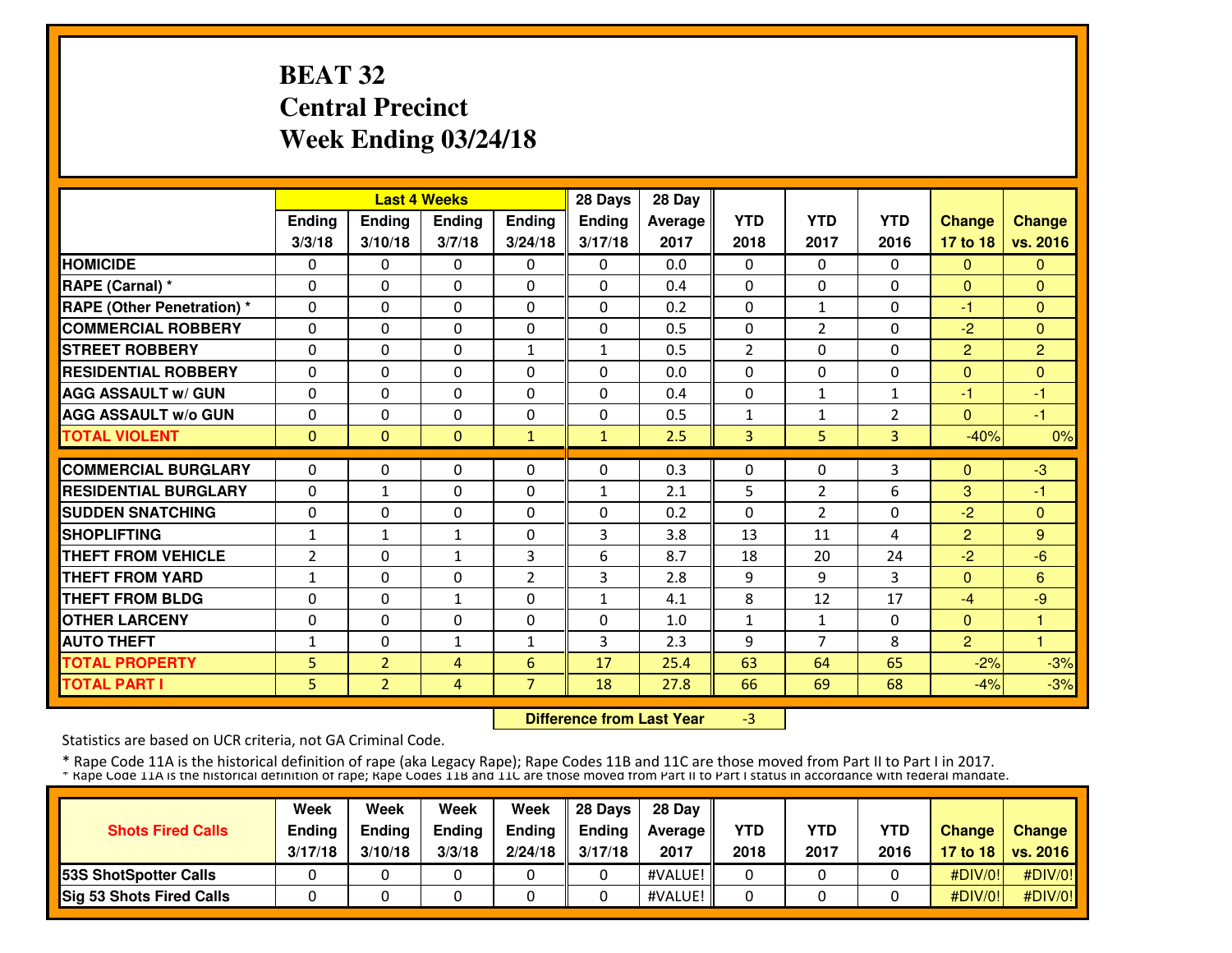# **BEAT 33 Central PrecinctWeek Ending 03/24/18**

|                                   |                |                | <b>Last 4 Weeks</b> |                | 28 Days        | 28 Day  |                |                |                |                |                |
|-----------------------------------|----------------|----------------|---------------------|----------------|----------------|---------|----------------|----------------|----------------|----------------|----------------|
|                                   | <b>Ending</b>  | <b>Ending</b>  | <b>Ending</b>       | <b>Ending</b>  | Ending         | Average | <b>YTD</b>     | <b>YTD</b>     | <b>YTD</b>     | <b>Change</b>  | <b>Change</b>  |
|                                   | 3/3/18         | 3/10/18        | 3/7/18              | 3/24/18        | 3/17/18        | 2017    | 2018           | 2017           | 2016           | 17 to 18       | vs. 2016       |
| <b>HOMICIDE</b>                   | 0              | 0              | $\Omega$            | 0              | $\Omega$       | 0.2     | 0              | $\Omega$       | 3              | $\Omega$       | $-3$           |
| RAPE (Carnal) *                   | $\Omega$       | $\Omega$       | $\Omega$            | $\Omega$       | $\Omega$       | 0.2     | $\Omega$       | $\Omega$       | $\mathbf{1}$   | $\Omega$       | -1             |
| <b>RAPE (Other Penetration) *</b> | $\Omega$       | $\Omega$       | $\mathbf{0}$        | $\Omega$       | $\Omega$       | 0.1     | $\mathbf{1}$   | $\Omega$       | $\Omega$       | 1              | $\mathbf{1}$   |
| <b>COMMERCIAL ROBBERY</b>         | $\Omega$       | $\Omega$       | $\mathbf{0}$        | 0              | $\Omega$       | 0.5     | $\mathbf{0}$   | 3              | $\Omega$       | $-3$           | $\Omega$       |
| <b>STREET ROBBERY</b>             | $\mathbf{1}$   | $\Omega$       | $\mathbf{0}$        | $\Omega$       | $\mathbf{1}$   | 1.5     | 3              | 6              | 6              | $-3$           | $-3$           |
| <b>RESIDENTIAL ROBBERY</b>        | 0              | $\Omega$       | $\mathbf{0}$        | $\Omega$       | $\Omega$       | 0.1     | 0              | 0              | 0              | $\overline{0}$ | $\Omega$       |
| <b>AGG ASSAULT w/ GUN</b>         | 0              | 1              | $\mathbf{0}$        | 0              | $\mathbf{1}$   | 1.4     | $\overline{2}$ | $\overline{2}$ | 2              | $\Omega$       | $\Omega$       |
| <b>AGG ASSAULT W/o GUN</b>        | 0              | 0              | $\mathbf{0}$        | 0              | $\Omega$       | 1.1     | 1              | 5              | 2              | $-4$           | -1             |
| <b>TOTAL VIOLENT</b>              | 1              | 1              | $\mathbf{0}$        | $\Omega$       | $\overline{2}$ | 4.9     | $\overline{7}$ | 16             | 14             | $-56%$         | $-50%$         |
| <b>COMMERCIAL BURGLARY</b>        | 0              | $\Omega$       | $\Omega$            | 0              | $\Omega$       | 0.6     | 1              | 2              | 9              | -1             | -8             |
| <b>RESIDENTIAL BURGLARY</b>       | 0              | $\Omega$       | $\mathbf{0}$        | $\Omega$       | $\Omega$       | 1.7     | $\Omega$       | 5              | 9              | $-5$           | $-9$           |
| <b>SUDDEN SNATCHING</b>           | 0              | $\Omega$       | $\mathbf{0}$        | $\Omega$       | 0              | 0.3     | $\mathbf{0}$   | $\mathbf{1}$   | $\mathbf{1}$   | -1             | $-1$           |
| <b>SHOPLIFTING</b>                | $\mathbf{1}$   | 0              | $\overline{2}$      | $\mathbf{1}$   | 4              | 5.4     | 6              | 21             | 11             | $-15$          | $-5$           |
| <b>THEFT FROM VEHICLE</b>         | 2              | 0              | $\mathbf{0}$        | 2              | 4              | 5.6     | 11             | 25             | 25             | $-14$          | $-14$          |
| <b>THEFT FROM YARD</b>            | 1              | 0              | $\mathbf{0}$        | 0              | $\mathbf{1}$   | 3.2     | 5              | $\overline{7}$ | 13             | $-2$           | $-8$           |
| <b>THEFT FROM BLDG</b>            | 0              | $\mathbf{1}$   | $\Omega$            | 0              | $\mathbf{1}$   | 2.5     | 8              | $\overline{7}$ | 10             | 1              | $-2$           |
| <b>OTHER LARCENY</b>              | 1              | $\Omega$       | $\mathbf{1}$        | $\overline{2}$ | 4              | 0.8     | 4              | 4              | $\overline{2}$ | $\Omega$       | $\overline{2}$ |
| <b>AUTO THEFT</b>                 | 1              | $\mathbf{1}$   | $\mathbf{1}$        | 3              | 6              | 3.0     | 10             | 9              | 14             | 4              | $-4$           |
| <b>TOTAL PROPERTY</b>             | 6              | $\overline{2}$ | 4                   | 8              | 20             | 23.1    | 45             | 81             | 94             | $-44%$         | $-52%$         |
| <b>TOTAL PART I</b>               | $\overline{7}$ | 3              | 4                   | 8              | 22             | 28.0    | 52             | 97             | 108            | $-46%$         | $-52%$         |

 **Difference from Last Year**-45

Statistics are based on UCR criteria, not GA Criminal Code.

| <b>Shots Fired Calls</b>        | Week<br><b>Ending</b><br>3/17/18 | Week<br><b>Endina</b><br>3/10/18 | Week<br><b>Ending</b><br>3/3/18 | Week<br><b>Ending</b><br>2/24/18 | 28 Davs<br><b>Endina</b><br>3/17/18 | 28 Day<br>Average II<br>2017 | <b>YTD</b><br>2018 | <b>YTD</b><br>2017 | <b>YTD</b><br>2016 | <b>Change</b> | Change<br>17 to 18   vs. 2016 |
|---------------------------------|----------------------------------|----------------------------------|---------------------------------|----------------------------------|-------------------------------------|------------------------------|--------------------|--------------------|--------------------|---------------|-------------------------------|
| <b>153S ShotSpotter Calls</b>   |                                  |                                  |                                 |                                  |                                     | #VALUE!                      |                    |                    |                    | #DIV/0!       | #DIV/0!                       |
| <b>Sig 53 Shots Fired Calls</b> |                                  |                                  |                                 |                                  |                                     | #VALUE!                      |                    |                    |                    | #DIV/0!       | #DIV/0!                       |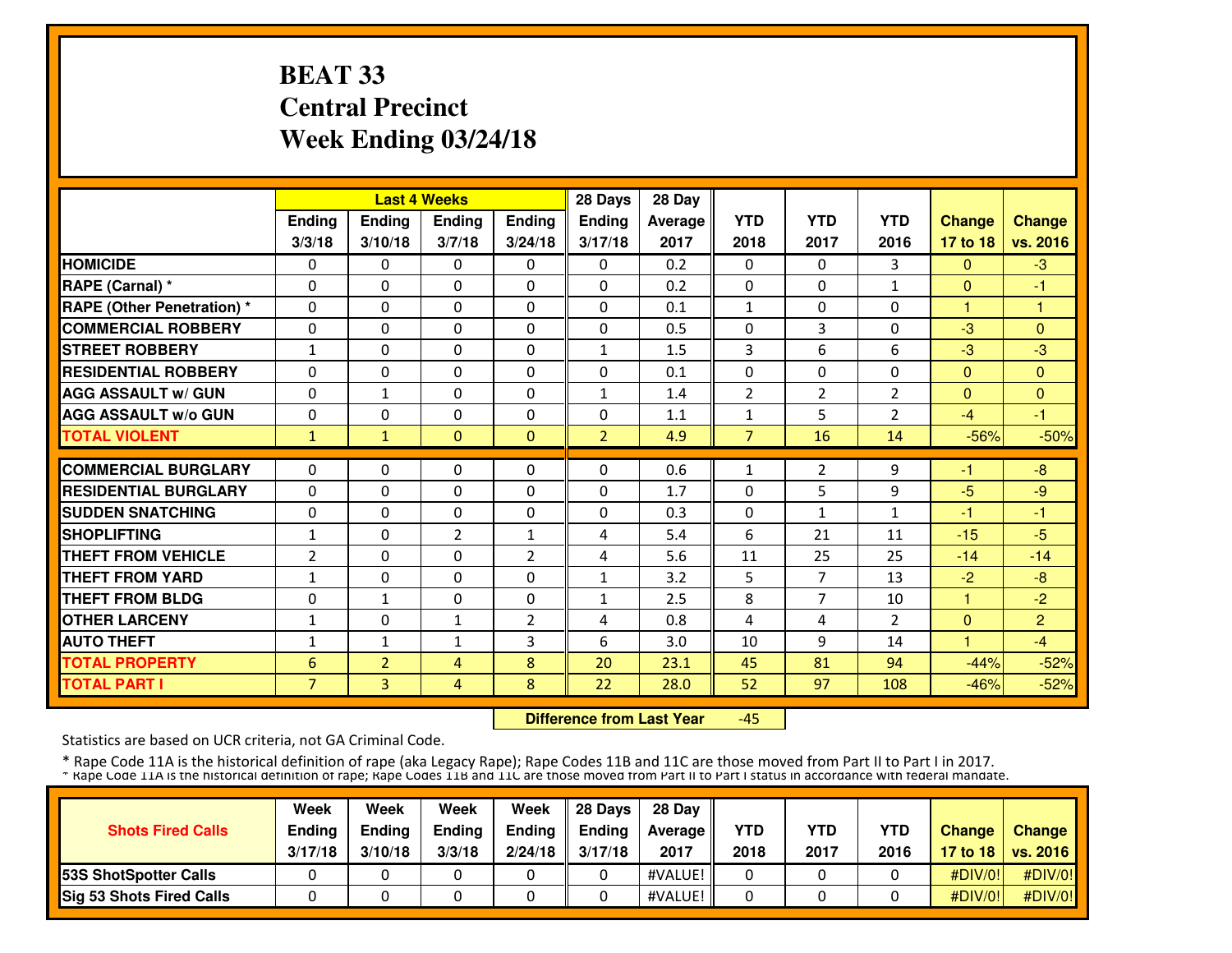# **BEAT 34 Central PrecinctWeek Ending 03/24/18**

|                                   |                |                | <b>Last 4 Weeks</b> |               | 28 Days        | 28 Day  |                |                |              |                |                |
|-----------------------------------|----------------|----------------|---------------------|---------------|----------------|---------|----------------|----------------|--------------|----------------|----------------|
|                                   | <b>Ending</b>  | Ending         | Ending              | <b>Ending</b> | Ending         | Average | <b>YTD</b>     | <b>YTD</b>     | <b>YTD</b>   | <b>Change</b>  | <b>Change</b>  |
|                                   | 3/3/18         | 3/10/18        | 3/7/18              | 3/24/18       | 3/17/18        | 2017    | 2018           | 2017           | 2016         | 17 to 18       | vs. 2016       |
| <b>HOMICIDE</b>                   | 0              | 0              | $\mathbf{0}$        | 0             | 0              | 0.3     | $\mathbf{0}$   | 0              | 1            | $\Omega$       | $-1$           |
| RAPE (Carnal) *                   | $\Omega$       | 0              | $\Omega$            | $\Omega$      | $\Omega$       | 0.5     | $\overline{2}$ | $\Omega$       | $\Omega$     | $\overline{2}$ | $\overline{2}$ |
| <b>RAPE (Other Penetration)</b> * | $\Omega$       | $\Omega$       | $\Omega$            | $\Omega$      | $\Omega$       | 0.0     | $\Omega$       | $\Omega$       | $\mathbf{1}$ | $\Omega$       | $-1$           |
| <b>COMMERCIAL ROBBERY</b>         | $\Omega$       | $\Omega$       | $\Omega$            | $\Omega$      | $\Omega$       | 0.1     | 0              | $\Omega$       | $\Omega$     | $\Omega$       | $\Omega$       |
| <b>STREET ROBBERY</b>             | $\Omega$       | $\Omega$       | $\Omega$            | $\Omega$      | $\Omega$       | 0.7     | $\Omega$       | 1              | 1            | $-1$           | $-1$           |
| <b>RESIDENTIAL ROBBERY</b>        | 0              | 0              | $\mathbf{0}$        | $\mathbf{0}$  | 0              | 0.3     | $\mathbf{1}$   | 0              | $\mathbf{1}$ | 1.             | $\Omega$       |
| <b>AGG ASSAULT w/ GUN</b>         | 0              | 0              | $\mathbf{0}$        | $\Omega$      | 0              | 2.4     | $\mathbf{1}$   | $\overline{7}$ | 5            | $-6$           | $-4$           |
| <b>AGG ASSAULT w/o GUN</b>        | $\overline{2}$ | 0              | $\Omega$            | $\Omega$      | $\overline{2}$ | 1.8     | 5              | 3              | $\mathbf{1}$ | $\overline{2}$ | $\overline{4}$ |
| <b>TOTAL VIOLENT</b>              | $\overline{2}$ | $\Omega$       | $\Omega$            | $\mathbf{0}$  | $\overline{2}$ | 6.1     | 9              | 11             | 10           | $-18%$         | $-10%$         |
| <b>COMMERCIAL BURGLARY</b>        | $\mathbf{1}$   | $\mathbf{1}$   | $\mathbf{0}$        | $\mathbf{0}$  | $\overline{2}$ | 0.4     |                | $\mathbf{1}$   | 3            | 1              | $-1$           |
|                                   |                |                |                     |               |                |         | $\overline{2}$ |                |              |                |                |
| <b>RESIDENTIAL BURGLARY</b>       | $\mathbf{1}$   | 0              | 3                   | 2             | 6              | 5.4     | 14             | 19             | 12           | $-5$           | $\overline{2}$ |
| <b>SUDDEN SNATCHING</b>           | 0              | 0              | $\Omega$            | $\Omega$      | $\Omega$       | 0.5     | $\Omega$       | $\mathbf{1}$   | 1            | -1             | $-1$           |
| <b>SHOPLIFTING</b>                | $\Omega$       | $\Omega$       | $\Omega$            | $\Omega$      | $\Omega$       | 2.8     | $\overline{2}$ | $\Omega$       | $\mathbf{1}$ | $\overline{2}$ | 1              |
| <b>THEFT FROM VEHICLE</b>         | $\mathbf 1$    | $\overline{2}$ | 2                   | $\mathbf{1}$  | 6              | 3.3     | 9              | 12             | 12           | $-3$           | $-3$           |
| <b>THEFT FROM YARD</b>            | 1              | $\Omega$       | $\Omega$            | $\Omega$      | 1              | 1.6     | 3              | $\overline{2}$ | 3            | $\mathbf{1}$   | $\Omega$       |
| <b>THEFT FROM BLDG</b>            | 0              | 0              | $\Omega$            | 1             | $\mathbf{1}$   | 2.3     | 6              | 3              | 6            | 3              | $\Omega$       |
| <b>OTHER LARCENY</b>              | 0              | $\Omega$       | $\Omega$            | $\Omega$      | 0              | 0.2     | $\Omega$       | $\Omega$       | $\Omega$     | $\Omega$       | $\overline{0}$ |
| <b>AUTO THEFT</b>                 | $\mathbf{1}$   | $\overline{2}$ | $\Omega$            | 0             | 3              | 3.2     | 10             | $\overline{7}$ | 8            | 3              | $\overline{2}$ |
| <b>TOTAL PROPERTY</b>             | 5              | 5              | 5                   | 4             | 19             | 19.7    | 46             | 45             | 46           | 2%             | 0%             |
| <b>TOTAL PART I</b>               | $\overline{7}$ | 5.             | 5.                  | 4             | 21             | 25.8    | 55             | 56             | 56           | $-2%$          | $-2%$          |

 **Difference from Last Year**-1

Statistics are based on UCR criteria, not GA Criminal Code.

| <b>Shots Fired Calls</b>        | Week<br>Ending<br>3/17/18 | Week<br><b>Endina</b><br>3/10/18 | Week<br><b>Ending</b><br>3/3/18 | Week<br><b>Endina</b><br>2/24/18 | 28 Davs<br><b>Endina</b><br>3/17/18 | 28 Day<br>Average II<br>2017 | YTD<br>2018 | YTD<br>2017 | YTD<br>2016 | <b>Change</b> | Change<br>17 to 18   vs. 2016 |
|---------------------------------|---------------------------|----------------------------------|---------------------------------|----------------------------------|-------------------------------------|------------------------------|-------------|-------------|-------------|---------------|-------------------------------|
| 53S ShotSpotter Calls           |                           |                                  |                                 |                                  |                                     | #VALUE!                      |             |             |             | #DIV/0!       | #DIV/0!                       |
| <b>Sig 53 Shots Fired Calls</b> |                           |                                  |                                 |                                  |                                     | #VALUE!                      |             |             |             | #DIV/0!       | #DIV/0!                       |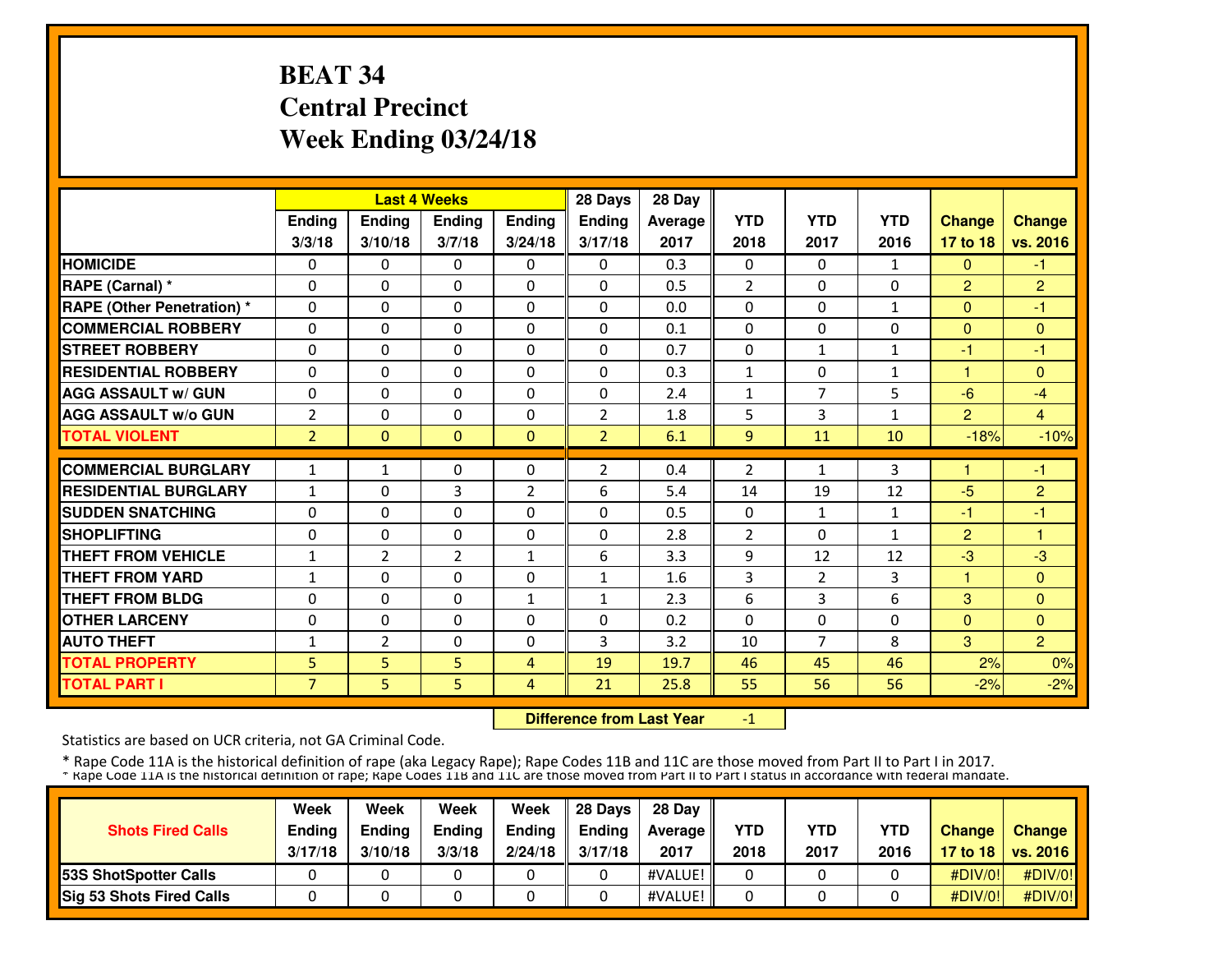# **BEAT 35 Central PrecinctWeek Ending 03/24/18**

|                                   |                |               | <b>Last 4 Weeks</b> |               | 28 Days        | 28 Day  |                |                |                |                |                |
|-----------------------------------|----------------|---------------|---------------------|---------------|----------------|---------|----------------|----------------|----------------|----------------|----------------|
|                                   | Ending         | <b>Ending</b> | <b>Ending</b>       | <b>Ending</b> | <b>Ending</b>  | Average | <b>YTD</b>     | <b>YTD</b>     | <b>YTD</b>     | <b>Change</b>  | <b>Change</b>  |
|                                   | 3/3/18         | 3/10/18       | 3/7/18              | 3/24/18       | 3/17/18        | 2017    | 2018           | 2017           | 2016           | 17 to 18       | vs. 2016       |
| <b>HOMICIDE</b>                   | 0              | 0             | $\Omega$            | 0             | $\Omega$       | 0.1     | $\mathbf{0}$   | 0              | 1              | $\mathbf{0}$   | $-1$           |
| <b>RAPE (Carnal) *</b>            | $\mathbf{0}$   | 0             | 0                   | $\mathbf{0}$  | $\Omega$       | 0.0     | $\mathbf{1}$   | 0              | $\mathbf{1}$   | $\mathbf{1}$   | $\mathbf{0}$   |
| <b>RAPE (Other Penetration) *</b> | $\mathbf{0}$   | $\mathbf{1}$  | 0                   | $\mathbf{0}$  | $\mathbf{1}$   | 0.0     | $\overline{2}$ | 0              | 0              | $\overline{2}$ | $\overline{2}$ |
| <b>COMMERCIAL ROBBERY</b>         | $\mathbf{0}$   | 0             | 0                   | $\mathbf{0}$  | $\Omega$       | 0.4     | $\mathbf{0}$   | 0              | $\mathbf{1}$   | $\Omega$       | -1             |
| <b>STREET ROBBERY</b>             | $\mathbf{0}$   | 0             | 0                   | 0             | $\Omega$       | 0.6     | 1              | 1              | 2              | $\mathbf{0}$   | -1             |
| <b>RESIDENTIAL ROBBERY</b>        | $\mathbf{0}$   | $\Omega$      | $\Omega$            | $\Omega$      | $\Omega$       | 0.1     | $\mathbf{0}$   | 0              | $\overline{2}$ | $\Omega$       | $-2$           |
| <b>AGG ASSAULT w/ GUN</b>         | $\Omega$       | $\Omega$      | $\mathbf{1}$        | $\Omega$      | $\mathbf{1}$   | 1.3     | 4              | $\mathbf{1}$   | 5              | 3              | $-1$           |
| <b>AGG ASSAULT w/o GUN</b>        | $\mathbf{1}$   | $\Omega$      | $\Omega$            | $\mathbf{1}$  | $\overline{2}$ | 1.2     | 2              | $\mathbf{1}$   | 1              |                | ٠              |
| <b>TOTAL VIOLENT</b>              | 1              | $\mathbf{1}$  | $\mathbf{1}$        | 1             | 4              | 3.6     | 10             | 3              | 13             | 233%           | $-23%$         |
| <b>COMMERCIAL BURGLARY</b>        | $\mathbf{0}$   | $\Omega$      | 0                   | $\mathbf{0}$  | $\Omega$       |         |                | 3              | 5              |                | $-4$           |
| <b>RESIDENTIAL BURGLARY</b>       |                |               |                     |               |                | 1.0     | 1              |                |                | $-2$           |                |
|                                   | 1              | 0             | $\overline{2}$      | 1             | 4              | 3.7     | 7              | 14             | 17             | $-7$           | $-10$          |
| <b>SUDDEN SNATCHING</b>           | $\Omega$       | $\Omega$      | $\Omega$            | $\Omega$      | $\Omega$       | 0.2     | $\mathbf{1}$   | $\Omega$       | $\overline{2}$ | 1              | $-1$           |
| <b>SHOPLIFTING</b>                | $\mathbf{0}$   | $\Omega$      | 0                   | $\mathbf{0}$  | 0              | 2.2     | $\mathbf{1}$   | 8              | 9              | $-7$           | $-8$           |
| <b>THEFT FROM VEHICLE</b>         | 0              | $\Omega$      | $\mathbf{1}$        | $\mathbf{1}$  | 2              | 3.6     | 8              | 9              | 18             | $-1$           | $-10$          |
| <b>THEFT FROM YARD</b>            | $\mathbf{0}$   | 0             | 0                   | $\mathbf{0}$  | 0              | 2.2     | 3              | 6              | $\overline{7}$ | $-3$           | $-4$           |
| <b>THEFT FROM BLDG</b>            | 0              | 0             | $\mathbf{1}$        | 0             | 1              | 2.6     | 5              | $\overline{7}$ | 10             | $-2$           | $-5$           |
| <b>OTHER LARCENY</b>              | $\mathbf{0}$   | $\Omega$      | $\Omega$            | $\mathbf{0}$  | $\Omega$       | 0.5     | $\overline{2}$ | 3              | $\mathbf{1}$   | $-1$           | 1              |
| <b>AUTO THEFT</b>                 | 1              | $\Omega$      | $\mathbf{1}$        | $\mathbf{1}$  | 3              | 2.5     | 12             | 6              | 9              | 6              | 3              |
| <b>TOTAL PROPERTY</b>             | $\overline{2}$ | $\Omega$      | 5                   | 3             | 10             | 18.6    | 40             | 56             | 78             | $-29%$         | $-49%$         |
| <b>TOTAL PART I</b>               | 3              | $\mathbf{1}$  | 6                   | 4             | 14             | 22.2    | 50             | 59             | 91             | $-15%$         | $-45%$         |

 **Difference from Last Year**-9

Statistics are based on UCR criteria, not GA Criminal Code.

| <b>Shots Fired Calls</b>        | Week<br>Ending<br>3/17/18 | Week<br><b>Endina</b><br>3/10/18 | Week<br><b>Ending</b><br>3/3/18 | Week<br><b>Endina</b><br>2/24/18 | 28 Davs<br><b>Endina</b><br>3/17/18 | 28 Day<br>Average II<br>2017 | YTD<br>2018 | YTD<br>2017 | YTD<br>2016 | <b>Change</b> | Change<br>17 to 18   vs. 2016 |
|---------------------------------|---------------------------|----------------------------------|---------------------------------|----------------------------------|-------------------------------------|------------------------------|-------------|-------------|-------------|---------------|-------------------------------|
| 53S ShotSpotter Calls           |                           |                                  |                                 |                                  |                                     | #VALUE!                      |             |             |             | #DIV/0!       | #DIV/0!                       |
| <b>Sig 53 Shots Fired Calls</b> |                           |                                  |                                 |                                  |                                     | #VALUE!                      |             |             |             | #DIV/0!       | #DIV/0!                       |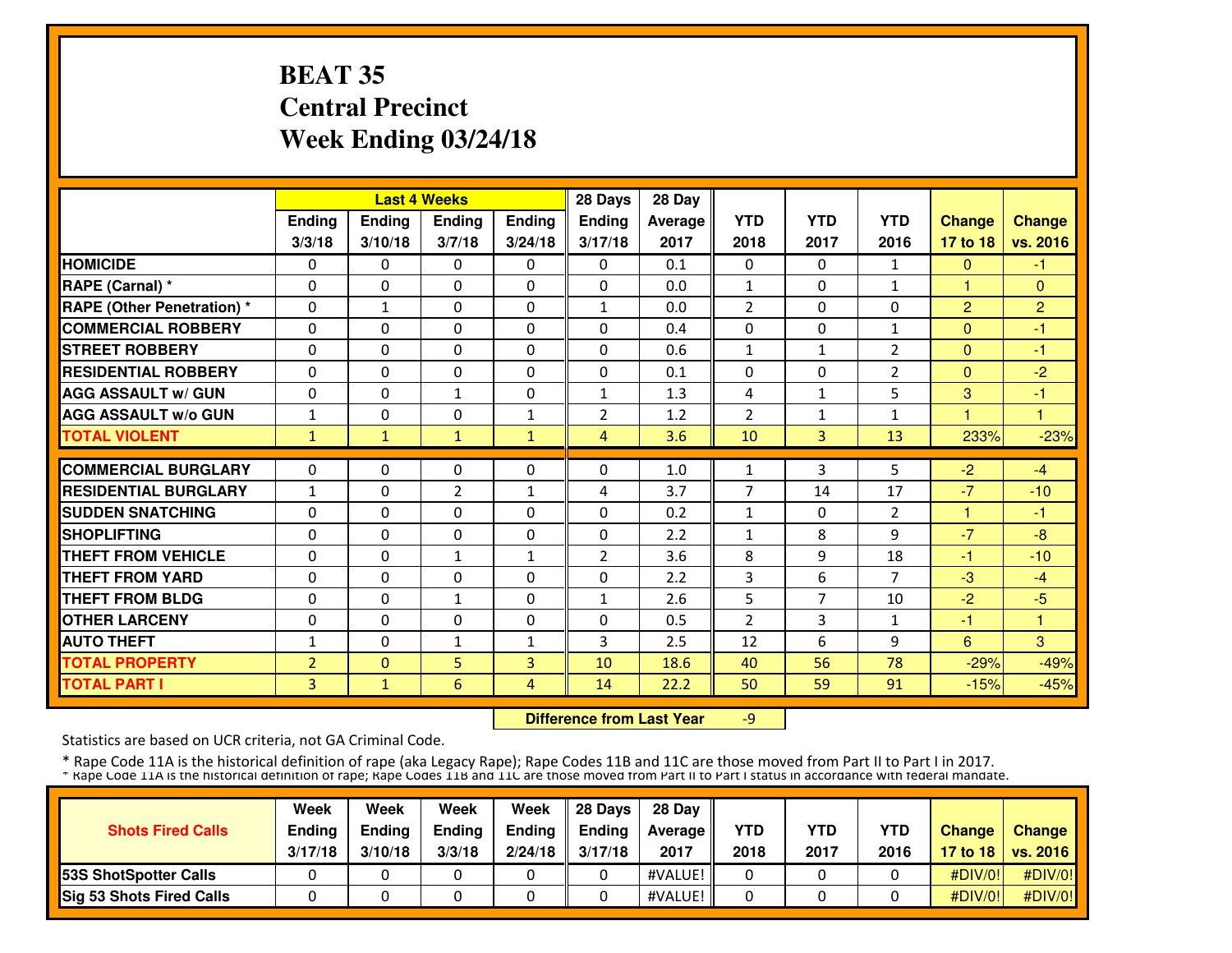# **BEAT 36 Central PrecinctWeek Ending 03/24/18**

|                                   |                |                | <b>Last 4 Weeks</b> |                | 28 Days        | 28 Day  |                |                |                |                |                |
|-----------------------------------|----------------|----------------|---------------------|----------------|----------------|---------|----------------|----------------|----------------|----------------|----------------|
|                                   | Ending         | <b>Ending</b>  | <b>Ending</b>       | <b>Ending</b>  | Ending         | Average | <b>YTD</b>     | <b>YTD</b>     | <b>YTD</b>     | <b>Change</b>  | <b>Change</b>  |
|                                   | 3/3/18         | 3/10/18        | 3/7/18              | 3/24/18        | 3/17/18        | 2017    | 2018           | 2017           | 2016           | 17 to 18       | vs. 2016       |
| <b>HOMICIDE</b>                   | 0              | 0              | $\mathbf{0}$        | 0              | $\mathbf{0}$   | 0.0     | $\Omega$       | $\Omega$       | 0              | $\Omega$       | $\mathbf{0}$   |
| RAPE (Carnal) *                   | 0              | 0              | $\mathbf{0}$        | $\Omega$       | 0              | 0.2     | $\mathbf{1}$   | $\mathbf{1}$   | 0              | $\Omega$       | 1              |
| <b>RAPE (Other Penetration) *</b> | 0              | $\Omega$       | $\mathbf{0}$        | 0              | $\Omega$       | 0.0     | $\mathbf{0}$   | $\Omega$       | $\Omega$       | $\overline{0}$ | $\Omega$       |
| <b>COMMERCIAL ROBBERY</b>         | 0              | 0              | $\mathbf{0}$        | 0              | $\Omega$       | 0.2     | $\mathbf{0}$   | $\mathbf{0}$   | $\Omega$       | $\Omega$       | $\Omega$       |
| <b>STREET ROBBERY</b>             | 0              | $\Omega$       | $\mathbf{0}$        | 0              | $\Omega$       | 0.4     | 0              | $\mathbf{1}$   | 0              | -1             | $\Omega$       |
| <b>RESIDENTIAL ROBBERY</b>        | $\Omega$       | $\Omega$       | $\mathbf{0}$        | $\Omega$       | $\Omega$       | 0.1     | $\Omega$       | $\Omega$       | $\mathbf{1}$   | $\Omega$       | $-1$           |
| <b>AGG ASSAULT w/ GUN</b>         | $\Omega$       | $\Omega$       | $\mathbf{0}$        | $\Omega$       | $\Omega$       | 0.6     | $\Omega$       | 0              | 3              | $\Omega$       | $-3$           |
| <b>AGG ASSAULT w/o GUN</b>        | 0              | $\Omega$       | $\mathbf{1}$        | $\mathbf{1}$   | $\overline{2}$ | 0.7     | $\overline{2}$ | 0              | $\mathbf{1}$   | $\overline{2}$ | 1              |
| <b>TOTAL VIOLENT</b>              | $\mathbf{0}$   | $\mathbf{0}$   | $\mathbf{1}$        | $\mathbf{1}$   | $\overline{2}$ | 2.1     | 3              | $\overline{2}$ | 5              | 50%            | $-40%$         |
| <b>COMMERCIAL BURGLARY</b>        | 0              | 1              | 1                   | 0              | $\overline{2}$ | 0.8     | 3              | 3              | $\mathbf{1}$   | $\Omega$       | $\overline{2}$ |
| <b>RESIDENTIAL BURGLARY</b>       | 0              | 1              | $\mathbf{0}$        | 0              | 1              | 1.7     | 5              | 8              | 6              | $-3$           | $-1$           |
| <b>SUDDEN SNATCHING</b>           | $\Omega$       | $\Omega$       | $\mathbf{0}$        | $\Omega$       | $\Omega$       | 0.2     | $\Omega$       | $\mathbf{1}$   | $\Omega$       | -1             | $\Omega$       |
| <b>SHOPLIFTING</b>                | $\mathbf{1}$   | $\mathbf{1}$   | $\mathbf{1}$        | $\mathbf{1}$   | 4              | 2.6     | 9              | $\overline{7}$ | 3              | $\overline{2}$ | 6              |
| <b>THEFT FROM VEHICLE</b>         | 3              | 0              | $\overline{2}$      | 0              | 5              | 3.3     | 10             | 5              | 18             | 5              | $-8$           |
| <b>THEFT FROM YARD</b>            | 0              | $\mathbf{1}$   | $\mathbf{0}$        | 0              | $\mathbf{1}$   | 1.5     | 3              | 6              | 3              | $-3$           | $\Omega$       |
| <b>THEFT FROM BLDG</b>            | $\overline{2}$ | 1              | $\mathbf{0}$        | 0              | 3              | 1.5     | 4              | 4              | $\overline{7}$ | $\mathbf{0}$   | $-3$           |
| <b>OTHER LARCENY</b>              | 1              | $\Omega$       | $\Omega$            | $\Omega$       | $\mathbf{1}$   | 0.3     | $\mathbf{1}$   | $\Omega$       | $\mathbf{1}$   | 1              | $\Omega$       |
| <b>AUTO THEFT</b>                 | $\Omega$       | $\overline{2}$ | $\mathbf{0}$        | $\mathbf{1}$   | 3              | 2.0     | 7              | 4              | 3              | 3              | $\overline{4}$ |
| <b>TOTAL PROPERTY</b>             | $\overline{7}$ | $\overline{7}$ | 4                   | $\overline{2}$ | 20             | 13.8    | 42             | 38             | 42             | 11%            | 0%             |
| <b>TOTAL PART I</b>               | $\overline{7}$ | 7 <sup>1</sup> | 5                   | 3              | 22             | 16.0    | 45             | 40             | 47             | 13%            | $-4%$          |

**Difference from Last Year** 5

Statistics are based on UCR criteria, not GA Criminal Code.

| <b>Shots Fired Calls</b>        | Week<br>Ending<br>3/17/18 | Week<br><b>Endina</b><br>3/10/18 | Week<br><b>Ending</b><br>3/3/18 | Week<br><b>Endina</b><br>2/24/18 | 28 Davs<br><b>Endina</b><br>3/17/18 | 28 Day<br>Average II<br>2017 | YTD<br>2018 | YTD<br>2017 | YTD<br>2016 | <b>Change</b> | Change<br>17 to 18   vs. 2016 |
|---------------------------------|---------------------------|----------------------------------|---------------------------------|----------------------------------|-------------------------------------|------------------------------|-------------|-------------|-------------|---------------|-------------------------------|
| 53S ShotSpotter Calls           |                           |                                  |                                 |                                  |                                     | #VALUE!                      |             |             |             | #DIV/0!       | #DIV/0!                       |
| <b>Sig 53 Shots Fired Calls</b> |                           |                                  |                                 |                                  |                                     | #VALUE!                      |             |             |             | #DIV/0!       | #DIV/0!                       |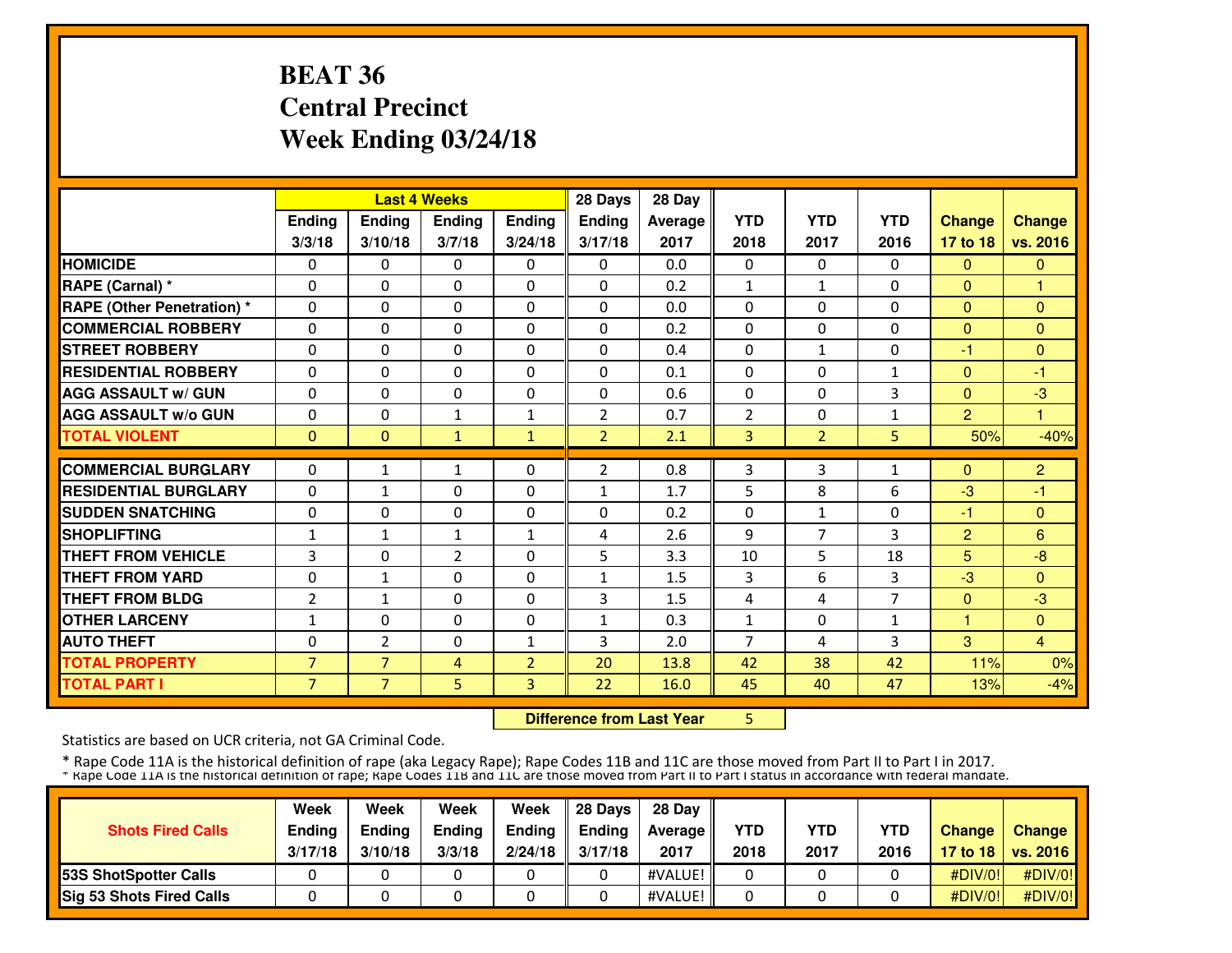

#### **COMPSTATSOUTH PRECINCT Week Ending 03/24/18**

**PRECINCT COMMANDER:**



|                                                                                                  | <b>Week</b><br><b>Ending</b><br>3/24/18 | Week<br><b>Ending</b><br>3/17/18 | Weekly<br>Avg<br>2017 | 28-Day<br><b>Ending</b><br>3/24/18 | 28-Day<br>Ending<br>02/24/18     | Avg<br>$28-Day$<br>2017                      | <b>YTD</b><br>2018      | <b>YTD</b><br>2017      | <b>YTD</b><br>2016 | <b>Change</b><br>17 to 18 | <b>Change</b><br>vs. 2016 |
|--------------------------------------------------------------------------------------------------|-----------------------------------------|----------------------------------|-----------------------|------------------------------------|----------------------------------|----------------------------------------------|-------------------------|-------------------------|--------------------|---------------------------|---------------------------|
| <b>HOMICIDE</b>                                                                                  | 1                                       | 0                                | 0                     | 1                                  | 0                                | 0                                            | 1.                      | 1                       |                    | $\Omega$                  | $\Omega$                  |
| RAPE (Carnal) *                                                                                  | 0                                       | 0                                | $\mathbf 0$           | 1                                  | $\overline{c}$                   | $\overline{\mathbf{1}}$                      | 5                       | $\overline{\mathbf{1}}$ | 4                  | 4                         | ۴                         |
| <b>RAPE (Other Penetration) *</b>                                                                | $\bf{0}$                                | $\overline{2}$                   | $\mathbf 0$           | $\overline{2}$                     | 3                                | $\Omega$                                     | 5                       | $\overline{1}$          | 1                  | $\overline{4}$            | $\overline{4}$            |
| <b>COMMERCIAL ROBBERY</b>                                                                        | 0                                       | 0                                | $\mathbf{1}$          | $\mathbf{0}$                       | 1                                | $\overline{2}$                               | 4                       | 9                       | 6                  | $-5$                      | $-2$                      |
| <b>STREET ROBBERY</b>                                                                            | 0                                       | $\mathbf 1$                      | $\mathbf{1}$          | $\mathbf 2$                        | $\overline{c}$                   | $\overline{c}$                               | 6                       | $\overline{5}$          | 11                 | 1                         | $-5$                      |
| <b>RESIDENTIAL ROBBERY</b>                                                                       | $\mathbf 0$                             | $\Omega$                         | $\Omega$              | 0                                  | $\Omega$                         | $\Omega$                                     | 1                       | $\mathbf{1}$            | 1.                 | $\Omega$                  | $\Omega$                  |
| <b>AGG ASSAULT w/ GUN</b>                                                                        | $\bf{0}$                                | $\mathbf 0$                      | $\mathbf{1}$          | $\bf{0}$                           | $\overline{4}$                   | 3                                            | 4                       | 8                       | $\overline{2}$     | $-4$                      | $\overline{2}$            |
| <b>AGG ASSAULT w/o GUN</b>                                                                       | 1                                       | $\overline{\mathbf{1}}$          | $\mathbf{1}$          | 4                                  | 1                                | 3                                            | $\overline{7}$          | 3                       | 12                 | 4                         | $-5$                      |
| <b>TOTAL VIOLENT</b>                                                                             | $\overline{2}$                          | $\overline{4}$                   | 3                     | 10                                 | $\overline{13}$                  | $\overline{12}$                              | 33                      | 29                      | $\overline{38}$    | 14%                       | $-13%$                    |
| <b>COMMERCIAL BURGLARY</b>                                                                       | 3                                       | -1                               | $\mathbf{1}$          | 4                                  | 1.                               | 4                                            | 10                      | 10                      | 8                  | $\mathbf{0}$              | 2                         |
| <b>RESIDENTIAL BURGLARY</b>                                                                      | 9                                       | 3                                | 4                     | 22                                 | 14                               | 14                                           | 48                      | 41                      | $\overline{47}$    | $\overline{7}$            | ۴                         |
| <b>SUDDEN SNATCHING</b>                                                                          | $\mathbf 0$                             | $\mathbf 0$                      | 0                     | 0                                  | $\overline{c}$                   | -1                                           | $\overline{\mathbf{3}}$ | $\blacktriangleleft$    | $\overline{2}$     | $\overline{2}$            |                           |
| <b>SHOPLIFTING</b>                                                                               | 16                                      | 8                                | $\overline{7}$        | 46                                 | 42                               | 28                                           | 132                     | 171                     | 185                | $-39$                     | $-53$                     |
| <b>THEFT FROM VEHICLE</b>                                                                        | 10                                      | $\overline{4}$                   | $\overline{7}$        | 28                                 | 25                               | 30                                           | 72                      | 86                      | 68                 | $-14$                     | $\overline{4}$            |
| <b>THEFT FROM YARD</b>                                                                           | $\bf{0}$                                | 1                                | $\mathbf{2}$          | 8                                  | $\overline{c}$                   | 8                                            | $\overline{15}$         | $\overline{23}$         | $\overline{22}$    | $-\frac{1}{\sqrt{2}}$     | $-7$                      |
| <b>THEFT FROM BLDG</b>                                                                           | 1                                       | 4                                | 3                     | 8                                  | $\overline{7}$                   | $\overline{13}$                              | 28                      | $\overline{58}$         | 33                 | $-30$                     | $-5$                      |
| <b>OTHER LARCENY</b>                                                                             | 0                                       | $\mathbf 0$                      | $\mathbf{1}$          | 4                                  | $\mathbf{1}$                     | 3                                            | $\overline{7}$          | $\overline{11}$         | 3                  | $-4$                      | $\overline{4}$            |
| <b>AUTO THEFT</b>                                                                                | 3                                       | 3                                | 3                     | 15                                 | $\overline{10}$                  | $\overline{13}$                              | 38                      | $\overline{29}$         | 33                 | 9                         | 5                         |
| <b>TOTAL PROPERTY</b>                                                                            | 42                                      | $\overline{24}$                  | 28                    | 135                                | 104                              | 113                                          | 353                     | 430                     | 401                | $-18%$                    | $-12%$                    |
| <b>TOTAL PART I</b>                                                                              | 44                                      | $\overline{28}$                  | 31                    | 145                                | 117                              | 125                                          | 386                     | 459                     | 439                | $-16%$                    | $-12%$                    |
| Statistics are based on UCR criteria, not GA Criminal Code, and are                              |                                         |                                  |                       |                                    | <b>Difference from Last Year</b> |                                              | -73                     |                         |                    |                           | Last Week Year-to-Date    |
| preliminary, based on RMS data at the time prepared, and are subject to change.                  |                                         |                                  |                       |                                    |                                  | <b>At-Fault Police Vehicle Accidents</b>     |                         |                         |                    | 0                         | 3                         |
| Cell Shading: white is within 0.6 standard deviation of the mean; red is above; green is below.  |                                         |                                  |                       |                                    |                                  | <b>Not At-Fault Police Vehicle Accidents</b> |                         |                         |                    | $\overline{0}$            | $\overline{3}$            |
| * Code 11A is the pre-2016 definition of rape; Codes 11B and 11C are by federal mandate in 2016. |                                         |                                  |                       |                                    |                                  | <b>Total Police Vehicle Accidents</b>        |                         |                         |                    | $\mathbf{0}$              | $\overline{6}$            |
|                                                                                                  | Week                                    | Week                             | Weekly                | 28-Day                             | 28-Day                           | Avg                                          |                         |                         |                    |                           |                           |
| <b>Citizen Initiated Calls</b>                                                                   | Ending                                  | <b>Ending</b>                    | Avg                   | Ending                             | Ending                           | 28-Day                                       | <b>YTD</b>              | <b>YTD</b>              | <b>YTD</b>         | <b>Change</b>             | <b>Change</b>             |
|                                                                                                  | 3/17/18                                 | 3/10/18                          | 2017                  | 3/17/18                            | 02/17/18                         | 2017                                         | 2018                    | 2017                    | 2016               | 17 to 18                  | vs. 2016                  |
| <b>Midnight Shift</b>                                                                            | $\overline{119}$                        | 82                               | 91                    | $\overline{370}$                   | 309                              | 364                                          | 976                     | 1117                    | 1069               | $-141$                    | $-93$                     |
| <b>Day Shift</b>                                                                                 | 249                                     | 215                              | 247                   | 935                                | 919                              | 986                                          | 2830                    | 3023                    | 3002               | $-193$                    | $-172$                    |
| <b>Afternoon Shift</b>                                                                           | 246                                     | 258                              | 246                   | 970                                | 902                              | 982                                          | 2683                    | 2958                    | 2900               | $-275$                    | $-217$                    |
| <b>TOTAL CITIZEN CFS</b>                                                                         | 614                                     | 555                              | 583                   | 2275                               | 2130                             | 2332                                         | 6489                    | 7098                    | 6971               | $-8.6%$                   | $-6.9%$                   |
| <b>53S ShotSpotter Calls</b>                                                                     | $\mathbf 0$                             | $\Omega$                         | #VALUE!               | $\Omega$                           | $\mathbf{0}$                     | #VALUE!                                      | $\mathbf 0$             | $\mathbf 0$             | 0                  | $\mathbf 0$               | $\mathbf 0$               |
| <b>Sig 53 Shots Fired Calls</b>                                                                  | $\Omega$                                | $\Omega$                         | #VALUE!               | $\Omega$                           | $\Omega$                         | #VALUE!                                      | $\Omega$                | $\Omega$                | $\Omega$           | $\Omega$                  | $\Omega$                  |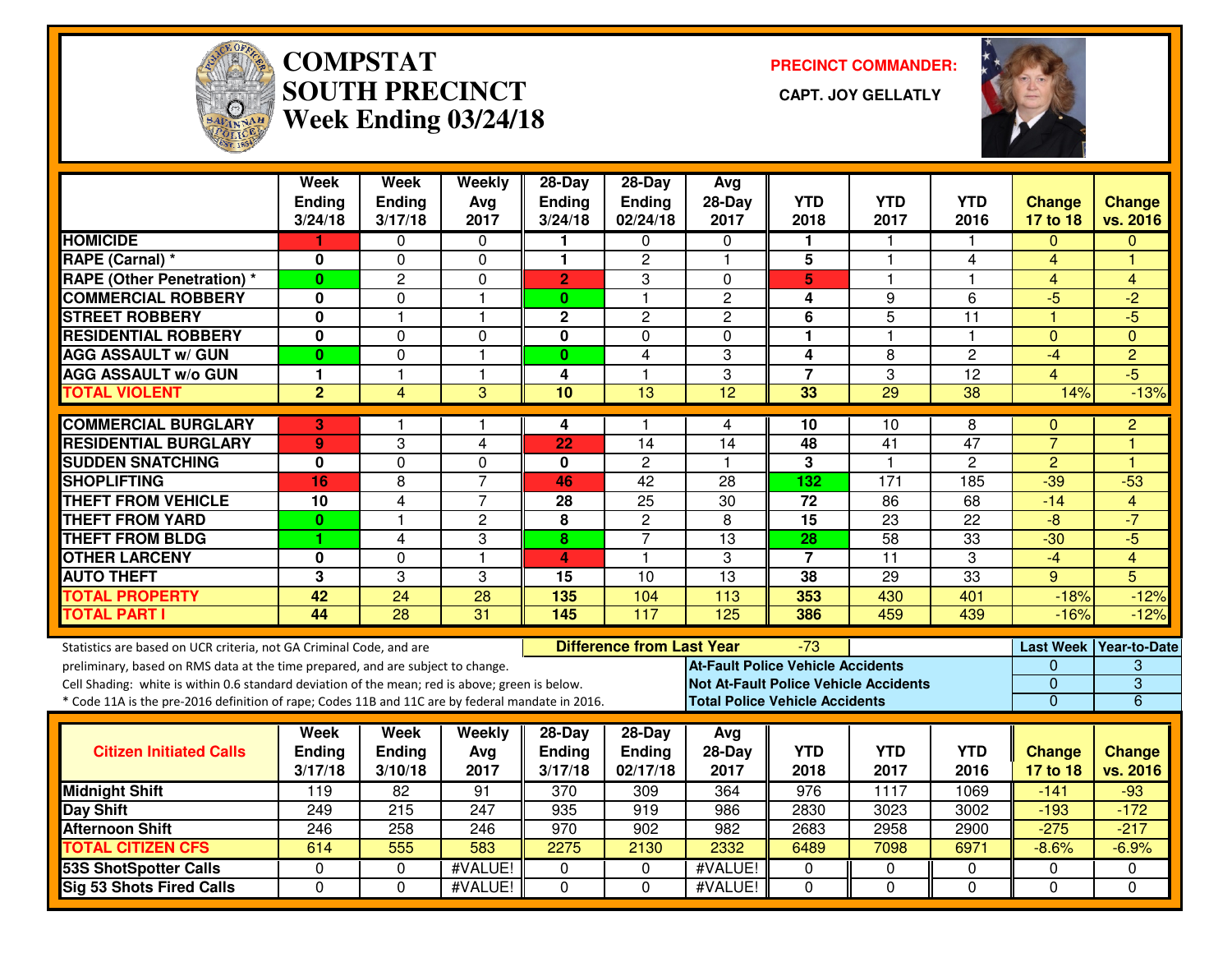# **BEAT 41 South PrecinctWeek Ending 03/24/18**

|                                   |                |                | <b>Last 4 Weeks</b> |               | 28 Days        | 28 Day  |                |                |                |                |                |
|-----------------------------------|----------------|----------------|---------------------|---------------|----------------|---------|----------------|----------------|----------------|----------------|----------------|
|                                   | Ending         | <b>Ending</b>  | <b>Ending</b>       | <b>Ending</b> | Ending         | Average | <b>YTD</b>     | <b>YTD</b>     | <b>YTD</b>     | <b>Change</b>  | <b>Change</b>  |
|                                   | 3/3/18         | 3/10/18        | 3/7/18              | 3/24/18       | 3/17/18        | 2017    | 2018           | 2017           | 2016           | 17 to 18       | vs. 2016       |
| <b>HOMICIDE</b>                   | 0              | 0              | $\mathbf{0}$        | 0             | $\Omega$       | 0.0     | $\Omega$       | $\Omega$       | 0              | $\Omega$       | $\Omega$       |
| RAPE (Carnal) *                   | $\Omega$       | $\mathbf{1}$   | $\Omega$            | $\Omega$      | $\mathbf{1}$   | 0.1     | $\mathbf{1}$   | $\Omega$       | $\overline{2}$ | 1              | -1             |
| <b>RAPE (Other Penetration) *</b> | $\Omega$       | $\Omega$       | $\mathbf{0}$        | $\Omega$      | $\Omega$       | 0.0     | $\Omega$       | $\Omega$       | $\Omega$       | $\Omega$       | $\Omega$       |
| <b>COMMERCIAL ROBBERY</b>         | $\Omega$       | $\Omega$       | $\mathbf{0}$        | 0             | $\Omega$       | 1.2     | $\mathbf{0}$   | $\overline{2}$ | $\overline{2}$ | $-2$           | $-2$           |
| <b>STREET ROBBERY</b>             | $\Omega$       | $\Omega$       | $\mathbf{0}$        | $\Omega$      | $\Omega$       | 0.3     | $\mathbf{1}$   | 0              | 3              | 1              | $-2$           |
| <b>RESIDENTIAL ROBBERY</b>        | 0              | $\Omega$       | $\mathbf{0}$        | $\Omega$      | $\Omega$       | 0.1     | 0              | 0              | $\Omega$       | $\Omega$       | $\Omega$       |
| <b>AGG ASSAULT w/ GUN</b>         | 0              | $\Omega$       | $\mathbf{0}$        | 0             | 0              | 0.2     | $\mathbf{0}$   | $\Omega$       | 0              | $\mathbf{0}$   | $\Omega$       |
| <b>AGG ASSAULT W/o GUN</b>        | 0              | $\Omega$       | $\mathbf{0}$        | 0             | $\Omega$       | 0.3     | 1              | 0              | 1              |                | $\Omega$       |
| <b>TOTAL VIOLENT</b>              | $\mathbf{0}$   | 1              | $\mathbf{0}$        | $\Omega$      | $\mathbf{1}$   | 2.1     | 3              | $\overline{2}$ | 8              | 50%            | $-63%$         |
| <b>COMMERCIAL BURGLARY</b>        | 0              | $\Omega$       | $\mathbf{0}$        | 0             | $\Omega$       | 1.4     | 1              | 3              | 5              | $-2$           | $-4$           |
| <b>RESIDENTIAL BURGLARY</b>       | $\mathbf{1}$   | $\Omega$       | $\mathbf{1}$        | $\Omega$      | $\overline{2}$ | 2.1     | 5              | 5              | 8              | $\Omega$       | $-3$           |
| <b>SUDDEN SNATCHING</b>           | 0              | $\Omega$       | $\mathbf{0}$        | $\Omega$      | 0              | 0.2     | $\overline{2}$ | 0              | $\mathbf{1}$   | $\overline{2}$ | 1              |
| <b>SHOPLIFTING</b>                | 0              | 0              | 0                   | 2             | $\overline{2}$ | 4.4     | 5              | 20             | 6              | $-15$          | $-1$           |
| <b>THEFT FROM VEHICLE</b>         | 0              | 0              | $\mathbf{1}$        | 0             | $\mathbf{1}$   | 3.5     | 7              | 8              | 21             | $-1$           | $-14$          |
| <b>THEFT FROM YARD</b>            | 1              | 0              | $\mathbf{0}$        | 0             | $\mathbf{1}$   | 1.8     | $\mathbf{1}$   | 5              | 3              | $-4$           | $-2$           |
| <b>THEFT FROM BLDG</b>            | 0              | 0              | $\Omega$            | $\mathbf{1}$  | $\mathbf{1}$   | 3.1     | 7              | 6              | 5              | 1              | $\overline{2}$ |
| <b>OTHER LARCENY</b>              | 0              | 1              | $\Omega$            | 0             | 1              | 0.4     | 1              | $\mathbf{1}$   | 0              | $\Omega$       | 1              |
| <b>AUTO THEFT</b>                 | 0              | $\Omega$       | $\Omega$            | $\Omega$      | $\Omega$       | 1.7     | 4              | 3              | 5.             | 4              | -1             |
| <b>TOTAL PROPERTY</b>             | $\overline{2}$ | $\mathbf{1}$   | $\overline{2}$      | 3             | 8              | 18.6    | 33             | 51             | 54             | $-35%$         | $-39%$         |
| <b>TOTAL PART I</b>               | $\overline{2}$ | $\overline{2}$ | $\overline{2}$      | 3             | 9              | 20.8    | 36             | 53             | 62             | $-32%$         | $-42%$         |

 **Difference from Last Year**-17

Statistics are based on UCR criteria, not GA Criminal Code.

| <b>Shots Fired Calls</b>        | Week<br><b>Ending</b><br>3/17/18 | Week<br><b>Endina</b><br>3/10/18 | Week<br><b>Ending</b><br>3/3/18 | Week<br>Ending<br>2/24/18 | 28 Davs<br><b>Endina</b><br>3/17/18 | 28 Day<br>Average II<br>2017 | <b>YTD</b><br>2018 | <b>YTD</b><br>2017 | <b>YTD</b><br>2016 | <b>Change</b> | Change<br>17 to 18   vs. 2016 |
|---------------------------------|----------------------------------|----------------------------------|---------------------------------|---------------------------|-------------------------------------|------------------------------|--------------------|--------------------|--------------------|---------------|-------------------------------|
| <b>153S ShotSpotter Calls</b>   |                                  |                                  |                                 |                           |                                     | #VALUE!                      |                    |                    |                    | 0%            | $0\%$                         |
| <b>Sig 53 Shots Fired Calls</b> |                                  |                                  |                                 |                           |                                     | #VALUE!                      |                    |                    |                    | #DIV/0!       | #DIV/0!                       |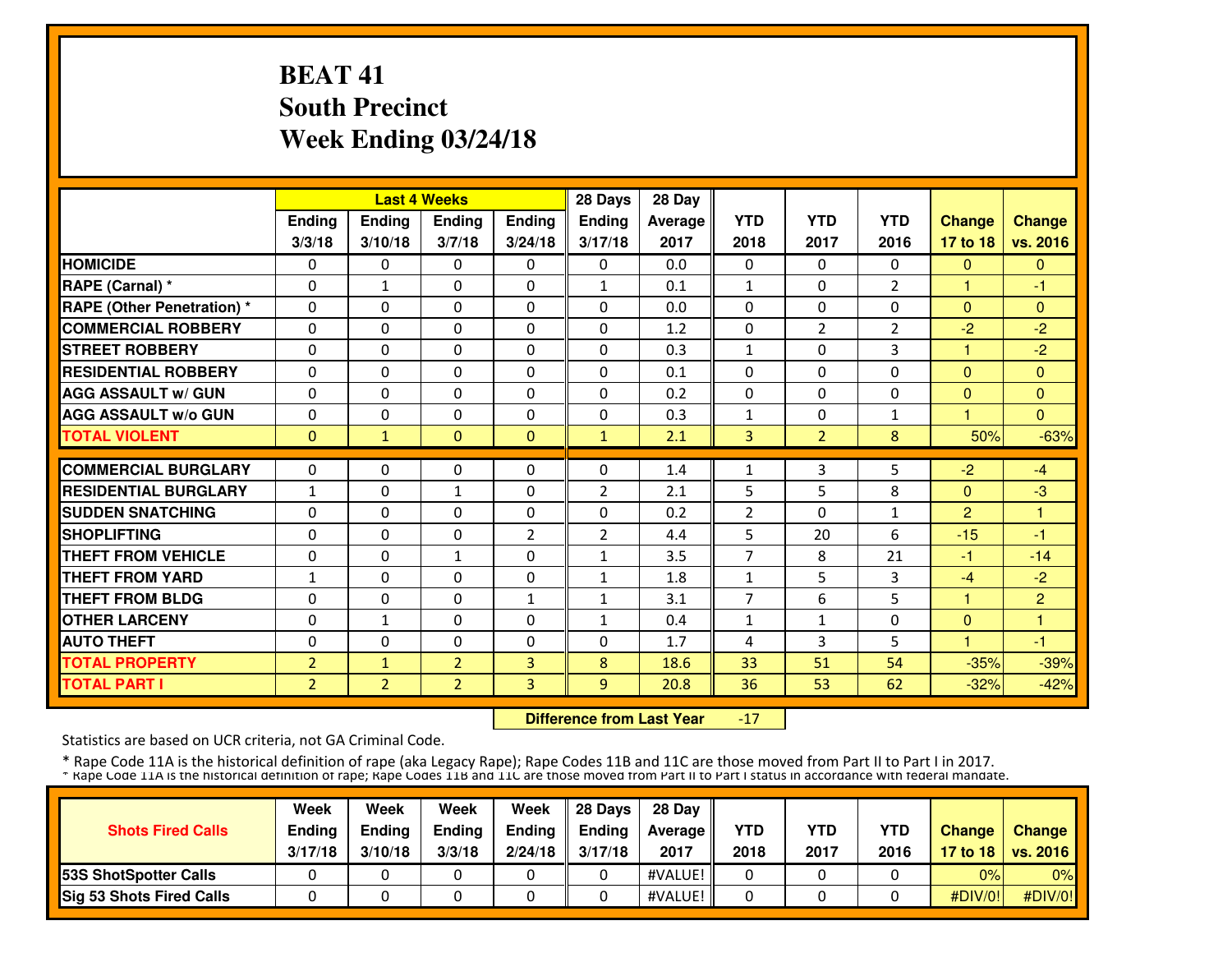# **BEAT 42 South PrecinctWeek Ending 03/24/18**

|                                  |                |                | <b>Last 4 Weeks</b> |              | 28 Days        | 28 Day  |                |                |              |                |                |
|----------------------------------|----------------|----------------|---------------------|--------------|----------------|---------|----------------|----------------|--------------|----------------|----------------|
|                                  | Ending         | <b>Ending</b>  | <b>Ending</b>       | Ending       | Ending         | Average | <b>YTD</b>     | <b>YTD</b>     | <b>YTD</b>   | <b>Change</b>  | <b>Change</b>  |
|                                  | 3/3/18         | 3/10/18        | 3/7/18              | 3/24/18      | 3/17/18        | 2017    | 2018           | 2017           | 2016         | 17 to 18       | vs. 2016       |
| <b>HOMICIDE</b>                  | 0              | 0              | $\Omega$            | 0            | $\Omega$       | 0.0     | 0              | $\Omega$       | 0            | $\Omega$       | $\Omega$       |
| RAPE (Carnal) *                  | $\Omega$       | $\Omega$       | $\Omega$            | $\Omega$     | $\Omega$       | 0.0     | $\Omega$       | $\Omega$       | $\Omega$     | $\Omega$       | $\Omega$       |
| <b>RAPE (Other Penetration)*</b> | 0              | $\Omega$       | $\Omega$            | $\Omega$     | $\Omega$       | 0.0     | $\mathbf{1}$   | $\Omega$       | $\Omega$     | 1              | 1              |
| <b>COMMERCIAL ROBBERY</b>        | 0              | $\Omega$       | $\Omega$            | 0            | $\Omega$       | 0.0     | $\mathbf{1}$   | $\overline{2}$ | $\mathbf{1}$ | -1             | $\Omega$       |
| <b>STREET ROBBERY</b>            | 0              | $\mathbf{1}$   | $\mathbf{0}$        | $\Omega$     | $\mathbf{1}$   | 0.0     | 3              | $\mathbf{1}$   | $\mathbf{1}$ | $\overline{2}$ | $\overline{2}$ |
| <b>RESIDENTIAL ROBBERY</b>       | $\Omega$       | $\Omega$       | $\Omega$            | $\Omega$     | $\Omega$       | 0.0     | $\Omega$       | 0              | $\mathbf{1}$ | $\Omega$       | $-1$           |
| <b>AGG ASSAULT w/ GUN</b>        | $\Omega$       | $\Omega$       | $\Omega$            | $\Omega$     | $\Omega$       | 0.0     | 1              | $\mathbf{1}$   | $\Omega$     | $\Omega$       | 1              |
| <b>AGG ASSAULT W/o GUN</b>       | $\mathbf 1$    | 0              | $\Omega$            | $\Omega$     | 1              | 0.0     | $\mathbf 1$    | 0              | 3            |                | $-2$           |
| <b>TOTAL VIOLENT</b>             | $\mathbf{1}$   | $\mathbf{1}$   | $\mathbf{0}$        | $\Omega$     | $\overline{2}$ | 0.0     | $\overline{7}$ | 4              | 6            | 75%            | 17%            |
| <b>COMMERCIAL BURGLARY</b>       | 0              | 0              | 1                   | 0            | 1              | 0.0     | 1              | 2              | $\mathbf{1}$ | -1             | $\Omega$       |
| <b>RESIDENTIAL BURGLARY</b>      | $\Omega$       | $\Omega$       | $\Omega$            | $\Omega$     | $\Omega$       | 0.0     | $\Omega$       | $\mathbf{1}$   | 0            | $-1$           | $\Omega$       |
| <b>SUDDEN SNATCHING</b>          | 0              | 0              | $\Omega$            | 0            | $\Omega$       | 0.0     | $\mathbf{0}$   | 0              | 0            | $\Omega$       | $\Omega$       |
| <b>SHOPLIFTING</b>               | $\overline{7}$ | $\overline{7}$ | $\overline{2}$      | 6            | 22             | 0.0     | 60             | 79             | 104          | $-19$          | $-44$          |
| <b>THEFT FROM VEHICLE</b>        | $\overline{2}$ | $\Omega$       | $\Omega$            | 2            | 4              | 0.0     | 11             | 19             | 14           | $-8$           | $-3$           |
| <b>THEFT FROM YARD</b>           | 0              | $\mathbf{1}$   | $\Omega$            | 0            | $\mathbf{1}$   | 0.0     | 5              | 4              | 3            | 1              | $\overline{2}$ |
| <b>THEFT FROM BLDG</b>           | 0              | $\Omega$       | $\Omega$            | $\Omega$     | $\Omega$       | 0.0     | $\mathbf{0}$   | 16             | 6            | $-16$          | $-6$           |
| <b>OTHER LARCENY</b>             | 0              | $\Omega$       | $\Omega$            | 0            | $\Omega$       | 0.0     | $\Omega$       | 2              | $\mathbf{1}$ | $-2$           | $-1$           |
| <b>AUTO THEFT</b>                | 1              | $\mathbf{1}$   | $\mathbf{1}$        | $\mathbf{1}$ | 4              | 0.0     | 6              | 5              | 5            | 1              | 1              |
| <b>TOTAL PROPERTY</b>            | 10             | $\overline{9}$ | 4                   | 9            | 32             | 0.0     | 83             | 128            | 134          | $-35%$         | $-38%$         |
| <b>TOTAL PART I</b>              | 11             | 10             | 4                   | 9            | 34             | 0.0     | 90             | 132            | 140          | $-32%$         | $-36%$         |

 **Difference from Last Year**-42

Statistics are based on UCR criteria, not GA Criminal Code.

| <b>Shots Fired Calls</b>      | Week<br>Ending<br>3/17/18 | Week<br><b>Endina</b><br>3/10/18 | Week<br><b>Ending</b><br>3/3/18 | Week<br>Ending<br>2/24/18 | 28 Davs<br><b>Endina</b><br>3/17/18 | 28 Dav<br><b>Average II</b><br>2017 | <b>YTD</b><br>2018 | YTD<br>2017 | <b>YTD</b><br>2016 | <b>Change</b> | <b>Change</b><br>17 to 18   vs. 2016 |
|-------------------------------|---------------------------|----------------------------------|---------------------------------|---------------------------|-------------------------------------|-------------------------------------|--------------------|-------------|--------------------|---------------|--------------------------------------|
| <b>153S ShotSpotter Calls</b> |                           |                                  |                                 |                           |                                     | 0.0                                 |                    |             |                    | 0%            | $0\%$                                |
| Sig 53 Shots Fired Calls      |                           |                                  |                                 |                           |                                     | 0.0                                 |                    |             |                    | #DIV/0!       | #DIV/0!                              |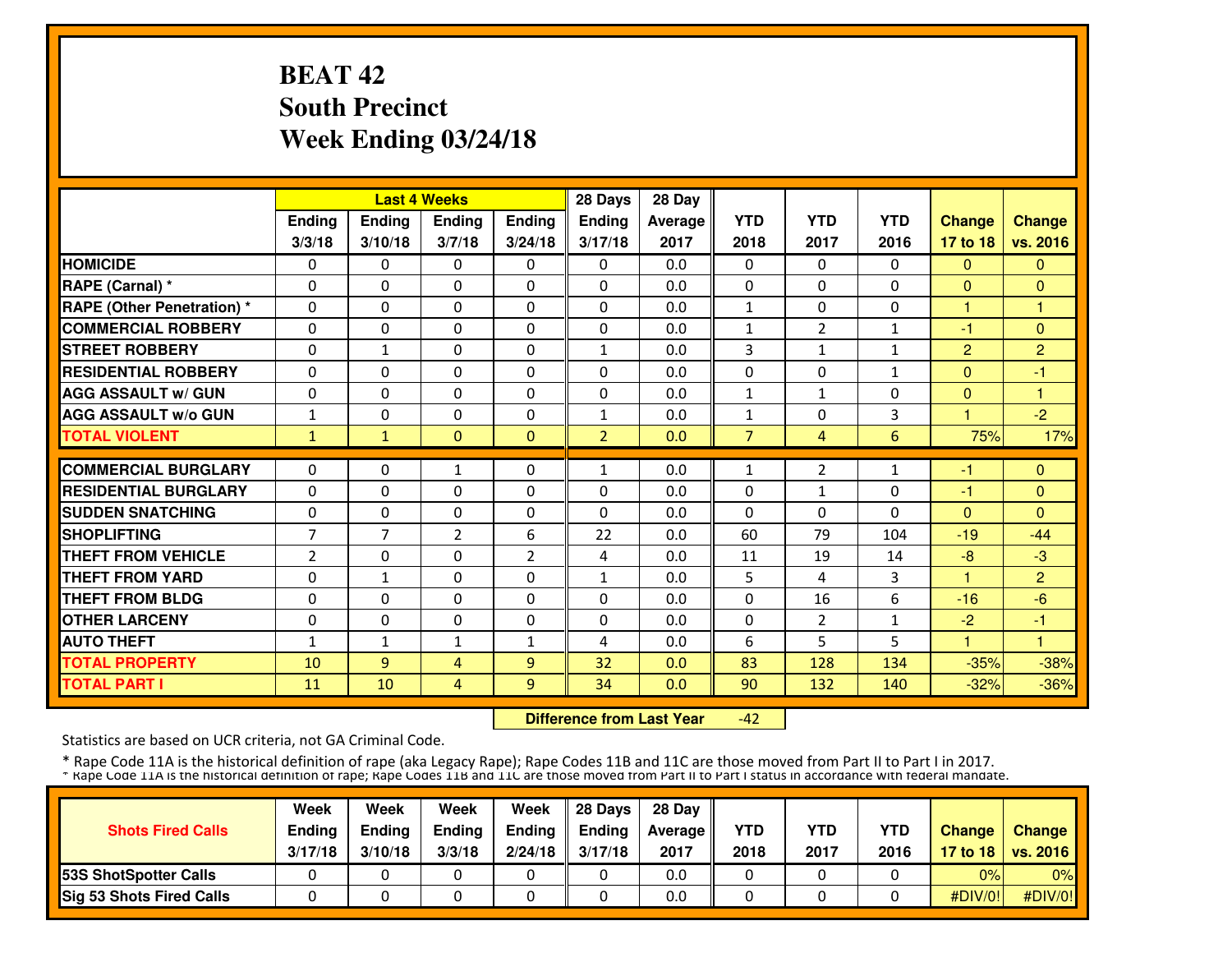# **BEAT 43 South PrecinctWeek Ending 03/24/18**

|                                   |               |              | <b>Last 4 Weeks</b> |                | 28 Days        | 28 Day  |                |                |                |                |                |
|-----------------------------------|---------------|--------------|---------------------|----------------|----------------|---------|----------------|----------------|----------------|----------------|----------------|
|                                   | <b>Ending</b> | Ending       | <b>Ending</b>       | Ending         | <b>Ending</b>  | Average | <b>YTD</b>     | <b>YTD</b>     | <b>YTD</b>     | <b>Change</b>  | <b>Change</b>  |
|                                   | 3/3/18        | 3/10/18      | 3/7/18              | 3/24/18        | 3/17/18        | 2017    | 2018           | 2017           | 2016           | 17 to 18       | vs. 2016       |
| <b>HOMICIDE</b>                   | 0             | 0            | $\mathbf{0}$        | 1              | $\mathbf{1}$   | 0.0     | $\mathbf{1}$   | 0              | 0              | 1.             |                |
| RAPE (Carnal) *                   | $\Omega$      | 0            | $\Omega$            | $\Omega$       | $\Omega$       | 0.0     | $\overline{2}$ | 0              | $\Omega$       | 2              | $\overline{2}$ |
| <b>RAPE (Other Penetration) *</b> | $\Omega$      | $\Omega$     | $\Omega$            | $\Omega$       | $\Omega$       | 0.1     | $\Omega$       | 0              | $\Omega$       | $\Omega$       | $\Omega$       |
| <b>COMMERCIAL ROBBERY</b>         | $\Omega$      | 0            | $\Omega$            | $\Omega$       | $\Omega$       | 0.4     | $\Omega$       | $\mathbf{1}$   | 2              | -1             | $-2$           |
| <b>STREET ROBBERY</b>             | $\Omega$      | $\Omega$     | $\mathbf{1}$        | $\Omega$       | $\mathbf{1}$   | 0.5     | 1              | $\mathbf{1}$   | 3              | $\Omega$       | $-2$           |
| <b>RESIDENTIAL ROBBERY</b>        | 0             | $\Omega$     | $\Omega$            | $\Omega$       | 0              | 0.1     | 0              | 0              | $\Omega$       | $\Omega$       | $\mathbf{0}$   |
| <b>AGG ASSAULT w/ GUN</b>         | $\Omega$      | 0            | $\mathbf{0}$        | 0              | $\Omega$       | 0.5     | 0              | 0              | 0              | $\Omega$       | $\Omega$       |
| <b>AGG ASSAULT W/o GUN</b>        | 0             | 0            | $\mathbf{0}$        | 0              | 0              | 0.6     | 1              | $\mathbf{1}$   | 4              | $\Omega$       | $-3$           |
| <b>TOTAL VIOLENT</b>              | $\mathbf{0}$  | $\Omega$     | $\mathbf{1}$        | $\mathbf{1}$   | $\overline{2}$ | 2.1     | 5              | 3              | 9              | 67%            | $-44%$         |
| <b>COMMERCIAL BURGLARY</b>        | 0             | 0            | $\mathbf{0}$        |                | $\mathbf{1}$   |         |                |                |                |                |                |
|                                   |               |              |                     | $\mathbf{1}$   |                | 1.2     | 4              | $\overline{2}$ | 2              | $\overline{2}$ | $\overline{2}$ |
| <b>RESIDENTIAL BURGLARY</b>       | 3             | $\mathbf{1}$ | $\mathbf{0}$        | $\mathbf{1}$   | 5              | 2.6     | 10             | 6              | 11             | $\overline{4}$ | $-1$           |
| <b>SUDDEN SNATCHING</b>           | $\mathbf 0$   | $\Omega$     | $\Omega$            | $\Omega$       | $\Omega$       | 0.2     | $\Omega$       | $\Omega$       | $\Omega$       | $\Omega$       | $\Omega$       |
| <b>SHOPLIFTING</b>                | $\Omega$      | $\mathbf{1}$ | $\mathbf{1}$        | $\Omega$       | $\overline{2}$ | 3.5     | 12             | 19             | 32             | $-7$           | $-20$          |
| <b>THEFT FROM VEHICLE</b>         | 3             | $\mathbf{1}$ | $\mathbf{1}$        | $\overline{2}$ | $\overline{7}$ | 4.6     | 9              | 22             | 3              | $-13$          | 6              |
| <b>THEFT FROM YARD</b>            | $\Omega$      | 0            | $\Omega$            | 0              | $\Omega$       | 1.2     | $\mathbf{1}$   | $\mathbf{1}$   | 5              | $\Omega$       | $-4$           |
| <b>THEFT FROM BLDG</b>            | 1             | 0            | $\overline{2}$      | 0              | 3              | 2.8     | 10             | 12             | 8              | $-2$           | $\overline{2}$ |
| <b>OTHER LARCENY</b>              | 1             | 0            | $\Omega$            | $\Omega$       | $\mathbf{1}$   | 0.2     | $\mathbf{1}$   | 0              | $\Omega$       | 1              | н              |
| <b>AUTO THEFT</b>                 | 0             | 0            | $\Omega$            | 0              | $\Omega$       | 2.1     | 3              | 5              | $\overline{7}$ | $-2$           | $-4$           |
| <b>TOTAL PROPERTY</b>             | 8             | 3            | 4                   | $\overline{4}$ | 19             | 18.3    | 50             | 67             | 68             | $-25%$         | $-26%$         |
| <b>TOTAL PART I</b>               | 8             | 3            | 5.                  | 5              | 21             | 20.5    | 55             | 70             | 77             | $-21%$         | $-29%$         |

 **Difference from Last Year**-15

Statistics are based on UCR criteria, not GA Criminal Code.

| <b>Shots Fired Calls</b>        | Week<br><b>Ending</b><br>3/17/18 | Week<br><b>Endina</b><br>3/10/18 | Week<br><b>Ending</b><br>3/3/18 | Week<br>Ending<br>2/24/18 | 28 Davs<br><b>Endina</b><br>3/17/18 | 28 Dav<br>Average II<br>2017 | <b>YTD</b><br>2018 | <b>YTD</b><br>2017 | <b>YTD</b><br>2016 | <b>Change</b> | Change<br>17 to 18   vs. 2016 |
|---------------------------------|----------------------------------|----------------------------------|---------------------------------|---------------------------|-------------------------------------|------------------------------|--------------------|--------------------|--------------------|---------------|-------------------------------|
| <b>153S ShotSpotter Calls</b>   |                                  |                                  |                                 |                           |                                     | #VALUE!                      |                    |                    |                    | 0%            | $0\%$                         |
| <b>Sig 53 Shots Fired Calls</b> |                                  |                                  |                                 |                           |                                     | #VALUE!                      |                    |                    |                    | #DIV/0!       | #DIV/0!                       |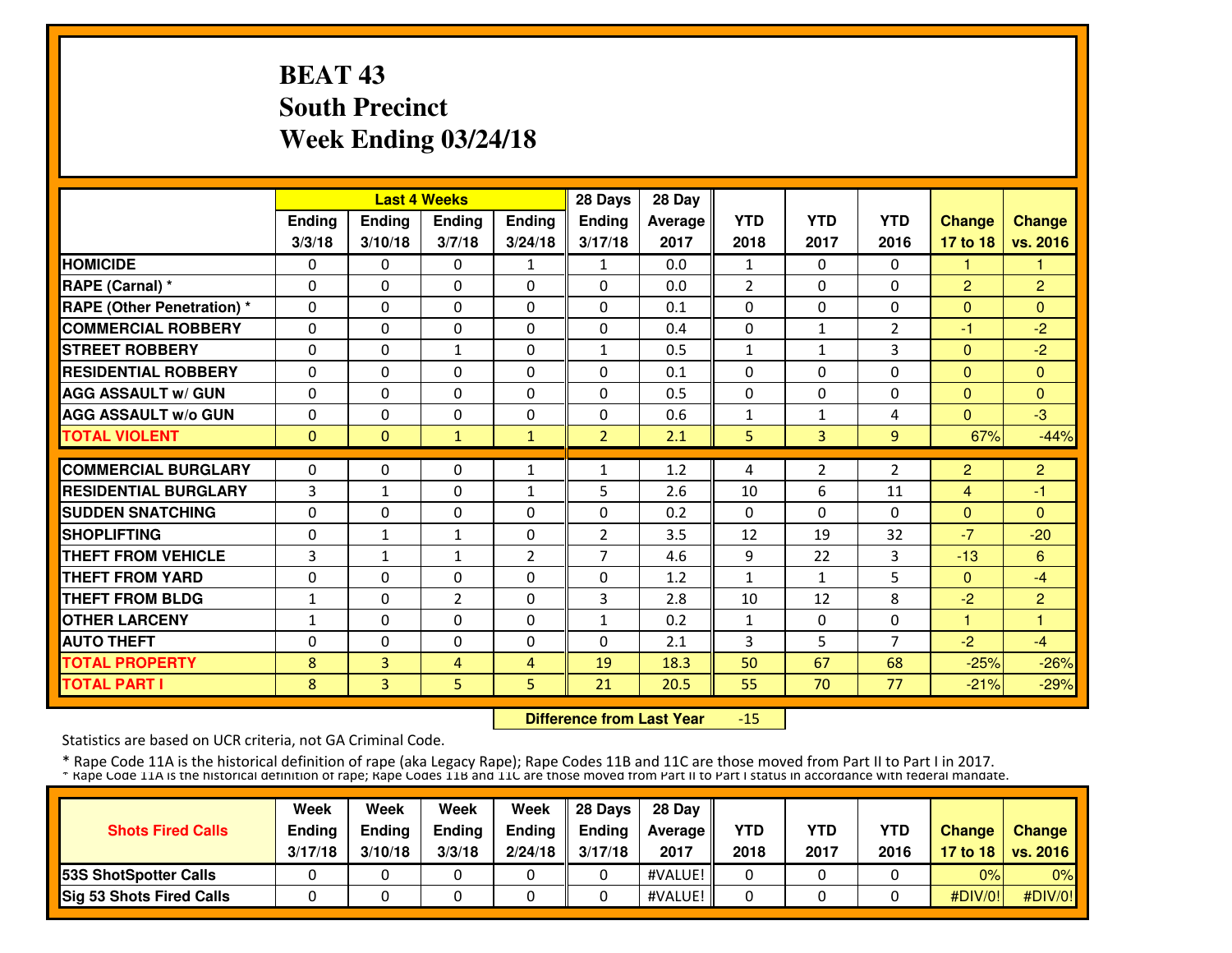# **BEAT 44 South PrecinctWeek Ending 03/24/18**

|                                   |               |                | <b>Last 4 Weeks</b> |                   | 28 Days        | 28 Day  |                   |              |                |                |                |
|-----------------------------------|---------------|----------------|---------------------|-------------------|----------------|---------|-------------------|--------------|----------------|----------------|----------------|
|                                   | Ending        | <b>Ending</b>  | <b>Ending</b>       | <b>Ending</b>     | Ending         | Average | <b>YTD</b>        | <b>YTD</b>   | <b>YTD</b>     | <b>Change</b>  | <b>Change</b>  |
|                                   | 3/3/18        | 3/10/18        | 3/7/18              | 3/24/18           | 3/17/18        | 2017    | 2018              | 2017         | 2016           | 17 to 18       | vs. 2016       |
| <b>HOMICIDE</b>                   | 0             | 0              | $\Omega$            | 0                 | $\Omega$       | 0.1     | $\mathbf{0}$      | 0            | 1              | $\Omega$       | $-1$           |
| <b>RAPE (Carnal) *</b>            | $\mathbf{0}$  | 0              | 0                   | $\mathbf{0}$      | $\Omega$       | 0.1     | $\mathbf{0}$      | 0            | 0              | $\Omega$       | $\mathbf{0}$   |
| <b>RAPE (Other Penetration) *</b> | $\mathbf{0}$  | 0              | $\mathbf{1}$        | $\mathbf{0}$      | $\mathbf{1}$   | 0.0     | $\overline{2}$    | 0            | $\Omega$       | $\overline{2}$ | $\overline{2}$ |
| <b>COMMERCIAL ROBBERY</b>         | $\mathbf{0}$  | 0              | 0                   | $\mathbf{0}$      | $\Omega$       | 0.2     | $\mathbf{0}$      | 0            | 0              | $\Omega$       | $\Omega$       |
| <b>STREET ROBBERY</b>             | $\mathbf{0}$  | 0              | 0                   | $\mathbf{0}$      | $\Omega$       | 0.6     | 0                 | 0            | 1              | $\mathbf{0}$   | -1             |
| <b>RESIDENTIAL ROBBERY</b>        | $\mathbf{0}$  | $\Omega$       | $\Omega$            | $\Omega$          | $\Omega$       | 0.0     | $\mathbf{1}$      | 0            | 0              | $\mathbf{1}$   | 1              |
| <b>AGG ASSAULT w/ GUN</b>         | $\Omega$      | $\Omega$       | $\Omega$            | $\Omega$          | 0              | 0.7     | 3                 | 5            | $\mathbf{1}$   | $-2$           | $\overline{2}$ |
| <b>AGG ASSAULT w/o GUN</b>        | $\Omega$      | $\Omega$       | $\mathbf{1}$        | $\mathbf{0}$      | $\mathbf{1}$   | 0.5     | 2                 | $\mathbf{1}$ | 1              |                |                |
| <b>TOTAL VIOLENT</b>              | $\mathbf{0}$  | $\Omega$       | $\overline{2}$      | $\mathbf{0}$      | $\overline{2}$ | 2.1     | 8                 | 6            | 4              | 33%            | 100%           |
| <b>COMMERCIAL BURGLARY</b>        | $\mathbf{0}$  | 0              | 0                   | $\mathbf{0}$      | 0              | 0.5     | 0                 | 0            | 0              | $\Omega$       | $\Omega$       |
| <b>RESIDENTIAL BURGLARY</b>       |               | 0              | 0                   |                   | $\overline{2}$ | 3.9     |                   | 10           | 13             | $-6$           | $-9$           |
| <b>SUDDEN SNATCHING</b>           | 1<br>$\Omega$ | $\Omega$       | $\Omega$            | 1<br>$\mathbf{0}$ | $\Omega$       | 0.0     | 4<br>$\mathbf{0}$ | $\Omega$     | 0              | $\Omega$       | $\mathbf{0}$   |
| <b>SHOPLIFTING</b>                | $\mathbf{0}$  | $\mathbf{1}$   | 3                   | $\mathbf{1}$      | 5              | 3.4     | 15                | 6            | 3              | 9              | 12             |
| <b>THEFT FROM VEHICLE</b>         | 4             | 3              | $\mathbf{1}$        | 2                 | 10             | 8.6     | 17                | 10           | 12             | $\overline{7}$ | 5              |
| <b>THEFT FROM YARD</b>            | $\mathbf{0}$  | 3              | 0                   | $\mathbf{0}$      | 3              | 1.7     | 3                 | 2            | $\overline{2}$ | 1              | н              |
| <b>THEFT FROM BLDG</b>            | 0             | 0              | $\Omega$            | 0                 | 0              | 2.7     | 2                 | 6            | 6              | $-4$           | $-4$           |
| <b>OTHER LARCENY</b>              | $\mathbf{0}$  | $\mathbf{1}$   | $\Omega$            | $\mathbf{0}$      | 1              | 0.5     | 3                 | 3            | $\Omega$       | $\Omega$       | 3              |
| <b>AUTO THEFT</b>                 | $\mathbf{0}$  | $\mathbf{1}$   | $\Omega$            | $\mathbf{1}$      | $\overline{2}$ | 3.0     | 5                 | 5            | 8              | $\Omega$       | $-3$           |
| <b>TOTAL PROPERTY</b>             | 5.            | $\overline{9}$ | 4                   | 5                 | 23             | 24.2    | 49                | 42           | 44             | 17%            | 11%            |
| <b>TOTAL PART I</b>               | 5.            | 9              | 6                   | 5                 | 25             | 26.4    | 57                | 48           | 48             | 19%            | 19%            |
|                                   |               |                |                     |                   |                |         |                   |              |                |                |                |

**Difference from Last Year** 9

Statistics are based on UCR criteria, not GA Criminal Code.

| <b>Shots Fired Calls</b>        | Week<br><b>Ending</b><br>3/17/18 | Week<br><b>Endina</b><br>3/10/18 | Week<br><b>Ending</b><br>3/3/18 | Week<br>Ending<br>2/24/18 | 28 Davs<br><b>Endina</b><br>3/17/18 | 28 Dav<br>Average II<br>2017 | <b>YTD</b><br>2018 | <b>YTD</b><br>2017 | <b>YTD</b><br>2016 | <b>Change</b> | Change<br>17 to 18   vs. 2016 |
|---------------------------------|----------------------------------|----------------------------------|---------------------------------|---------------------------|-------------------------------------|------------------------------|--------------------|--------------------|--------------------|---------------|-------------------------------|
| <b>153S ShotSpotter Calls</b>   |                                  |                                  |                                 |                           |                                     | #VALUE!                      |                    |                    |                    | 0%            | $0\%$                         |
| <b>Sig 53 Shots Fired Calls</b> |                                  |                                  |                                 |                           |                                     | #VALUE!                      |                    |                    |                    | #DIV/0!       | #DIV/0!                       |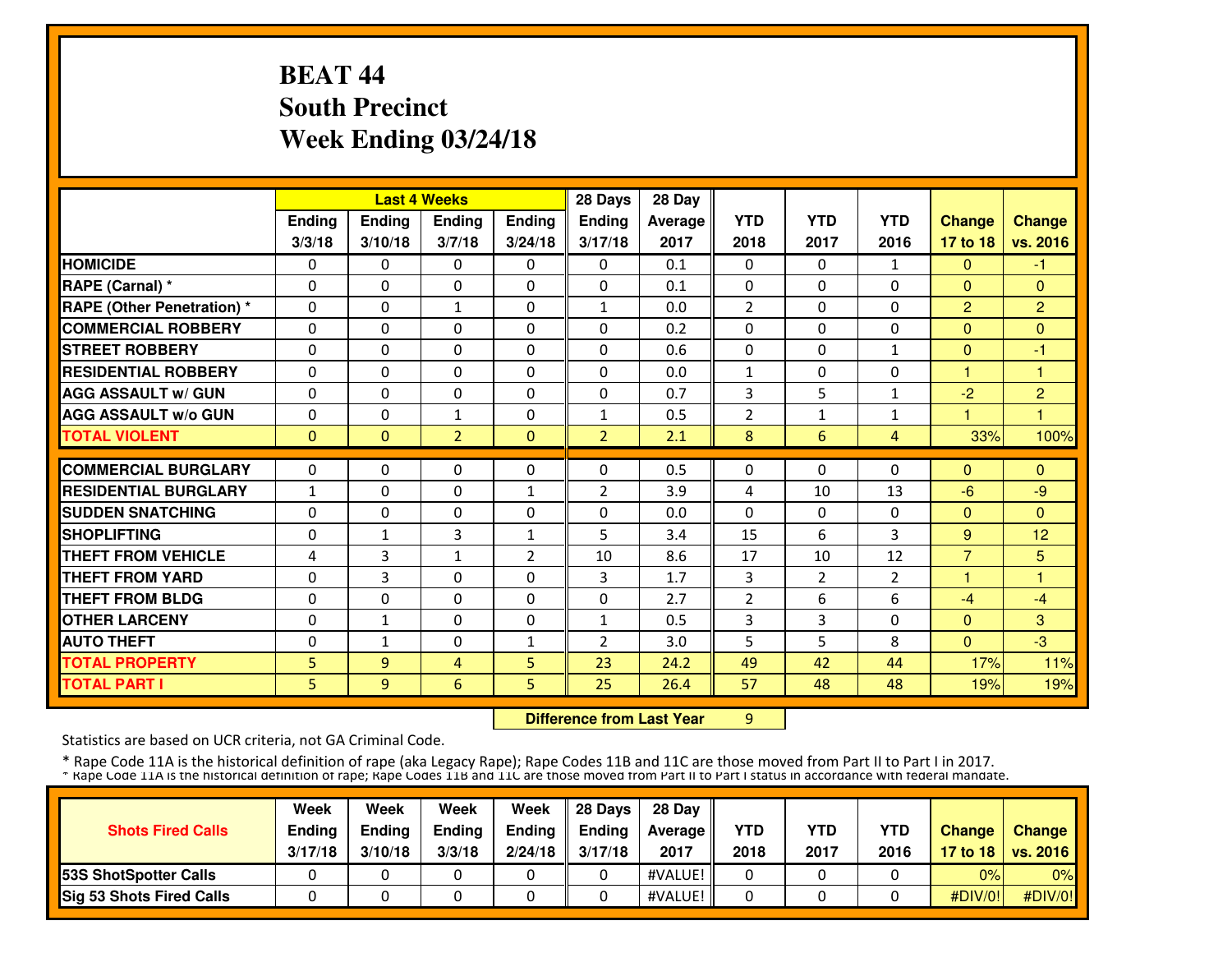# **BEAT 45 South PrecinctWeek Ending 03/24/18**

|                                   |              |                | <b>Last 4 Weeks</b> |               | 28 Days        | 28 Day  |                |              |                |                |               |
|-----------------------------------|--------------|----------------|---------------------|---------------|----------------|---------|----------------|--------------|----------------|----------------|---------------|
|                                   | Ending       | <b>Ending</b>  | <b>Ending</b>       | <b>Ending</b> | <b>Ending</b>  | Average | <b>YTD</b>     | <b>YTD</b>   | <b>YTD</b>     | <b>Change</b>  | <b>Change</b> |
|                                   | 3/3/18       | 3/10/18        | 3/7/18              | 3/24/18       | 3/17/18        | 2017    | 2018           | 2017         | 2016           | 17 to 18       | vs. 2016      |
| <b>HOMICIDE</b>                   | 0            | 0              | $\mathbf{0}$        | 0             | $\mathbf{0}$   | 0.1     | $\Omega$       | $\mathbf{1}$ | 0              | $-1$           | $\mathbf{0}$  |
| RAPE (Carnal) *                   | 0            | 0              | $\mathbf{0}$        | 0             | 0              | 0.1     | $\mathbf{1}$   | $\mathbf{0}$ | $\mathbf{1}$   | 1              | $\Omega$      |
| <b>RAPE (Other Penetration)</b> * | $\Omega$     | $\Omega$       | $\mathbf{0}$        | $\Omega$      | $\Omega$       | 0.1     | 0              | $\mathbf{1}$ | $\mathbf{1}$   | $-1$           | $-1$          |
| <b>COMMERCIAL ROBBERY</b>         | 0            | 0              | $\mathbf{0}$        | 0             | 0              | 0.2     | $\mathbf{1}$   | $\mathbf{1}$ | $\Omega$       | $\mathbf{0}$   | 1             |
| <b>STREET ROBBERY</b>             | 0            | $\Omega$       | $\mathbf{0}$        | $\Omega$      | 0              | 0.5     | $\mathbf{0}$   | $\mathbf{1}$ | 0              | -1             | $\Omega$      |
| <b>RESIDENTIAL ROBBERY</b>        | 0            | $\Omega$       | $\mathbf{0}$        | 0             | 0              | 0.1     | $\mathbf{0}$   | 0            | $\Omega$       | $\Omega$       | $\Omega$      |
| <b>AGG ASSAULT w/ GUN</b>         | $\Omega$     | $\Omega$       | $\Omega$            | $\Omega$      | $\Omega$       | 0.6     | $\Omega$       | $\mathbf{1}$ | $\Omega$       | -1             | $\Omega$      |
| <b>AGG ASSAULT W/o GUN</b>        | $\mathbf{1}$ | $\Omega$       | $\mathbf{0}$        | $\mathbf{1}$  | $\overline{2}$ | 0.2     | $\overline{2}$ | 0            | $\overline{2}$ | $\overline{2}$ | $\Omega$      |
| <b>TOTAL VIOLENT</b>              | $\mathbf{1}$ | $\Omega$       | $\mathbf{0}$        | $\mathbf{1}$  | $\overline{2}$ | 1.8     | $\overline{4}$ | 5            | 4              | $-20%$         | 0%            |
| <b>COMMERCIAL BURGLARY</b>        | 0            | 0              | $\mathbf{0}$        | 0             | $\Omega$       | 0.3     | $\mathbf{0}$   | $\mathbf{1}$ | 0              | -1             | $\Omega$      |
| <b>RESIDENTIAL BURGLARY</b>       | 3            | 0              | $\mathbf{1}$        | 4             | 8              | 2.8     | 12             | 13           | 6              | $-1$           | 6             |
| <b>SUDDEN SNATCHING</b>           | 0            | $\Omega$       | $\mathbf{0}$        | 0             | 0              | 0.0     | $\mathbf{0}$   | $\mathbf{0}$ | $\Omega$       | $\Omega$       | $\Omega$      |
| <b>SHOPLIFTING</b>                | 0            | $\overline{2}$ | $\Omega$            | 4             | 6              | 5.8     | 10             | 15           | 23             | $-5$           | $-13$         |
| <b>THEFT FROM VEHICLE</b>         | 0            | $\Omega$       | $\mathbf{1}$        | $\mathbf{1}$  | $\overline{2}$ | 4.4     | 13             | 11           | 5              | $\overline{2}$ | 8             |
| <b>THEFT FROM YARD</b>            | $\mathbf{1}$ | $\Omega$       | $\Omega$            | 0             | $\mathbf{1}$   | 1.1     | $\overline{2}$ | 5            | 4              | $-3$           | $-2$          |
| <b>THEFT FROM BLDG</b>            | 0            | 1              | $\mathbf{1}$        | 0             | $\overline{2}$ | 1.2     | $\overline{2}$ | 4            | 3              | $-2$           | -1            |
| <b>OTHER LARCENY</b>              | 0            | 0              | $\mathbf{0}$        | 0             | 0              | 0.6     | $\mathbf{1}$   | 2            | $\Omega$       | -1             | 1             |
| <b>AUTO THEFT</b>                 | 1            | 0              | $\mathbf{0}$        | $\mathbf{1}$  | $\overline{2}$ | 1.8     | 5              | 2            | 4              | 3              | 1             |
| <b>TOTAL PROPERTY</b>             | 5            | 3              | 3                   | 10            | 21             | 18.0    | 45             | 53           | 45             | $-15%$         | 0%            |
| <b>TOTAL PART I</b>               | 6            | 3              | 3                   | 11            | 23             | 19.8    | 49             | 58           | 49             | $-16%$         | 0%            |

 **Difference from Last Year**-9

Statistics are based on UCR criteria, not GA Criminal Code.

| <b>Shots Fired Calls</b>        | Week<br><b>Ending</b><br>3/17/18 | Week<br><b>Endina</b><br>3/10/18 | Week<br><b>Ending</b><br>3/3/18 | Week<br>Ending<br>2/24/18 | 28 Davs<br><b>Endina</b><br>3/17/18 | 28 Dav<br>Average II<br>2017 | <b>YTD</b><br>2018 | <b>YTD</b><br>2017 | <b>YTD</b><br>2016 | <b>Change</b> | Change<br>17 to 18   vs. 2016 |
|---------------------------------|----------------------------------|----------------------------------|---------------------------------|---------------------------|-------------------------------------|------------------------------|--------------------|--------------------|--------------------|---------------|-------------------------------|
| <b>153S ShotSpotter Calls</b>   |                                  |                                  |                                 |                           |                                     | #VALUE!                      |                    |                    |                    | 0%            | $0\%$                         |
| <b>Sig 53 Shots Fired Calls</b> |                                  |                                  |                                 |                           |                                     | #VALUE!                      |                    |                    |                    | #DIV/0!       | #DIV/0!                       |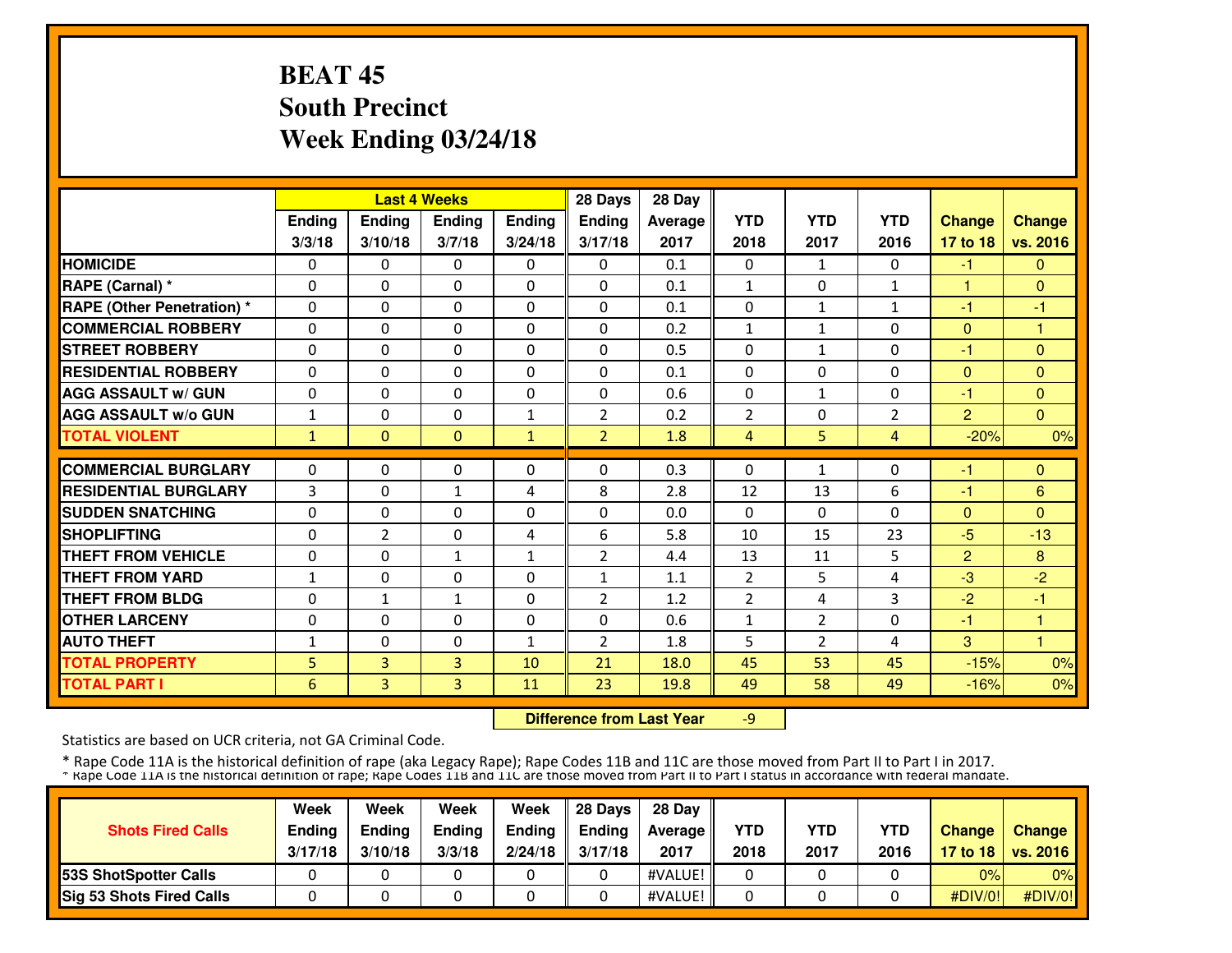# **BEAT 46 South PrecinctWeek Ending 03/24/18**

|                                   |                |                | <b>Last 4 Weeks</b> |                | 28 Days        | 28 Day  |                |                |                |                |                |
|-----------------------------------|----------------|----------------|---------------------|----------------|----------------|---------|----------------|----------------|----------------|----------------|----------------|
|                                   | Ending         | <b>Ending</b>  | <b>Ending</b>       | <b>Ending</b>  | Ending         | Average | <b>YTD</b>     | <b>YTD</b>     | <b>YTD</b>     | <b>Change</b>  | <b>Change</b>  |
|                                   | 3/3/18         | 3/10/18        | 3/7/18              | 3/24/18        | 3/17/18        | 2017    | 2018           | 2017           | 2016           | 17 to 18       | vs. 2016       |
| <b>HOMICIDE</b>                   | 0              | 0              | $\Omega$            | 0              | $\Omega$       | 0.2     | $\mathbf{0}$   | $\Omega$       | $\mathbf{0}$   | $\Omega$       | $\Omega$       |
| <b>RAPE (Carnal) *</b>            | $\mathbf{0}$   | 0              | 0                   | $\mathbf{0}$   | $\Omega$       | 0.2     | $\mathbf{1}$   | 0              | $\mathbf{1}$   | $\mathbf{1}$   | $\Omega$       |
| <b>RAPE (Other Penetration) *</b> | $\mathbf{0}$   | 0              | $\mathbf{1}$        | $\mathbf{0}$   | $\mathbf{1}$   | 0.2     | $\overline{2}$ | 0              | 0              | $\overline{2}$ | $\overline{2}$ |
| <b>COMMERCIAL ROBBERY</b>         | $\mathbf{0}$   | 0              | 0                   | $\mathbf{0}$   | $\Omega$       | 0.4     | $\overline{2}$ | 3              | $\mathbf{1}$   | $-1$           | 1              |
| <b>STREET ROBBERY</b>             | $\mathbf{0}$   | 0              | 0                   | $\mathbf{0}$   | $\Omega$       | 0.5     | $\mathbf{1}$   | $\overline{2}$ | 3              | -1             | $-2$           |
| <b>RESIDENTIAL ROBBERY</b>        | $\mathbf{0}$   | $\Omega$       | $\Omega$            | $\Omega$       | $\Omega$       | 0.1     | $\mathbf{0}$   | $\mathbf{1}$   | 0              | $-1$           | $\Omega$       |
| <b>AGG ASSAULT w/ GUN</b>         | $\Omega$       | $\Omega$       | $\Omega$            | $\mathbf{0}$   | 0              | 0.5     | $\Omega$       | $\mathbf{1}$   | $\mathbf{1}$   | -1             | $-1$           |
| <b>AGG ASSAULT w/o GUN</b>        | $\Omega$       | $\Omega$       | $\Omega$            | $\mathbf{0}$   | 0              | 1.2     | $\Omega$       | $\mathbf{1}$   | 1              | $-1$           | $-1$           |
| <b>TOTAL VIOLENT</b>              | $\mathbf{0}$   | $\Omega$       | $\mathbf{1}$        | $\mathbf{0}$   | $\mathbf{1}$   | 3.2     | 6              | 8              | $\overline{7}$ | $-25%$         | $-14%$         |
| <b>COMMERCIAL BURGLARY</b>        | $\mathbf{0}$   | 0              | 0                   | $\overline{2}$ | $\overline{2}$ | 0.5     |                | 2              | 0              | $\overline{2}$ |                |
| <b>RESIDENTIAL BURGLARY</b>       |                |                |                     | 3              |                |         | 4              | 6              |                | $\overline{7}$ | 4              |
|                                   | $\mathbf{0}$   | $\mathbf{1}$   | 0                   |                | 4              | 2.4     | 13             |                | 4              |                | 9              |
| <b>SUDDEN SNATCHING</b>           | $\Omega$       | $\Omega$       | $\Omega$            | $\mathbf{0}$   | $\Omega$       | 0.2     | $\mathbf{1}$   | $\mathbf{1}$   | $\mathbf{1}$   | $\Omega$       | $\Omega$       |
| <b>SHOPLIFTING</b>                | $\overline{2}$ | $\overline{2}$ | 2                   | 3              | 9              | 10.0    | 29             | 32             | 17             | $-3$           | 12             |
| <b>THEFT FROM VEHICLE</b>         | 0              | $\Omega$       | 0                   | $\mathbf{1}$   | $\mathbf{1}$   | 6.2     | 7              | 15             | 11             | $-8$           | $-4$           |
| <b>THEFT FROM YARD</b>            | $\mathbf{0}$   | 0              | $\mathbf{1}$        | $\mathbf{0}$   | $\mathbf{1}$   | 1.1     | 1              | 4              | 5              | $-3$           | $-4$           |
| <b>THEFT FROM BLDG</b>            | 0              | 0              | $\mathbf{1}$        | 0              | 1              | 2.5     | 5              | 10             | 5              | $-5$           | $\mathbf{0}$   |
| <b>OTHER LARCENY</b>              | 1              | $\Omega$       | $\Omega$            | $\Omega$       | 1              | 0.5     | $\mathbf{1}$   | $\mathcal{P}$  | $\overline{2}$ | $-1$           | $-1$           |
| <b>AUTO THEFT</b>                 | 3              | $\mathbf{1}$   | $\overline{2}$      | $\Omega$       | 6              | 3.0     | 14             | 9              | 4              | 5              | 10             |
| <b>TOTAL PROPERTY</b>             | 6              | 4              | 6                   | 9              | 25             | 26.3    | 75             | 81             | 49             | $-7%$          | 53%            |
| <b>TOTAL PART I</b>               | 6              | 4              | $\overline{7}$      | 9              | 26             | 29.5    | 81             | 89             | 56             | $-9%$          | 45%            |

 **Difference from Last Year**-8

Statistics are based on UCR criteria, not GA Criminal Code.

| <b>Shots Fired Calls</b>        | Week<br>Ending<br>3/17/18 | Week<br><b>Endina</b><br>3/10/18 | Week<br><b>Ending</b><br>3/3/18 | Week<br>Ending<br>2/24/18 | 28 Davs<br><b>Endina</b><br>3/17/18 | 28 Dav<br>Average II<br>2017 | <b>YTD</b><br>2018 | YTD<br>2017 | YTD<br>2016 | <b>Change</b> | Change<br>17 to 18   vs. 2016 |
|---------------------------------|---------------------------|----------------------------------|---------------------------------|---------------------------|-------------------------------------|------------------------------|--------------------|-------------|-------------|---------------|-------------------------------|
| 53S ShotSpotter Calls           |                           |                                  |                                 |                           |                                     | #VALUE!                      |                    |             |             | 0%            | $0\%$                         |
| <b>Sig 53 Shots Fired Calls</b> |                           |                                  |                                 |                           |                                     | #VALUE!                      |                    |             |             | #DIV/0!       | $\#$ DIV/0!                   |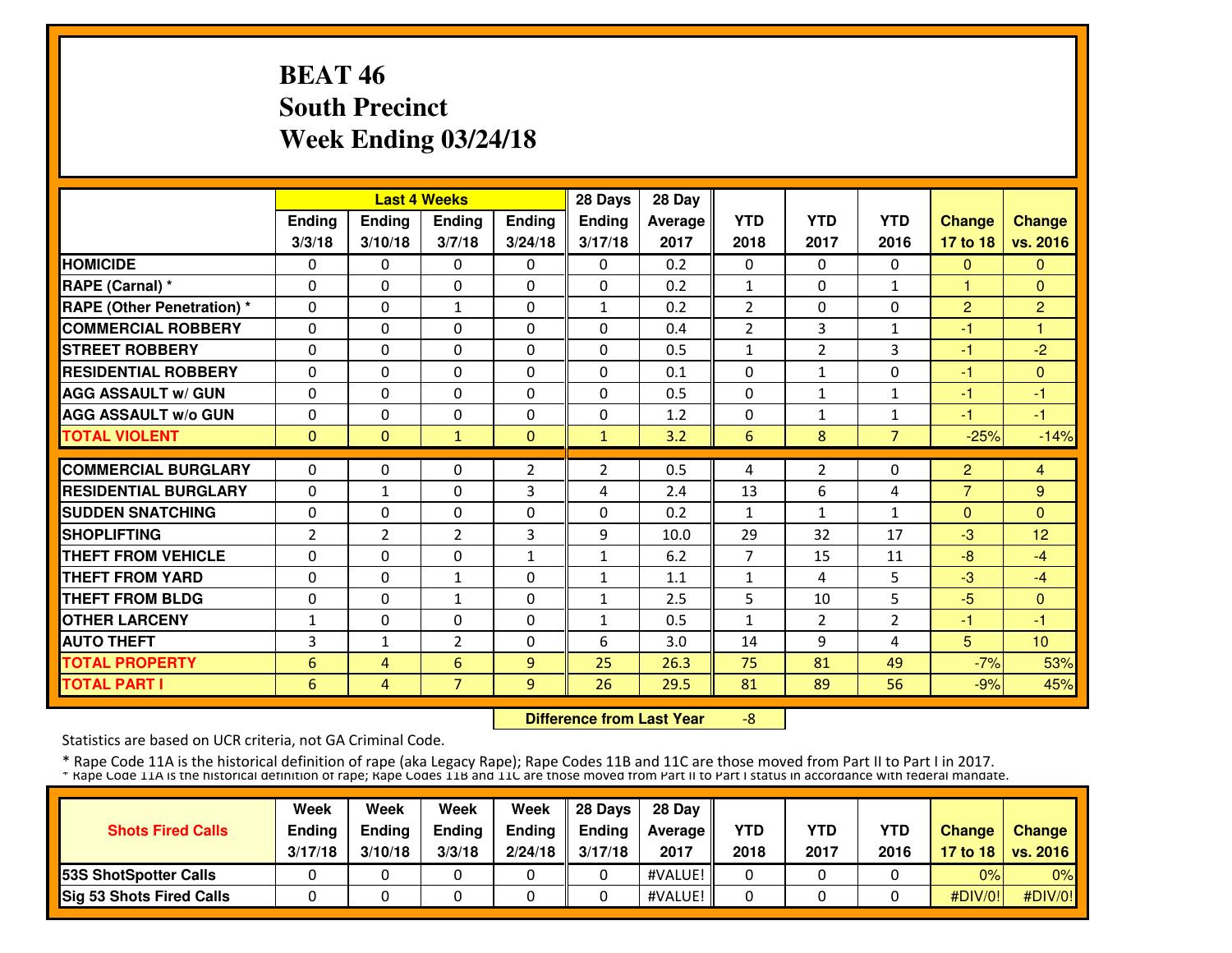# **BEAT 47 South PrecinctWeek Ending 03/24/18**

|                                   |              |               | <b>Last 4 Weeks</b> |                | 28 Days        | 28 Day  |                |                |                |                |                |
|-----------------------------------|--------------|---------------|---------------------|----------------|----------------|---------|----------------|----------------|----------------|----------------|----------------|
|                                   | Ending       | <b>Ending</b> | <b>Ending</b>       | <b>Ending</b>  | Ending         | Average | <b>YTD</b>     | <b>YTD</b>     | <b>YTD</b>     | <b>Change</b>  | <b>Change</b>  |
|                                   | 3/3/18       | 3/10/18       | 3/7/18              | 3/24/18        | 3/17/18        | 2017    | 2018           | 2017           | 2016           | 17 to 18       | vs. 2016       |
| <b>HOMICIDE</b>                   | 0            | 0             | $\mathbf{0}$        | 0              | $\mathbf{0}$   | 0.0     | $\Omega$       | $\Omega$       | 0              | $\Omega$       | $\Omega$       |
| RAPE (Carnal) *                   | 0            | 0             | $\mathbf{0}$        | $\Omega$       | 0              | 0.2     | $\mathbf{0}$   | $\mathbf{1}$   | 0              | -1             | $\Omega$       |
| <b>RAPE (Other Penetration) *</b> | 0            | $\Omega$      | $\mathbf{0}$        | 0              | $\Omega$       | 0.0     | $\mathbf{0}$   | $\Omega$       | $\Omega$       | $\overline{0}$ | $\Omega$       |
| <b>COMMERCIAL ROBBERY</b>         | 0            | 0             | $\mathbf{0}$        | 0              | $\Omega$       | 0.1     | $\mathbf{0}$   | $\mathbf{0}$   | $\Omega$       | $\Omega$       | $\Omega$       |
| <b>STREET ROBBERY</b>             | 0            | $\Omega$      | $\mathbf{0}$        | 0              | $\Omega$       | 0.0     | 0              | 0              | 0              | $\Omega$       | $\Omega$       |
| <b>RESIDENTIAL ROBBERY</b>        | $\Omega$     | $\Omega$      | $\Omega$            | $\Omega$       | $\Omega$       | 0.0     | $\Omega$       | $\Omega$       | $\Omega$       | $\Omega$       | $\Omega$       |
| <b>AGG ASSAULT w/ GUN</b>         | $\Omega$     | $\Omega$      | $\Omega$            | $\Omega$       | $\Omega$       | 0.2     | $\Omega$       | 0              | $\Omega$       | $\Omega$       | $\Omega$       |
| <b>AGG ASSAULT w/o GUN</b>        | 0            | $\Omega$      | $\Omega$            | $\Omega$       | $\Omega$       | 0.3     | $\Omega$       | 0              | 0              | $\Omega$       | $\Omega$       |
| <b>TOTAL VIOLENT</b>              | $\mathbf{0}$ | $\mathbf{0}$  | $\mathbf{0}$        | $\mathbf{0}$   | $\Omega$       | 0.7     | $\mathbf{0}$   | $\mathbf{1}$   | $\Omega$       | $-100%$        | #DIV/0!        |
| <b>COMMERCIAL BURGLARY</b>        | 0            | 0             | $\mathbf{0}$        | 0              | $\Omega$       | 0.3     | $\mathbf{0}$   | $\mathbf{0}$   | $\Omega$       | $\mathbf{0}$   | $\mathbf{0}$   |
| <b>RESIDENTIAL BURGLARY</b>       | 0            | 0             | $\mathbf{1}$        | 0              | 1              | 0.7     | 4              | 0              | 5              | 4              | $-1$           |
| <b>SUDDEN SNATCHING</b>           | $\Omega$     | $\Omega$      | $\Omega$            | $\Omega$       | $\Omega$       | 0.0     | $\Omega$       | $\Omega$       | $\Omega$       | $\Omega$       | $\Omega$       |
| <b>SHOPLIFTING</b>                | 0            | 0             | $\mathbf{0}$        | 0              | 0              | 0.9     | $\mathbf{1}$   | 0              | 0              | 1              | 1              |
| <b>THEFT FROM VEHICLE</b>         | $\mathbf{1}$ | 0             | 0                   | $\overline{2}$ | 3              | 2.7     | 8              | $\mathbf{1}$   | 2              | $\overline{7}$ | 6              |
| <b>THEFT FROM YARD</b>            | 0            | $\mathbf{1}$  | $\mathbf{0}$        | 0              | $\mathbf{1}$   | 0.7     | $\overline{2}$ | $\overline{2}$ | 0              | $\Omega$       | $\overline{2}$ |
| <b>THEFT FROM BLDG</b>            | 1            | 0             | $\mathbf{0}$        | 0              | 1              | 0.9     | $\overline{2}$ | 4              | 0              | $-2$           | $\overline{2}$ |
| <b>OTHER LARCENY</b>              | 0            | $\Omega$      | $\Omega$            | $\Omega$       | $\Omega$       | 0.3     | $\Omega$       | $\mathbf{1}$   | $\Omega$       | -1             | $\Omega$       |
| <b>AUTO THEFT</b>                 | 1            | $\Omega$      | $\mathbf{0}$        | $\Omega$       | $\mathbf{1}$   | 0.9     | $\mathbf{1}$   | 0              | $\Omega$       | 1              | н              |
| <b>TOTAL PROPERTY</b>             | 3            | $\mathbf{1}$  | $\mathbf{1}$        | $\overline{2}$ | $\overline{7}$ | 7.4     | 18             | 8              | 7 <sup>2</sup> | 125%           | 157%           |
| <b>TOTAL PART I</b>               | 3            | $\mathbf{1}$  | $\mathbf{1}$        | $\overline{2}$ | $\overline{7}$ | 8.1     | 18             | 9              | 7 <sup>1</sup> | 100%           | 157%           |
|                                   |              |               |                     |                |                |         |                |                |                |                |                |

**Difference from Last Year** 9

Statistics are based on UCR criteria, not GA Criminal Code.

| <b>Shots Fired Calls</b>        | Week<br><b>Ending</b><br>3/17/18 | Week<br><b>Endina</b><br>3/10/18 | Week<br><b>Ending</b><br>3/3/18 | Week<br>Ending<br>2/24/18 | 28 Davs<br><b>Endina</b><br>3/17/18 | 28 Dav<br>Average II<br>2017 | <b>YTD</b><br>2018 | <b>YTD</b><br>2017 | <b>YTD</b><br>2016 | <b>Change</b> | Change<br>17 to 18   vs. 2016 |
|---------------------------------|----------------------------------|----------------------------------|---------------------------------|---------------------------|-------------------------------------|------------------------------|--------------------|--------------------|--------------------|---------------|-------------------------------|
| <b>153S ShotSpotter Calls</b>   |                                  |                                  |                                 |                           |                                     | #VALUE!                      |                    |                    |                    | 0%            | $0\%$                         |
| <b>Sig 53 Shots Fired Calls</b> |                                  |                                  |                                 |                           |                                     | #VALUE!                      |                    |                    |                    | #DIV/0!       | #DIV/0!                       |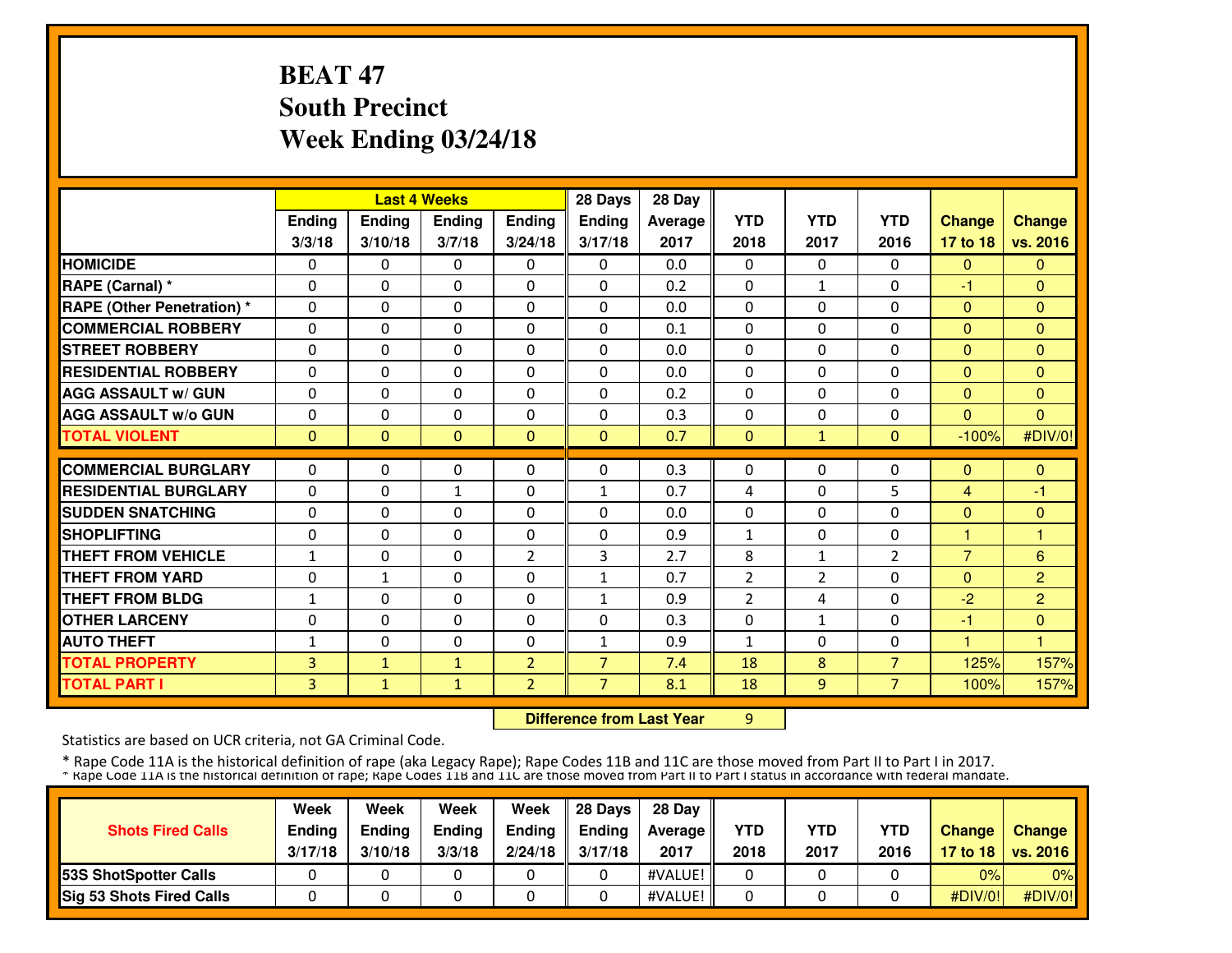

#### **COMPSTATEAST PRECINCTWeek Ending 03/24/18**

**PRECINCT COMMANDER:**

**CAPT. ASHLEY BROWN**



|                                                                                                  | Week                     | <b>Week</b>              | Weekly          | $28-Day$                 | $28$ -Day                        | <b>Avg</b>                                   |                         |                    |                    |                           |                           |
|--------------------------------------------------------------------------------------------------|--------------------------|--------------------------|-----------------|--------------------------|----------------------------------|----------------------------------------------|-------------------------|--------------------|--------------------|---------------------------|---------------------------|
|                                                                                                  | <b>Ending</b><br>3/17/18 | <b>Ending</b><br>3/10/18 | Avg<br>2017     | <b>Ending</b><br>3/17/18 | Ending<br>02/17/18               | $28-Day$<br>2017                             | <b>YTD</b><br>2018      | <b>YTD</b><br>2017 | <b>YTD</b><br>2016 | <b>Change</b><br>17 to 18 | <b>Change</b><br>vs. 2016 |
| <b>HOMICIDE</b>                                                                                  | 0                        | 0                        | $\mathbf{0}$    | $\mathbf{0}$             | 3                                |                                              | 3                       | 3                  | 2                  | 0                         |                           |
| RAPE (Carnal) *                                                                                  | 0                        | 0                        | 0               | 0                        | 0                                | $\mathbf 1$                                  | $\mathbf{1}$            | 0                  | $\overline{c}$     | 1                         | -1                        |
| <b>RAPE (Other Penetration) *</b>                                                                | $\bf{0}$                 | $\Omega$                 | 0               | 1                        | 1                                | -1                                           | 3                       | 4                  | 1.                 | -1                        | $\overline{2}$            |
| <b>COMMERCIAL ROBBERY</b>                                                                        | $\bf{0}$                 | 0                        | $\mathbf{1}$    | $\bf{0}$                 | 1                                | $\overline{c}$                               | $\overline{2}$          | 9                  | 4                  | $-7$                      | $-2$                      |
| <b>STREET ROBBERY</b>                                                                            | 1                        | $\overline{\mathbf{1}}$  | $\mathbf{1}$    | 4                        | $\Omega$                         | 3                                            | 5                       | 9                  | 23                 | $-4$                      | $-18$                     |
| <b>RESIDENTIAL ROBBERY</b>                                                                       | 0                        | $\mathbf 0$              | $\mathbf 0$     | $\mathbf 0$              | $\mathbf 0$                      | $\overline{1}$                               | $\overline{\mathbf{0}}$ | $\overline{2}$     | 1.                 | $\overline{2}$            | -1                        |
| <b>AGG ASSAULT w/ GUN</b>                                                                        | $\bf{0}$                 | $\mathbf 0$              | $\mathbf{1}$    | 3                        | $\overline{4}$                   | $\overline{\mathbf{4}}$                      | $\overline{12}$         | $\overline{18}$    | 33                 | $-6$                      | $-21$                     |
| <b>AGG ASSAULT w/o GUN</b>                                                                       | $\overline{2}$           | $\overline{2}$           | $\mathbf{1}$    | $\overline{7}$           | 4                                | 5                                            | $\overline{15}$         | 10                 | 9                  | $\overline{5}$            | 6                         |
| <b>TOTAL VIOLENT</b>                                                                             | $\overline{3}$           | 3                        | $\overline{4}$  | $\overline{15}$          | $\overline{13}$                  | 17                                           | 41                      | 55                 | $\overline{75}$    | $-25%$                    | $-45%$                    |
| <b>COMMERCIAL BURGLARY</b>                                                                       | 1                        |                          | 0               | $\mathbf{2}$             | 3                                | $\overline{2}$                               | 6                       | 4                  | 13                 | $\overline{c}$            | -7                        |
| <b>RESIDENTIAL BURGLARY</b>                                                                      | 9                        | 12                       | $\overline{5}$  | 28                       | 16                               | 19                                           | 66                      | 64                 | 88                 | $\overline{2}$            | $-22$                     |
| <b>SUDDEN SNATCHING</b>                                                                          | 0                        | $\mathbf 0$              | $\mathbf 0$     | $\mathbf{0}$             | $\mathbf{1}$                     | $\overline{1}$                               | $\overline{3}$          | 6                  | 0                  | $\overline{\cdot}$        | 3                         |
| <b>SHOPLIFTING</b>                                                                               | 8                        | 5                        | 6               | 22                       | 23                               | 22                                           | 67                      | 60                 | 69                 | $\overline{7}$            | $-2$                      |
| <b>THEFT FROM VEHICLE</b>                                                                        | $\overline{7}$           | $\overline{6}$           | $\overline{7}$  | 20                       | $\overline{16}$                  | 28                                           | $\overline{57}$         | 96                 | $\overline{75}$    | $-39$                     | $-18$                     |
| <b>THEFT FROM YARD</b>                                                                           | $\overline{2}$           | $\overline{5}$           | 3               | $\overline{10}$          | $\overline{6}$                   | 11                                           | 24                      | 16                 | $\overline{19}$    | $\overline{8}$            | $\overline{5}$            |
| <b>THEFT FROM BLDG</b>                                                                           | $\overline{2}$           | 4                        | 3               | 10                       | 14                               | $\overline{12}$                              | 38                      | $\overline{35}$    | 49                 | $\overline{3}$            | $-11$                     |
| <b>OTHER LARCENY</b>                                                                             | 1                        | $\overline{1}$           | $\mathbf{1}$    | 3                        | $\overline{11}$                  | $\overline{2}$                               | 16                      | 9                  | $\overline{4}$     | $\overline{7}$            | $\overline{12}$           |
| <b>AUTO THEFT</b>                                                                                | $\boldsymbol{9}$         | 4                        | 3               | 23                       | $\overline{12}$                  | $\overline{12}$                              | 49                      | 42                 | 38                 | $\overline{7}$            | $\overline{11}$           |
| <b>TOTAL PROPERTY</b>                                                                            | 39                       | 38                       | $\overline{27}$ | 118                      | 102                              | 110                                          | 326                     | 332                | 355                | $-2%$                     | $-8%$                     |
| <b>TOTAL PART I</b>                                                                              | 42                       | 41                       | 32              | 133                      | 115                              | 127                                          | 367                     | 387                | 430                | $-5%$                     | $-15%$                    |
| Statistics are based on UCR criteria, not GA Criminal Code, and are                              |                          |                          |                 |                          | <b>Difference from Last Year</b> |                                              | $-20$                   |                    |                    |                           | Last Week Year-to-Date    |
| preliminary, based on RMS data at the time prepared, and are subject to change.                  |                          |                          |                 |                          |                                  | <b>At-Fault Police Vehicle Accidents</b>     |                         |                    |                    |                           | 3                         |
| Cell Shading: white is within 0.6 standard deviation of the mean; red is above; green is below.  |                          |                          |                 |                          |                                  | <b>Not At-Fault Police Vehicle Accidents</b> |                         |                    |                    | 1                         | $\overline{2}$            |
| * Code 11A is the pre-2016 definition of rape; Codes 11B and 11C are by federal mandate in 2016. |                          |                          |                 |                          |                                  | <b>Total Police Vehicle Accidents</b>        |                         |                    |                    | $\overline{2}$            | 5                         |
|                                                                                                  | Week                     | <b>Week</b>              | Weekly          | $28-Day$                 | $28-Day$                         | Avg                                          |                         |                    |                    |                           |                           |
| <b>Citizen Initiated Calls</b>                                                                   | Ending                   | Ending                   | Avg             | <b>Ending</b>            | Ending                           | 28-Day                                       | <b>YTD</b>              | <b>YTD</b>         | <b>YTD</b>         | <b>Change</b>             | <b>Change</b>             |
|                                                                                                  | 3/17/18                  | 3/10/18                  | 2017            | 3/17/18                  | 02/17/18                         | 2017                                         | 2018                    | 2017               | 2016               | 17 to 18                  | vs. 2016                  |
| <b>Midnight Shift</b>                                                                            | 94                       | 87                       | 114             | 369                      | 346                              | 455                                          | 1050                    | 1200               | 1188               | $-150$                    | $-138$                    |
| <b>Day Shift</b>                                                                                 | 284                      | $\overline{270}$         | 282             | 1075                     | 959                              | 1127                                         | 2934                    | 2978               | 2963               | $-44$                     | $-29$                     |
| <b>Afternoon Shift</b>                                                                           | 303                      | 285                      | 294             | 1114                     | 958                              | 1177                                         | 2971                    | 3054               | 3095               | $-83$                     | $-124$                    |
| <b>TOTAL CITIZEN CFS</b>                                                                         | 681                      | 681                      | 690             | 2558                     | 2263                             | 2758                                         | 6955                    | 7232               | 7246               | $-3.8%$                   | $-4.0%$                   |
| <b>53S ShotSpotter Calls</b>                                                                     | $\mathbf 0$              | $\Omega$                 | #VALUE!         | $\Omega$                 | $\Omega$                         | #VALUE!                                      | $\mathbf 0$             | $\mathbf 0$        | $\Omega$           | 0                         | 0                         |
| Sig 53 Shots Fired Calls                                                                         | $\Omega$                 | $\Omega$                 | #VALUE!         | $\Omega$                 | $\Omega$                         | #VALUE!                                      | $\Omega$                | $\Omega$           | $\Omega$           | $\Omega$                  | $\Omega$                  |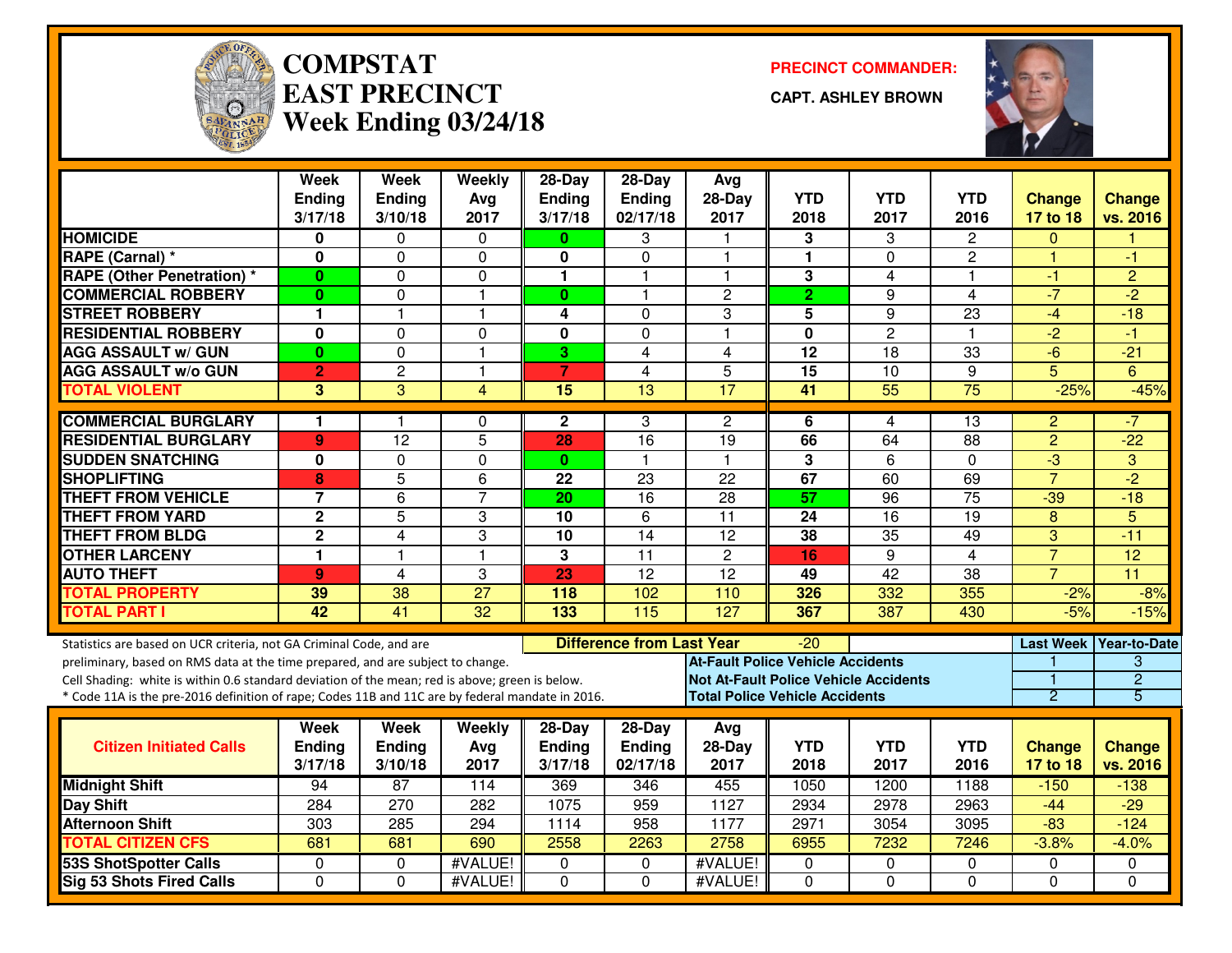# **BEAT 51 East PrecinctWeek Ending 03/24/18**

|                                  |                |                | <b>Last 4 Weeks</b> |                | 28 Days        | 28 Day  |                |                |                |               |                |
|----------------------------------|----------------|----------------|---------------------|----------------|----------------|---------|----------------|----------------|----------------|---------------|----------------|
|                                  | Ending         | Ending         | Ending              | <b>Ending</b>  | Ending         | Average | <b>YTD</b>     | <b>YTD</b>     | <b>YTD</b>     | <b>Change</b> | <b>Change</b>  |
|                                  | 3/17/18        | 3/10/18        | 3/3/18              | 2/24/18        | 3/17/18        | 2017    | 2018           | 2017           | 2016           | 17 to 18      | vs. 2016       |
| <b>HOMICIDE</b>                  | 0              | 0              | $\mathbf{0}$        | 0              | $\Omega$       | 0.1     | 0              | $\mathbf{1}$   | $\Omega$       | $-1$          | $\mathbf{0}$   |
| RAPE (Carnal) *                  | $\Omega$       | $\Omega$       | $\Omega$            | $\Omega$       | $\Omega$       | 0.1     | $\mathbf{1}$   | $\Omega$       | $\Omega$       | $\mathbf{1}$  | н              |
| <b>RAPE (Other Penetration)*</b> | $\Omega$       | $\Omega$       | $\Omega$            | $\Omega$       | $\Omega$       | 0.1     | $\mathbf{1}$   | $\mathbf{1}$   | $\Omega$       | $\Omega$      | 1              |
| <b>COMMERCIAL ROBBERY</b>        | $\Omega$       | 0              | $\Omega$            | $\Omega$       | $\Omega$       | 0.1     | 0              | $\mathbf{1}$   | 1              | -1            | -1             |
| <b>STREET ROBBERY</b>            | $\Omega$       | $\mathbf{1}$   | $\mathbf{1}$        | $\mathbf{1}$   | 3              | 0.3     | 3              | 4              | $\overline{2}$ | -1            | 1              |
| <b>RESIDENTIAL ROBBERY</b>       | $\mathbf{0}$   | 0              | $\mathbf{0}$        | 0              | $\Omega$       | 0.0     | 0              | $\mathbf{1}$   | $\Omega$       | $-1$          | $\Omega$       |
| <b>AGG ASSAULT w/ GUN</b>        | $\Omega$       | 0              | $\Omega$            | $\Omega$       | $\Omega$       | 0.3     | 1              | 5              | 10             | $-4$          | $-9$           |
| <b>AGG ASSAULT W/o GUN</b>       | 0              | 1              | $\Omega$            | $\Omega$       | $\mathbf{1}$   | 0.4     | 3              | 4              | 1              | $-1$          | $\overline{2}$ |
| <b>TOTAL VIOLENT</b>             | $\mathbf{0}$   | $\overline{2}$ | $\mathbf{1}$        | $\mathbf{1}$   | 4              | 1.3     | 9              | 17             | 14             | $-47%$        | $-36%$         |
| <b>COMMERCIAL BURGLARY</b>       | $\Omega$       | $\Omega$       | $\Omega$            | 0              | $\Omega$       | 0.2     |                |                |                |               | $\Omega$       |
|                                  |                |                |                     |                |                |         | $\overline{2}$ | $\mathbf{1}$   | $\overline{2}$ |               |                |
| <b>RESIDENTIAL BURGLARY</b>      | $\Omega$       | $\Omega$       | $\mathbf{1}$        | $\mathbf{1}$   | $\overline{2}$ | 1.2     | 5              | 12             | 6              | $-7$          | $-1$<br>н      |
| <b>SUDDEN SNATCHING</b>          | 0              | 0              | $\mathbf{0}$        | 0              | $\Omega$       | 0.1     | $\mathbf{1}$   | $\mathbf{1}$   | $\Omega$       | $\Omega$      |                |
| <b>SHOPLIFTING</b>               | 0              | 0              | 0                   | $\mathbf{1}$   | $\mathbf{1}$   | 0.9     | 5              | 11             | 12             | $-6$          | $-7$           |
| <b>THEFT FROM VEHICLE</b>        | 0              | $\mathbf{1}$   | 2                   | 2              | 5              | 1.0     | 10             | $\overline{7}$ | 9              | 3             |                |
| <b>THEFT FROM YARD</b>           | 1              | 0              | $\mathbf{1}$        | 0              | $\overline{2}$ | 0.6     | $\overline{2}$ | 0              | 3              | 2             | -1             |
| <b>THEFT FROM BLDG</b>           | 0              | 0              | $\mathbf{1}$        | 0              | $\mathbf{1}$   | 1.0     | 6              | 6              | 10             | $\Omega$      | $-4$           |
| <b>OTHER LARCENY</b>             | $\Omega$       | 1              | $\Omega$            | $\Omega$       | $\mathbf{1}$   | 0.2     | 4              | 3              | 1              | 1             | 3              |
| <b>AUTO THEFT</b>                | $\mathbf{1}$   | $\mathbf{1}$   | $\mathbf{1}$        | $\overline{2}$ | 5.             | 0.7     | 9              | 4              | $\overline{7}$ | 5             | $\overline{2}$ |
| <b>TOTAL PROPERTY</b>            | $\overline{2}$ | 3              | 6                   | 6              | 17             | 5.9     | 44             | 45             | 50             | $-2%$         | $-12%$         |
| <b>TOTAL PART I</b>              | $\overline{2}$ | 5.             | $\overline{7}$      | 7              | 21             | 7.2     | 53             | 62             | 64             | $-15%$        | $-17%$         |

 **Difference from Last Year**-9

Statistics are based on UCR criteria, not GA Criminal Code.

\* Rape Code 11A is the historical definition of rape (aka Legacy Rape); Rape Codes 11B and 11C are those moved from Part II to Part I in 2017.

\* Rape Code 11A is the historical definition of rape; Rape Codes 11B and 11C are those moved from Part II to Part I status in accordance with federal mandate.

| <b>Shots Fired Calls</b>        | Week<br><b>Ending</b><br>3/17/18 | Week<br>Ending<br>3/10/18 | Week<br><b>Ending</b><br>3/3/18 | Week<br>Ending<br>2/24/18 | 28 Davs<br><b>Ending</b><br>3/17/18 | 28 Day<br><b>Average</b><br>2017 | <b>YTD</b><br>2018 | YTD<br>2017 | <b>YTD</b><br>2016 | <b>Change</b> | Change<br>17 to 18   vs. 2016 |
|---------------------------------|----------------------------------|---------------------------|---------------------------------|---------------------------|-------------------------------------|----------------------------------|--------------------|-------------|--------------------|---------------|-------------------------------|
| 53S ShotSpotter Calls           |                                  |                           |                                 |                           |                                     | #VALUE!                          |                    |             |                    | #DIV/0!       | #DIV/0!                       |
| <b>Sig 53 Shots Fired Calls</b> |                                  |                           |                                 |                           |                                     | #VALUE!                          |                    |             |                    | #DIV/0!       | #DIV/0!                       |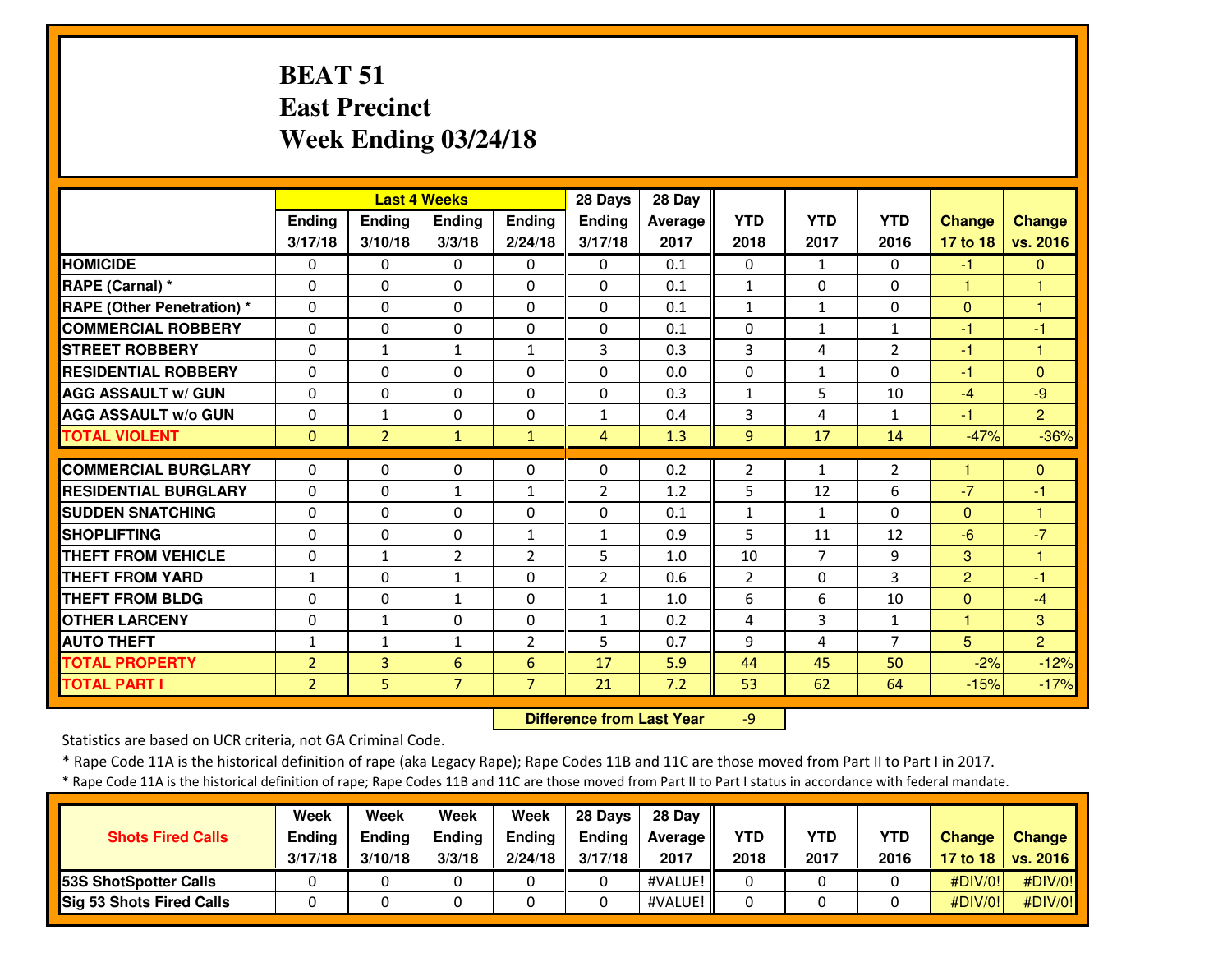# **BEAT 52 East PrecinctWeek Ending 03/24/18**

|                                   |                |               | <b>Last 4 Weeks</b> |                | 28 Days        | 28 Day  |                    |                |                |                 |                            |
|-----------------------------------|----------------|---------------|---------------------|----------------|----------------|---------|--------------------|----------------|----------------|-----------------|----------------------------|
|                                   | Ending         | <b>Ending</b> | <b>Ending</b>       | Ending         | Ending         | Average | <b>YTD</b>         | <b>YTD</b>     | <b>YTD</b>     | <b>Change</b>   | <b>Change</b>              |
|                                   | 3/17/18        | 3/10/18       | 3/3/18              | 2/24/18        | 3/17/18        | 2017    | 2018               | 2017           | 2016           | 17 to 18        | vs. 2016                   |
| <b>HOMICIDE</b>                   | 0              | 0             | $\Omega$            | 0              | $\Omega$       | 0.0     | $\mathbf{0}$       | 0              | 1              | $\mathbf{0}$    | $-1$                       |
| <b>RAPE (Carnal) *</b>            | $\mathbf{0}$   | 0             | 0                   | $\mathbf{0}$   | $\Omega$       | 0.1     | $\mathbf{0}$       | 0              | 0              | $\Omega$        | $\mathbf{0}$               |
| <b>RAPE (Other Penetration) *</b> | $\mathbf{0}$   | $\Omega$      | 0                   | $\mathbf{0}$   | $\Omega$       | 0.2     | 0                  | $\mathbf{1}$   | 0              | -1              | $\Omega$                   |
| <b>COMMERCIAL ROBBERY</b>         | $\mathbf{0}$   | 0             | 0                   | $\mathbf{0}$   | $\Omega$       | 0.0     | $\mathbf{1}$       | 0              | 0              | $\mathbf{1}$    | 1                          |
| <b>STREET ROBBERY</b>             | $\mathbf{0}$   | 0             | 0                   | $\mathbf{0}$   | $\Omega$       | 1.1     | 0                  | 3              | 5              | $-3$            | $-5$                       |
| <b>RESIDENTIAL ROBBERY</b>        | $\Omega$       | $\Omega$      | $\Omega$            | $\Omega$       | $\Omega$       | 0.3     | $\Omega$           | $\mathbf{1}$   | 0              | $-1$            | $\mathbf{0}$               |
| <b>AGG ASSAULT w/ GUN</b>         | $\Omega$       | $\Omega$      | $\Omega$            | $\Omega$       | 0              | 0.5     | $\overline{2}$     | $\overline{2}$ | 9              | $\Omega$        | $-7$                       |
| <b>AGG ASSAULT w/o GUN</b>        | $\mathbf{1}$   | $\mathbf{1}$  | $\Omega$            | $\Omega$       | $\overline{2}$ | 1.2     | 4                  | 3              | 1              |                 | $\overline{3}$             |
| <b>TOTAL VIOLENT</b>              | 1              | $\mathbf{1}$  | $\Omega$            | $\mathbf{0}$   | $\overline{2}$ | 3.4     | $\overline{7}$     | 10             | 16             | $-30%$          | $-56%$                     |
| <b>COMMERCIAL BURGLARY</b>        | $\mathbf{0}$   | 0             | 0                   | $\mathbf{0}$   | $\Omega$       | 0.2     | 0                  | 1              | $\Omega$       | -1              | $\Omega$                   |
| <b>RESIDENTIAL BURGLARY</b>       |                | 3             |                     | 3              |                | 2.6     |                    | 6              | 14             | 10 <sup>1</sup> |                            |
| <b>SUDDEN SNATCHING</b>           | 1<br>$\Omega$  | $\Omega$      | 4<br>$\Omega$       | $\Omega$       | 11<br>$\Omega$ | 0.3     | 16<br>$\mathbf{0}$ | $\overline{2}$ | 0              | $-2$            | $\overline{2}$<br>$\Omega$ |
| <b>SHOPLIFTING</b>                | $\mathbf{0}$   | $\Omega$      | 0                   | $\mathbf{0}$   | 0              | 0.3     | $\mathbf{0}$       | $\overline{2}$ | 0              | $-2$            | $\Omega$                   |
| <b>THEFT FROM VEHICLE</b>         | $\mathbf{1}$   | $\mathbf{1}$  | $\overline{2}$      | $\overline{2}$ | 6              | 7.2     | 9                  | 26             | 8              | $-17$           | н                          |
| <b>THEFT FROM YARD</b>            | 0              | 0             | 0                   | $\mathbf{0}$   | 0              | 1.8     | 3                  | 4              | $\overline{2}$ | $-1$            | н                          |
| <b>THEFT FROM BLDG</b>            | 1              | 0             | $\Omega$            | 0              | 1              | 1.3     | 3                  | 3              | 4              | $\mathbf{0}$    | -1                         |
| <b>OTHER LARCENY</b>              | $\mathbf{0}$   | $\Omega$      | $\mathbf{1}$        | $\mathbf{0}$   | 1              | 0.5     | 5                  | $\mathbf{1}$   | $\mathbf{1}$   | $\overline{4}$  | $\overline{4}$             |
| <b>AUTO THEFT</b>                 | $\overline{2}$ | $\Omega$      | $\mathbf{1}$        | 4              | $\overline{7}$ | 2.5     | 13                 | $\overline{7}$ | 3              | 6               | 10                         |
| <b>TOTAL PROPERTY</b>             | 5.             | 4             | 8                   | 9              | 26             | 16.6    | 49                 | 52             | 32             | $-6%$           | 53%                        |
| <b>TOTAL PART I</b>               | 6              | 5             | 8                   | 9              | 28             | 20.0    | 56                 | 62             | 48             | $-10%$          |                            |
|                                   |                |               |                     |                |                |         |                    |                |                |                 | 17%                        |

 **Difference from Last Year**-6

Statistics are based on UCR criteria, not GA Criminal Code.

|                                 | Week          | Week          | Week          | Week    | 28 Davs       | 28 Day            |            |            |            |               |                     |
|---------------------------------|---------------|---------------|---------------|---------|---------------|-------------------|------------|------------|------------|---------------|---------------------|
| <b>Shots Fired Calls</b>        | <b>Ending</b> | <b>Ending</b> | <b>Ending</b> | Ending  | <b>Endina</b> | <b>Average II</b> | <b>YTD</b> | <b>YTD</b> | <b>YTD</b> | <b>Change</b> | <b>Change</b>       |
|                                 | 3/17/18       | 3/10/18       | 3/3/18        | 2/24/18 | 3/17/18       | 2017              | 2018       | 2017       | 2016       |               | 17 to 18   vs. 2016 |
| <b>153S ShotSpotter Calls</b>   |               |               |               |         |               | #VALUE!           |            |            |            | #DIV/O!!      | #DIV/0!             |
| <b>Sig 53 Shots Fired Calls</b> |               |               |               |         |               | #VALUE!           |            |            |            | #DIV/0!       | #DIV/0!             |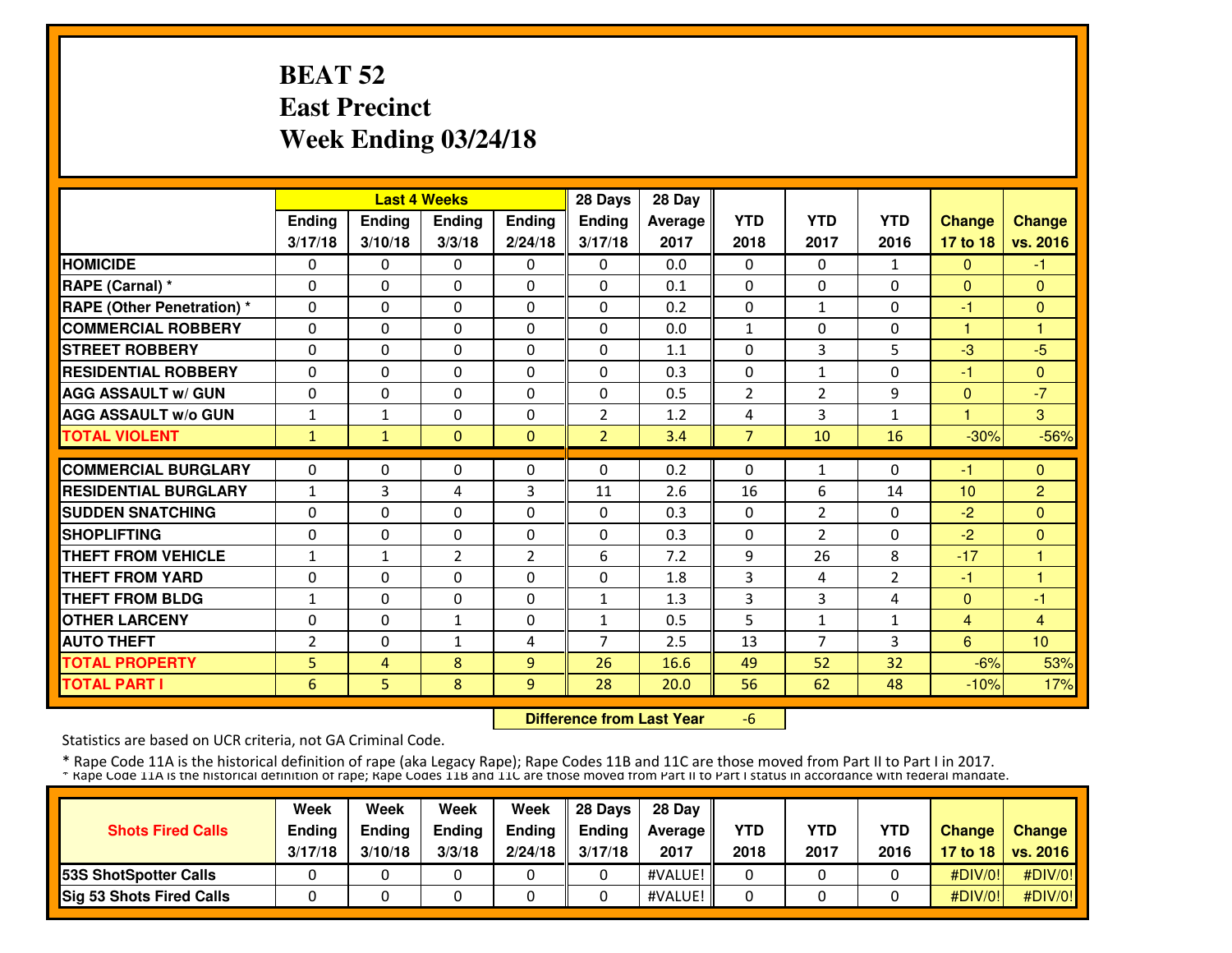# **BEAT 53 East PrecinctWeek Ending 03/24/18**

|                                   |              |                | <b>Last 4 Weeks</b> |                | 28 Days        | 28 Day  |                |                |              |                |                |
|-----------------------------------|--------------|----------------|---------------------|----------------|----------------|---------|----------------|----------------|--------------|----------------|----------------|
|                                   | Ending       | <b>Ending</b>  | <b>Ending</b>       | <b>Ending</b>  | <b>Ending</b>  | Average | <b>YTD</b>     | <b>YTD</b>     | <b>YTD</b>   | <b>Change</b>  | <b>Change</b>  |
|                                   | 3/17/18      | 3/10/18        | 3/3/18              | 2/24/18        | 3/17/18        | 2017    | 2018           | 2017           | 2016         | 17 to 18       | vs. 2016       |
| <b>HOMICIDE</b>                   | 0            | 0              | $\Omega$            | 0              | 0              | 0.5     | $\mathbf{0}$   | $\mathbf{1}$   | 0            | $-1$           | $\mathbf{0}$   |
| RAPE (Carnal) *                   | 0            | 0              | 0                   | $\mathbf{0}$   | $\Omega$       | 0.1     | $\mathbf{0}$   | 0              | $\mathbf{1}$ | $\Omega$       | -1             |
| <b>RAPE (Other Penetration)</b> * | $\Omega$     | $\Omega$       | $\Omega$            | $\mathbf{0}$   | $\Omega$       | 0.2     | 0              | $\overline{2}$ | 0            | $-2$           | $\mathbf{0}$   |
| <b>COMMERCIAL ROBBERY</b>         | 0            | 0              | 0                   | $\mathbf{0}$   | $\Omega$       | 0.1     | $\mathbf{0}$   | 0              | 0            | $\mathbf{0}$   | $\Omega$       |
| <b>STREET ROBBERY</b>             | $\Omega$     | 0              | $\Omega$            | $\mathbf{0}$   | $\Omega$       | 0.3     | $\mathbf{1}$   | 0              | 5            | $\mathbf{1}$   | $-4$           |
| <b>RESIDENTIAL ROBBERY</b>        | $\mathbf{0}$ | $\Omega$       | 0                   | $\mathbf{0}$   | $\Omega$       | 0.2     | $\mathbf{0}$   | 0              | 1            | $\Omega$       | $-1$           |
| <b>AGG ASSAULT w/ GUN</b>         | $\mathbf{1}$ | $\mathbf{1}$   | $\Omega$            | $\mathbf{0}$   | $\overline{2}$ | 1.7     | $\overline{2}$ | 4              | 3            | $-2$           | $-1$           |
| <b>AGG ASSAULT w/o GUN</b>        | $\mathbf{0}$ | $\Omega$       | $\mathbf{1}$        | $\mathbf{1}$   | $\overline{2}$ | 1.2     | 4              | $\overline{2}$ | $\Omega$     | $\overline{2}$ | $\overline{4}$ |
| <b>TOTAL VIOLENT</b>              | 1            | $\mathbf{1}$   | $\mathbf{1}$        | $\mathbf{1}$   | 4              | 4.3     | $\overline{7}$ | 9              | 10           | $-22%$         | $-30%$         |
| <b>COMMERCIAL BURGLARY</b>        | $\mathbf{0}$ | 0              | 0                   | $\mathbf{0}$   | 0              | 0.1     | 1              | 0              | 2            |                | -1             |
| <b>RESIDENTIAL BURGLARY</b>       | $\mathbf{0}$ | $\overline{2}$ | 3                   | $\mathbf{1}$   | 6              | 2.5     | 13             | 5              | 20           | 8              | $-7$           |
| <b>SUDDEN SNATCHING</b>           | 0            | 0              | $\Omega$            | $\mathbf{0}$   | 0              | 0.2     | $\mathbf{1}$   | $\mathbf{1}$   | 0            | $\mathbf{0}$   | 1              |
| <b>SHOPLIFTING</b>                | $\mathbf{0}$ | $\Omega$       | $\Omega$            | $\mathbf{0}$   | $\Omega$       | 0.1     | $\overline{2}$ | 0              | $\mathbf{1}$ | $\overline{2}$ | 1              |
| <b>THEFT FROM VEHICLE</b>         | $\mathbf{1}$ | $\Omega$       | $\mathbf{1}$        | $\overline{2}$ | 4              | 6.3     | 14             | 13             | 15           | $\mathbf{1}$   | $-1$           |
| <b>THEFT FROM YARD</b>            | $\mathbf{0}$ | $\mathbf{1}$   | $\mathbf{1}$        | $\Omega$       | $\overline{2}$ | 2.2     | 7              | 5              | 3            | $\overline{2}$ | $\overline{4}$ |
| <b>THEFT FROM BLDG</b>            | 1            | $\mathbf{1}$   | $\mathbf{1}$        | $\mathbf 1$    | 4              | 4.4     | 8              | 8              | 13           | $\mathbf{0}$   | $-5$           |
| <b>OTHER LARCENY</b>              | $\mathbf{0}$ | 0              | 0                   | $\mathbf{0}$   | 0              | 0.3     | 2              | $\mathbf{1}$   | 0            | 1              | $\overline{2}$ |
| <b>AUTO THEFT</b>                 | 2            | 0              | $\overline{2}$      | 0              | 4              | 2.7     | 8              | 8              | 9            | $\Omega$       | -1             |
| <b>TOTAL PROPERTY</b>             | 4            | 4              | 8                   | 4              | 20             | 18.7    | 56             | 41             | 63           | 37%            | $-11%$         |
| <b>TOTAL PART I</b>               | 5.           | 5              | 9                   | 5              | 24             | 23.0    | 63             | 50             | 73           | 26%            | $-14%$         |

 **Difference from Last Year**<sup>13</sup>

Statistics are based on UCR criteria, not GA Criminal Code.

|                                 | Week          | Week          | Week          | Week    | 28 Davs       | 28 Day            |            |            |            |               |                     |
|---------------------------------|---------------|---------------|---------------|---------|---------------|-------------------|------------|------------|------------|---------------|---------------------|
| <b>Shots Fired Calls</b>        | <b>Ending</b> | <b>Ending</b> | <b>Ending</b> | Ending  | <b>Endina</b> | <b>Average II</b> | <b>YTD</b> | <b>YTD</b> | <b>YTD</b> | <b>Change</b> | <b>Change</b>       |
|                                 | 3/17/18       | 3/10/18       | 3/3/18        | 2/24/18 | 3/17/18       | 2017              | 2018       | 2017       | 2016       |               | 17 to 18   vs. 2016 |
| <b>153S ShotSpotter Calls</b>   |               |               |               |         |               | #VALUE!           |            |            |            | #DIV/O!!      | #DIV/0!             |
| <b>Sig 53 Shots Fired Calls</b> |               |               |               |         |               | #VALUE!           |            |            |            | #DIV/0!       | #DIV/0!             |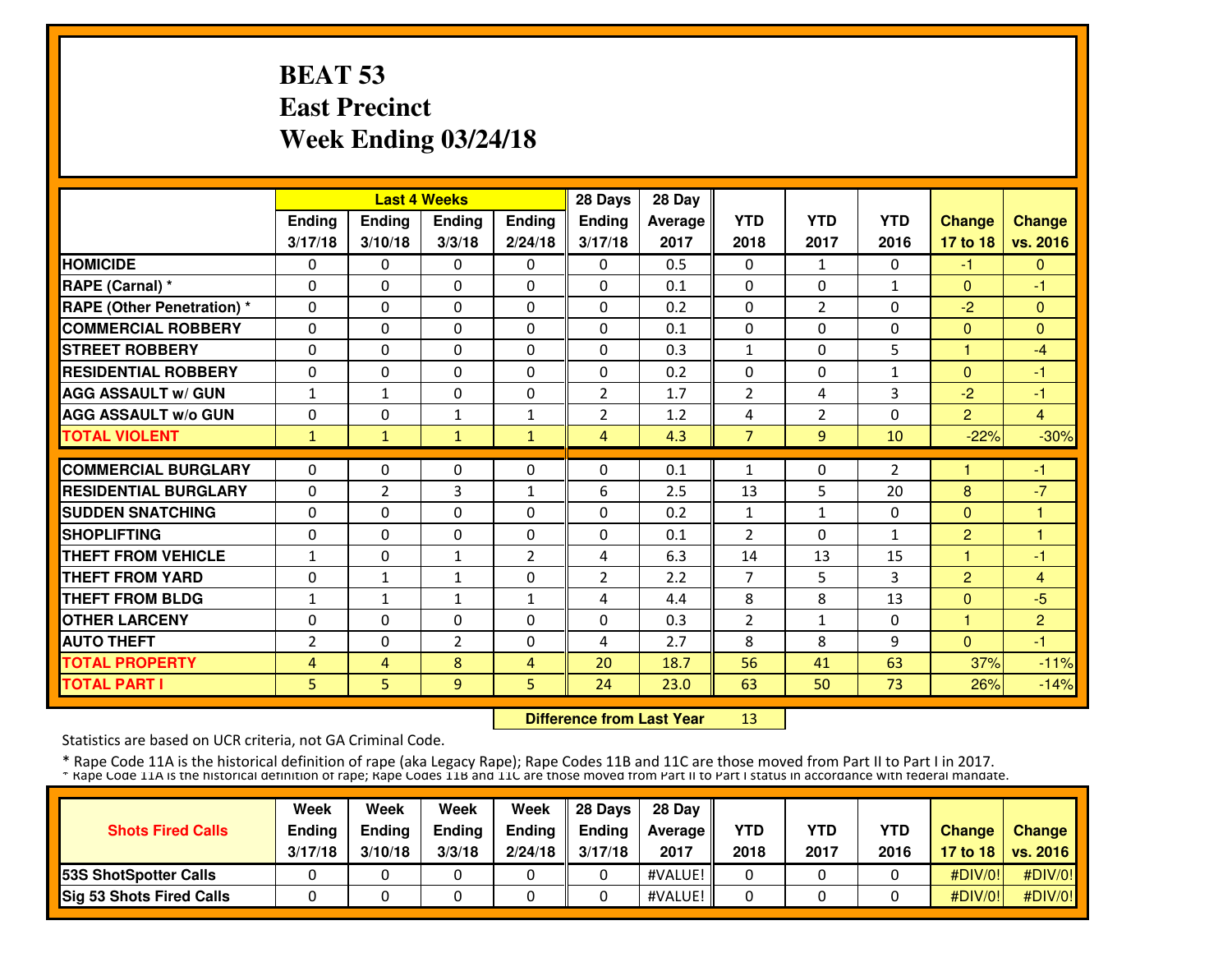# **BEAT 54 East PrecinctWeek Ending 03/24/18**

| <b>Last 4 Weeks</b><br>Ending                                                                                                             |          |                                                                                          |                                                                                                                                       | 28 Days                                                                            | 28 Day                                                                          |                                                                     |                                                                               |                                                                                       |                                                                        |                                                                     |
|-------------------------------------------------------------------------------------------------------------------------------------------|----------|------------------------------------------------------------------------------------------|---------------------------------------------------------------------------------------------------------------------------------------|------------------------------------------------------------------------------------|---------------------------------------------------------------------------------|---------------------------------------------------------------------|-------------------------------------------------------------------------------|---------------------------------------------------------------------------------------|------------------------------------------------------------------------|---------------------------------------------------------------------|
|                                                                                                                                           | Ending   | <b>Ending</b>                                                                            | <b>Ending</b>                                                                                                                         | <b>Ending</b>                                                                      | Average                                                                         | <b>YTD</b>                                                          | <b>YTD</b>                                                                    | <b>YTD</b>                                                                            | <b>Change</b>                                                          | <b>Change</b>                                                       |
|                                                                                                                                           | 3/10/18  | 3/3/18                                                                                   | 2/24/18                                                                                                                               | 3/17/18                                                                            | 2017                                                                            | 2018                                                                | 2017                                                                          | 2016                                                                                  | 17 to 18                                                               | vs. 2016                                                            |
|                                                                                                                                           | 0        | 0                                                                                        | 0                                                                                                                                     | 0                                                                                  | 0.2                                                                             | $\overline{2}$                                                      | $\mathbf{1}$                                                                  | 1                                                                                     | 1                                                                      |                                                                     |
|                                                                                                                                           | 0        | $\mathbf{0}$                                                                             | $\Omega$                                                                                                                              | $\Omega$                                                                           | 0.1                                                                             | 0                                                                   | $\Omega$                                                                      | $\Omega$                                                                              | $\Omega$                                                               | $\Omega$                                                            |
|                                                                                                                                           | $\Omega$ | $\mathbf{0}$                                                                             | 0                                                                                                                                     | $\Omega$                                                                           | 0.1                                                                             | 0                                                                   | 0                                                                             | 1                                                                                     | $\Omega$                                                               | -1                                                                  |
|                                                                                                                                           | 0        | $\mathbf{0}$                                                                             | 0                                                                                                                                     | $\mathbf{0}$                                                                       | 0.9                                                                             | $\mathbf{1}$                                                        | 4                                                                             | 0                                                                                     | $-3$                                                                   | 1                                                                   |
|                                                                                                                                           | 0        | $\mathbf{0}$                                                                             | 0                                                                                                                                     | 0                                                                                  | 0.8                                                                             | 0                                                                   | $\mathbf{1}$                                                                  | 6                                                                                     | -1                                                                     | $-6$                                                                |
|                                                                                                                                           | 0        | $\Omega$                                                                                 | $\Omega$                                                                                                                              | $\Omega$                                                                           | 0.0                                                                             | 0                                                                   | 0                                                                             | $\Omega$                                                                              | $\mathbf{0}$                                                           | $\Omega$                                                            |
|                                                                                                                                           | 0        | $\Omega$                                                                                 | 0                                                                                                                                     | $\mathbf{1}$                                                                       | 1.1                                                                             | 5                                                                   | 3                                                                             | 8                                                                                     | $\overline{2}$                                                         | $-3$                                                                |
|                                                                                                                                           | 0        | $\Omega$                                                                                 | 0                                                                                                                                     | 0                                                                                  | 0.8                                                                             | 1                                                                   | $\mathbf{1}$                                                                  | $\Omega$                                                                              | $\Omega$                                                               |                                                                     |
|                                                                                                                                           | $\Omega$ | $\mathbf{0}$                                                                             | $\Omega$                                                                                                                              | $\mathbf{1}$                                                                       | 4.0                                                                             | 9                                                                   | 10                                                                            | 16                                                                                    | $-10%$                                                                 | $-44%$                                                              |
|                                                                                                                                           |          |                                                                                          |                                                                                                                                       |                                                                                    |                                                                                 |                                                                     |                                                                               |                                                                                       |                                                                        | $-5$                                                                |
|                                                                                                                                           |          |                                                                                          |                                                                                                                                       |                                                                                    |                                                                                 |                                                                     |                                                                               |                                                                                       |                                                                        | $-3$                                                                |
|                                                                                                                                           |          |                                                                                          |                                                                                                                                       |                                                                                    |                                                                                 |                                                                     |                                                                               |                                                                                       |                                                                        | $\Omega$                                                            |
|                                                                                                                                           |          |                                                                                          |                                                                                                                                       |                                                                                    |                                                                                 |                                                                     |                                                                               |                                                                                       |                                                                        | $\mathbf{0}$                                                        |
|                                                                                                                                           |          |                                                                                          |                                                                                                                                       |                                                                                    |                                                                                 |                                                                     |                                                                               |                                                                                       |                                                                        | $-12$                                                               |
|                                                                                                                                           |          |                                                                                          |                                                                                                                                       |                                                                                    |                                                                                 |                                                                     |                                                                               |                                                                                       |                                                                        | $\overline{4}$                                                      |
|                                                                                                                                           |          |                                                                                          |                                                                                                                                       |                                                                                    |                                                                                 |                                                                     |                                                                               |                                                                                       |                                                                        | $-1$                                                                |
|                                                                                                                                           |          |                                                                                          |                                                                                                                                       |                                                                                    |                                                                                 |                                                                     |                                                                               |                                                                                       |                                                                        | $\mathbf{0}$                                                        |
|                                                                                                                                           |          |                                                                                          |                                                                                                                                       |                                                                                    |                                                                                 |                                                                     |                                                                               |                                                                                       |                                                                        | $\overline{2}$                                                      |
|                                                                                                                                           |          |                                                                                          |                                                                                                                                       |                                                                                    |                                                                                 |                                                                     |                                                                               |                                                                                       |                                                                        | $-17%$                                                              |
|                                                                                                                                           | 5        | $\overline{7}$                                                                           | 11                                                                                                                                    | 26                                                                                 | 26.8                                                                            | 83                                                                  | 76                                                                            | 105                                                                                   | 9%                                                                     | $-21%$                                                              |
| 0<br>0<br>0<br>0<br>0<br>0<br>0<br>$\mathbf{1}$<br>$\mathbf{0}$<br>$\mathbf{1}$<br>0<br>0<br>0<br>0<br>0<br>0<br>1<br>$\overline{2}$<br>3 | 3/17/18  | 0<br>0<br>0<br>$\overline{2}$<br>1<br>0<br>$\mathbf{1}$<br>$\Omega$<br>$\mathbf{1}$<br>5 | $\mathbf{0}$<br>3<br>$\Omega$<br>$\mathbf{1}$<br>$\mathbf{1}$<br>$\overline{2}$<br>$\Omega$<br>$\Omega$<br>$\Omega$<br>$\overline{7}$ | 0<br>2<br>0<br>$\mathbf{1}$<br>1<br>$\overline{2}$<br>1<br>$\mathbf{1}$<br>3<br>11 | 0<br>6<br>$\Omega$<br>4<br>3<br>4<br>$\overline{2}$<br>$\mathbf{1}$<br>5.<br>25 | 0.7<br>5.1<br>0.1<br>5.0<br>5.3<br>2.3<br>2.3<br>0.2<br>1.9<br>22.9 | 0<br>19<br>0<br>18<br>11<br>6<br>$\overline{7}$<br>$\overline{2}$<br>11<br>74 | $\mathbf{1}$<br>14<br>0<br>3<br>22<br>$\mathcal{P}$<br>11<br>$\mathbf{1}$<br>12<br>66 | 5<br>22<br>$\Omega$<br>18<br>23<br>2<br>8<br>$\overline{2}$<br>9<br>89 | -1<br>5<br>$\Omega$<br>15<br>$-11$<br>4<br>$-4$<br>1<br>$-1$<br>12% |

**Difference from Last Year** 7

Statistics are based on UCR criteria, not GA Criminal Code.

|                                 | Week          | Week          | Week          | Week    | 28 Davs       | 28 Dav            |            |            |            |               |                     |
|---------------------------------|---------------|---------------|---------------|---------|---------------|-------------------|------------|------------|------------|---------------|---------------------|
| <b>Shots Fired Calls</b>        | <b>Ending</b> | <b>Ending</b> | <b>Ending</b> | Ending  | <b>Endina</b> | <b>Average II</b> | <b>YTD</b> | <b>YTD</b> | <b>YTD</b> | <b>Change</b> | <b>Change</b>       |
|                                 | 3/17/18       | 3/10/18       | 3/3/18        | 2/24/18 | 3/17/18       | 2017              | 2018       | 2017       | 2016       |               | 17 to 18   vs. 2016 |
| <b>153S ShotSpotter Calls</b>   |               |               |               |         |               | #VALUE!           |            |            |            | #DIV/O!!      | #DIV/0!             |
| <b>Sig 53 Shots Fired Calls</b> |               |               |               |         |               | #VALUE!           |            |            |            | #DIV/0!       | #DIV/0!             |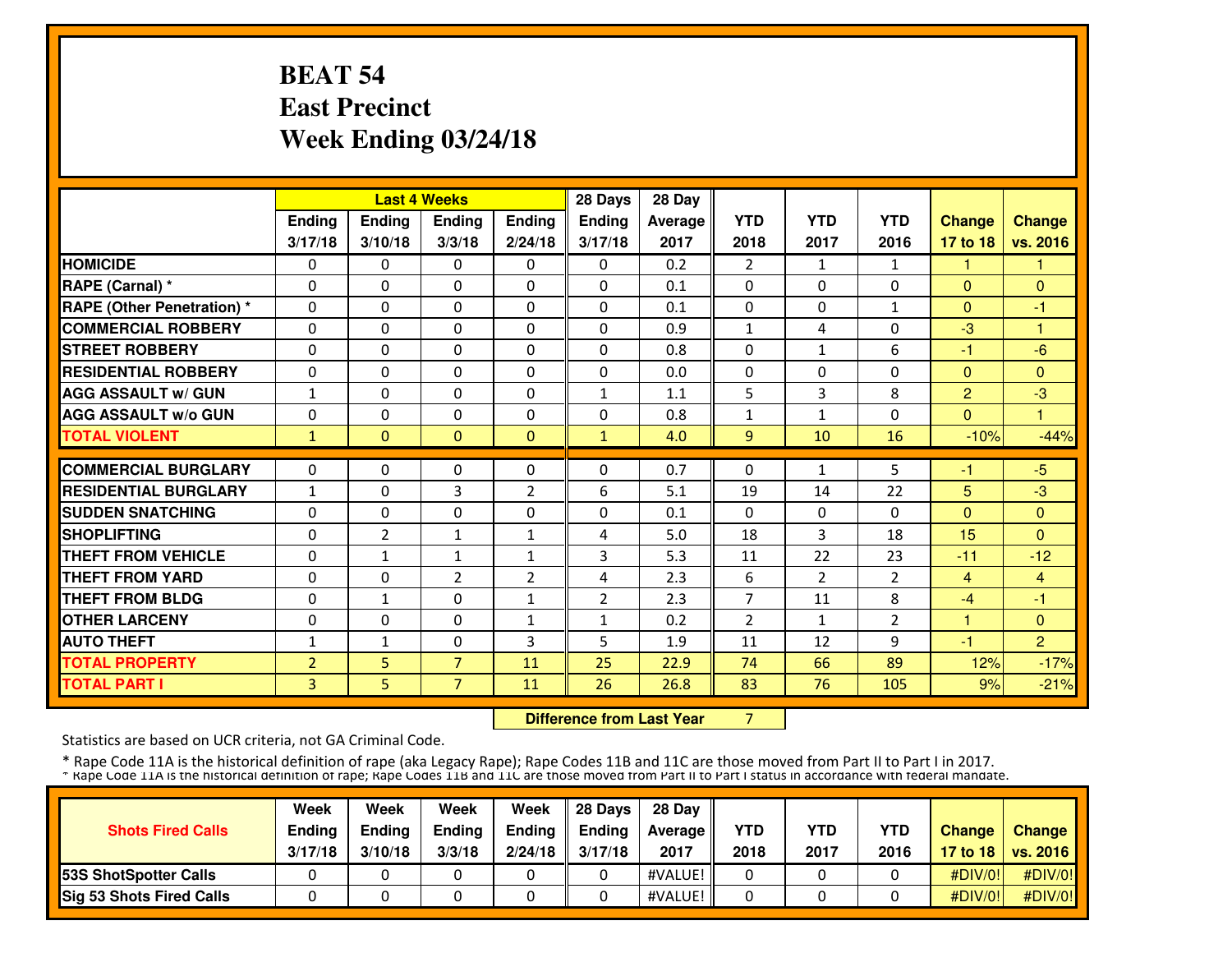# **BEAT 55 East PrecinctWeek Ending 03/24/18**

|                                   |              |              | <b>Last 4 Weeks</b> |                | 28 Days        | 28 Day  |                |                |                |                |               |
|-----------------------------------|--------------|--------------|---------------------|----------------|----------------|---------|----------------|----------------|----------------|----------------|---------------|
|                                   | Ending       | Ending       | <b>Ending</b>       | <b>Ending</b>  | <b>Ending</b>  | Average | <b>YTD</b>     | <b>YTD</b>     | <b>YTD</b>     | <b>Change</b>  | <b>Change</b> |
|                                   | 3/17/18      | 3/10/18      | 3/3/18              | 2/24/18        | 3/17/18        | 2017    | 2018           | 2017           | 2016           | 17 to 18       | vs. 2016      |
| <b>HOMICIDE</b>                   | 0            | 0            | 0                   | 0              | $\Omega$       | 0.0     | 1              | 0              | 0              | 1              | 1             |
| <b>RAPE (Carnal)</b> *            | $\mathbf{0}$ | $\Omega$     | 0                   | $\Omega$       | $\Omega$       | 0.0     | $\mathbf{0}$   | 0              | $\Omega$       | $\Omega$       | $\Omega$      |
| <b>RAPE (Other Penetration) *</b> | $\mathbf{0}$ | $\Omega$     | 0                   | $\mathbf{0}$   | $\Omega$       | 0.0     | $\mathbf{0}$   | 0              | 0              | $\Omega$       | $\Omega$      |
| <b>COMMERCIAL ROBBERY</b>         | $\mathbf{0}$ | 0            | 0                   | $\mathbf{0}$   | $\Omega$       | 1.0     | $\mathbf{0}$   | 4              | $\mathbf{1}$   | $-4$           | $-1$          |
| <b>STREET ROBBERY</b>             | $\mathbf{1}$ | 0            | 0                   | $\mathbf{0}$   | $\mathbf{1}$   | 0.2     | 1              | $\mathbf{1}$   | 3              | $\Omega$       | $-2$          |
| <b>RESIDENTIAL ROBBERY</b>        | $\mathbf{0}$ | $\Omega$     | $\Omega$            | $\mathbf{0}$   | 0              | 0.0     | 0              | 0              | 0              | $\mathbf{0}$   | $\Omega$      |
| <b>AGG ASSAULT w/ GUN</b>         | $\mathbf{0}$ | 0            | 0                   | $\mathbf{0}$   | 0              | 0.5     | 1              | 3              | 1              | $-2$           | $\mathbf{0}$  |
| <b>AGG ASSAULT w/o GUN</b>        | 0            | 0            | $\Omega$            | 0              | 0              | 0.5     | 1              | 0              | 4              |                | $-3$          |
| <b>TOTAL VIOLENT</b>              | $\mathbf{1}$ | $\Omega$     | $\Omega$            | $\mathbf{0}$   | $\mathbf{1}$   | 2.2     | 4              | 8              | $\overline{9}$ | $-50%$         | $-56%$        |
| <b>COMMERCIAL BURGLARY</b>        | $\mathbf{0}$ | 0            | $\mathbf{1}$        | $\mathbf{0}$   | $\mathbf{1}$   | 0.3     | $\overline{2}$ | 0              | 3              | $\overline{2}$ | $-1$          |
| <b>RESIDENTIAL BURGLARY</b>       | $\mathbf{0}$ |              |                     |                |                |         |                | 16             | $\overline{7}$ | $-10$          | -1            |
|                                   |              | 0            | $\mathbf{1}$        | $\mathbf{1}$   | $\overline{2}$ | 3.4     | 6              |                |                |                |               |
| <b>SUDDEN SNATCHING</b>           | $\mathbf{0}$ | 0            | $\Omega$            | 0              | 0              | 0.2     | 0              | 1              | $\Omega$       | -1             | $\mathbf{0}$  |
| <b>SHOPLIFTING</b>                | 3            | 4            | 4                   | 6              | 17             | 13.8    | 41             | 43             | 32             | $-2$           | 9             |
| <b>THEFT FROM VEHICLE</b>         | 1            | $\Omega$     | $\Omega$            | $\Omega$       | 1              | 4.1     | 9              | 15             | 11             | $-6$           | $-2$          |
| <b>THEFT FROM YARD</b>            | $\mathbf{0}$ | $\mathbf{1}$ | 0                   | $\Omega$       | $\mathbf{1}$   | 1.5     | 4              | $\overline{2}$ | 5              | $\overline{2}$ | $-1$          |
| <b>THEFT FROM BLDG</b>            | $\mathbf{0}$ | $\Omega$     | $\mathbf{1}$        | $\Omega$       | $\mathbf{1}$   | 1.5     | 5              | 4              | 9              | $\mathbf{1}$   | $-4$          |
| <b>OTHER LARCENY</b>              | 0            | $\Omega$     | $\Omega$            | $\Omega$       | 0              | 0.6     | 1              | 1              | $\Omega$       | $\Omega$       | 1             |
| <b>AUTO THEFT</b>                 | $\mathbf{0}$ | $\mathbf{1}$ | $\Omega$            | 0              | $\mathbf{1}$   | 1.7     | 5              | 3              | 5              | $\overline{2}$ | $\Omega$      |
| <b>TOTAL PROPERTY</b>             | 4            | 6            | $\overline{7}$      | $\overline{7}$ | 24             | 27.2    | 73             | 85             | 72             | $-14%$         | 1%            |
| <b>TOTAL PART I</b>               | 5            | 6            | $\overline{7}$      | $\overline{7}$ | 25             | 29.4    | 77             | 93             | 81             | $-17%$         | $-5%$         |

 **Difference from Last Year**-16

Statistics are based on UCR criteria, not GA Criminal Code.

|                                 | Week          | Week          | Week          | Week    | 28 Davs       | 28 Dav            |            |            |            |               |                     |
|---------------------------------|---------------|---------------|---------------|---------|---------------|-------------------|------------|------------|------------|---------------|---------------------|
| <b>Shots Fired Calls</b>        | <b>Ending</b> | <b>Ending</b> | <b>Ending</b> | Ending  | <b>Endina</b> | <b>Average II</b> | <b>YTD</b> | <b>YTD</b> | <b>YTD</b> | <b>Change</b> | <b>Change</b>       |
|                                 | 3/17/18       | 3/10/18       | 3/3/18        | 2/24/18 | 3/17/18       | 2017              | 2018       | 2017       | 2016       |               | 17 to 18   vs. 2016 |
| <b>153S ShotSpotter Calls</b>   |               |               |               |         |               | #VALUE!           |            |            |            | #DIV/O!!      | #DIV/0!             |
| <b>Sig 53 Shots Fired Calls</b> |               |               |               |         |               | #VALUE!           |            |            |            | #DIV/0!       | #DIV/0!             |